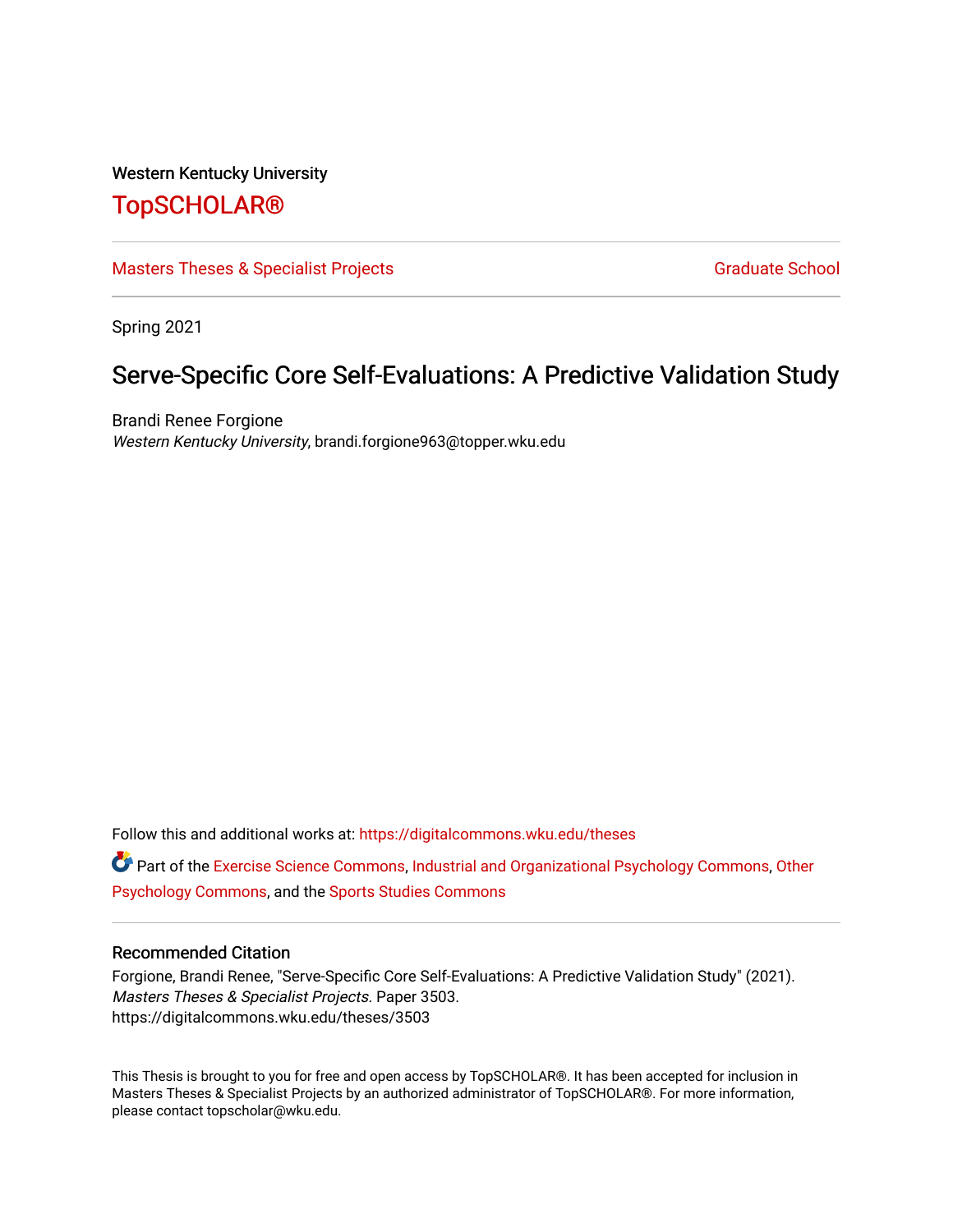## SERVE SPECIFIC CORE-SELF EVALUATIONS: SERVE SPECIFIC CORE-SELF EVALUATIONS: A PREDICTIVE VALIDATION STUDY A PREDICTIVE VALIDATION STUDY

A Thesis Presented to The Faculty of the Department of Psychological Sciences Western Kentucky University Bowling Green, KY

> In Partial Fulfillment Of the Requirements for the Degree Master of Science

> > By Brandi Forgione

> > > May 2021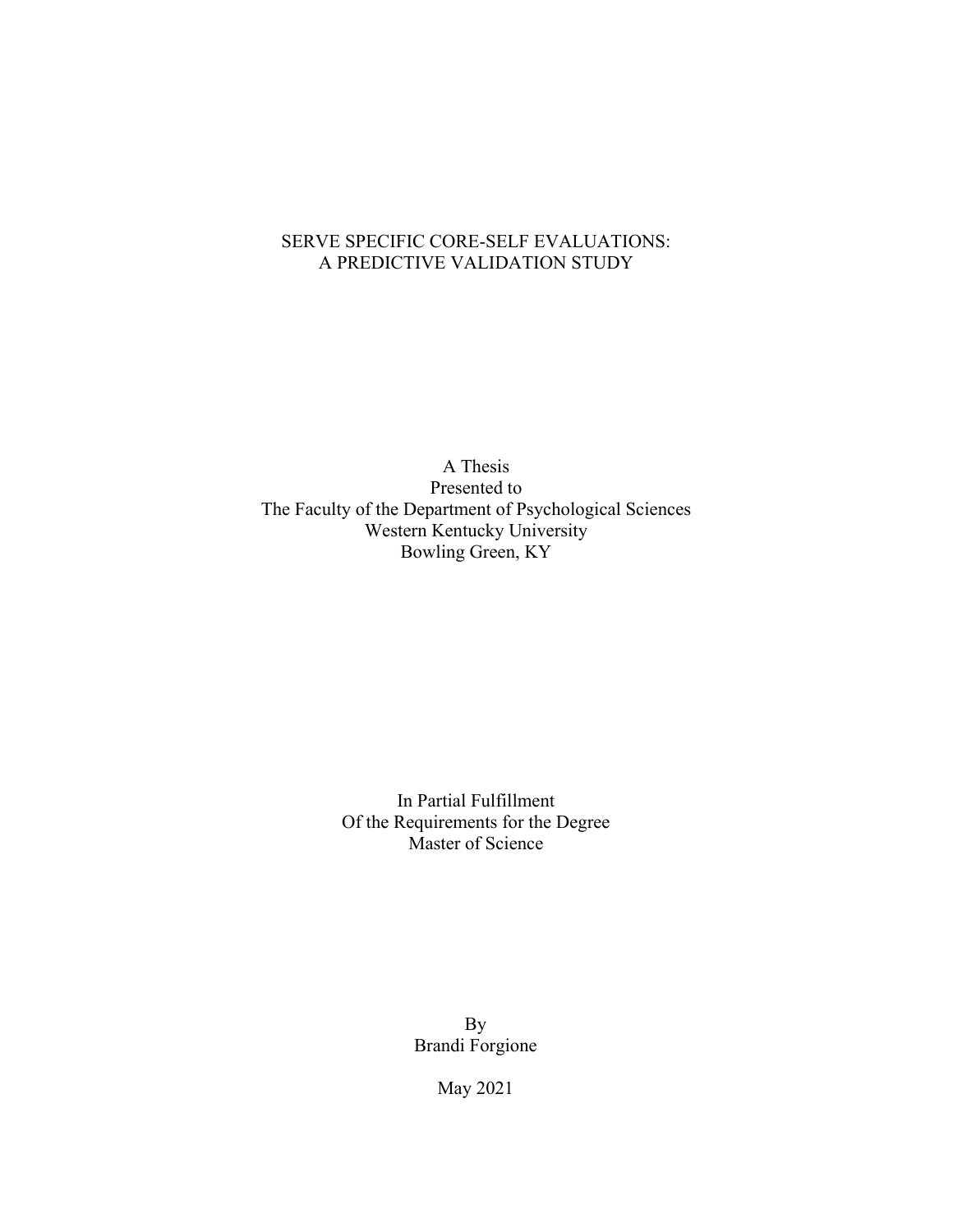# SERVE-SPECIFIC CORE SELF EVALUATIONS: A PREDICTIVE VALIDATION STUDY

| April 2, 2021<br>Date recommended                                                                   |
|-----------------------------------------------------------------------------------------------------|
| Digitally signed by Elizabeth Shoenfelt<br>Elizabeth Shoenfelt<br>Date: 2021.04.07 10:19:03 -05'00' |
| Dr. Elizabeth L. Shoenfelt, Director of Thesis                                                      |
|                                                                                                     |
| Reagan D. Brown Digitally signed by Reagan D. Brown                                                 |
| Dr. Reagan D. Brown                                                                                 |
| Katrina A. Burch Digitally signed by Katrina A. Burch                                               |
| Dr. Katrina Burch                                                                                   |

Response

Associate Provost for Research and Graduate Education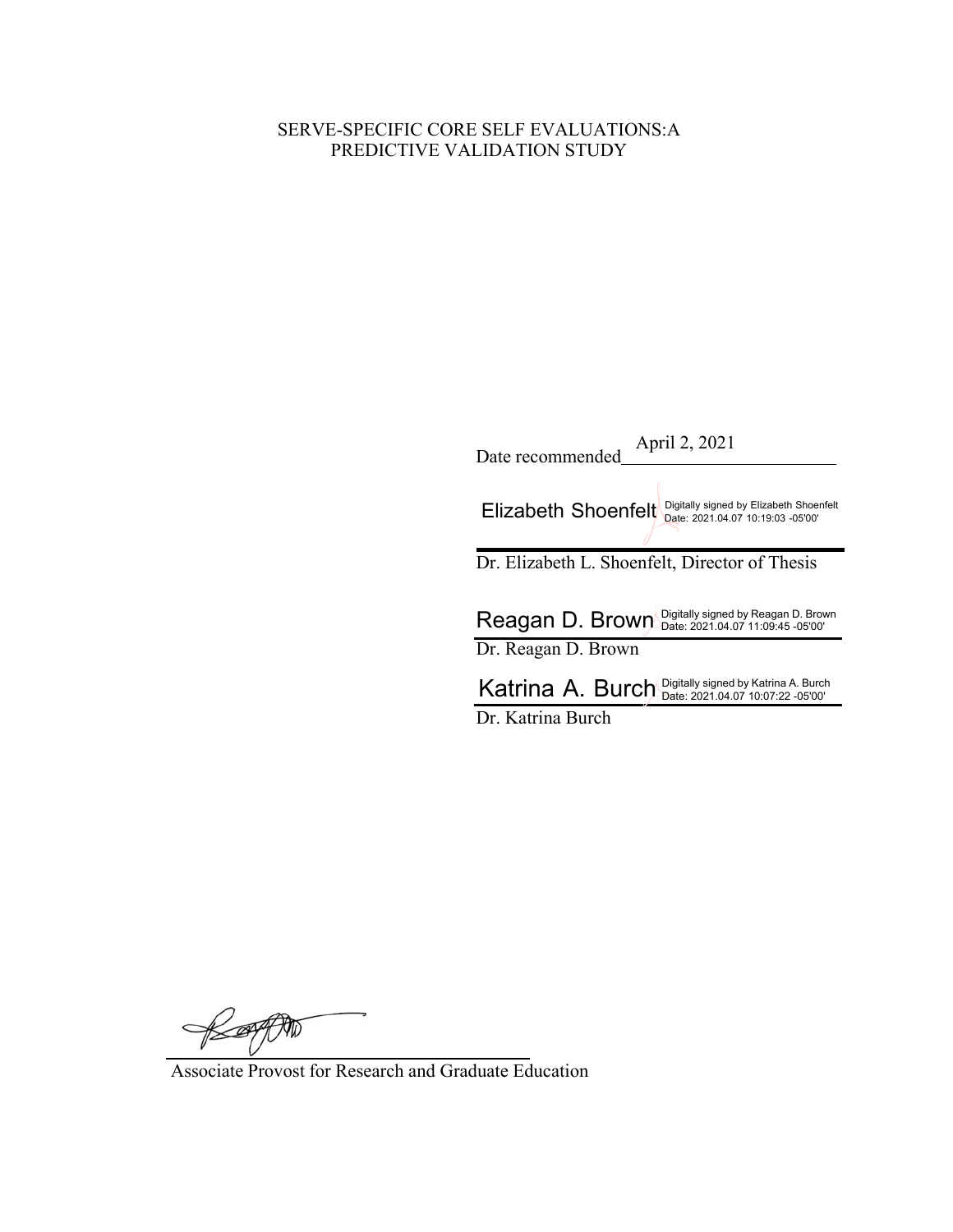I dedicate this thesis to my parents, Brenda and Ralph Forgione, who have provided endless support and encouragement throughout my academic pursuit. It is because of

their immense love and devotion that I have been able to accomplish so much.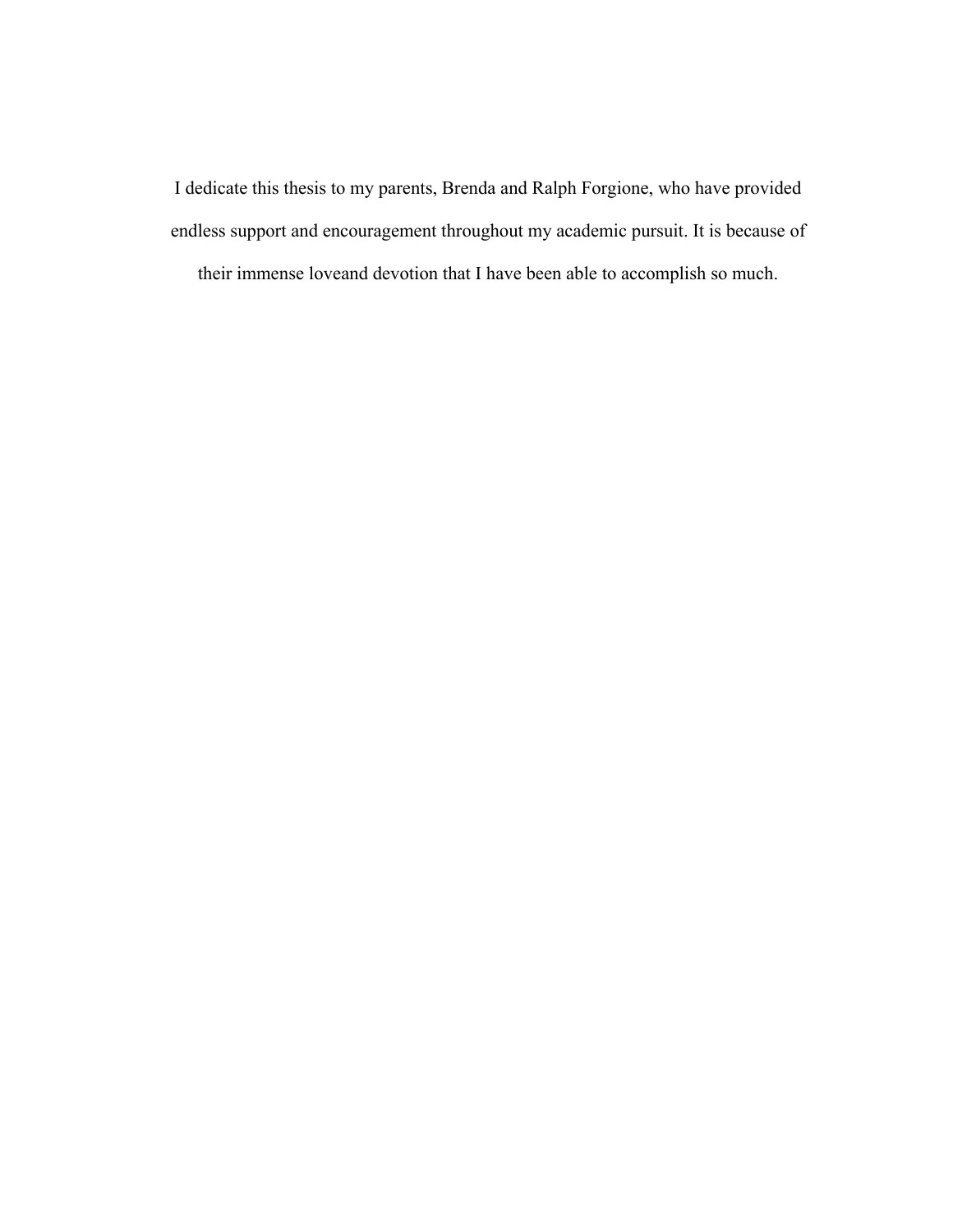### ACKNOWLEDGMENTS

 I would like to first extend my sincere gratitude to my advisor, Dr. Betsy Shoenfelt, for her continuous guidance over the course of my graduate education. Dr. Shoenfelt has given me the opportunity to develop valuable and crucial skills to propel my future career, as well as help meto recognize my own capabilities. Additionally, I would like to thank the rest of my thesis committee, Dr. Reagan Brown and Dr. Katrina Burch, for their valuable feedback and expertise.Finally, to my cohort, Ben, Brewer, Eli, Faith, and San, thank you for the countless laughs, memories, and late-night study sessions; I couldn't have done this without you all.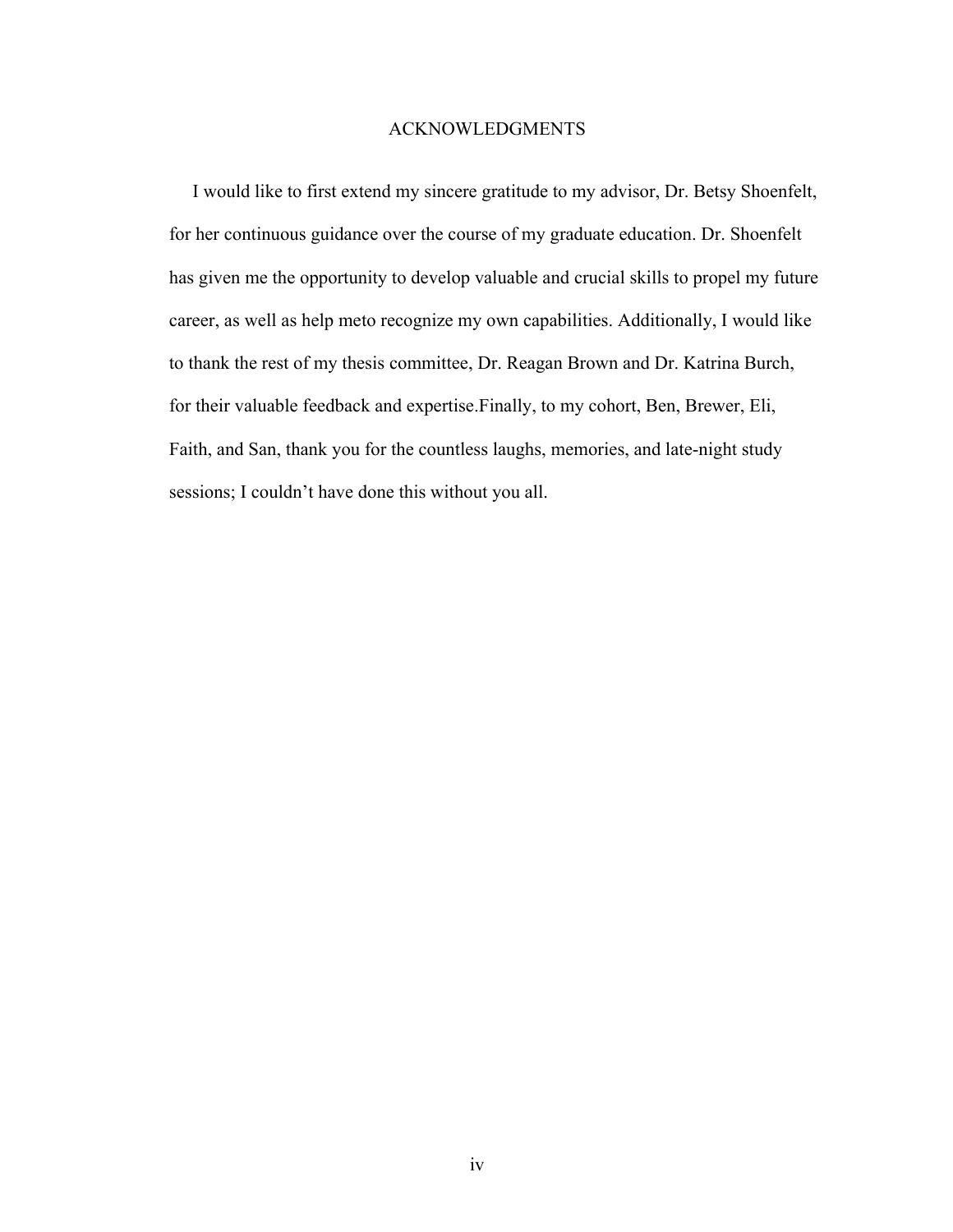| <b>TABLE OF CONTENTS</b> |
|--------------------------|

| .28 |
|-----|
|     |
|     |
|     |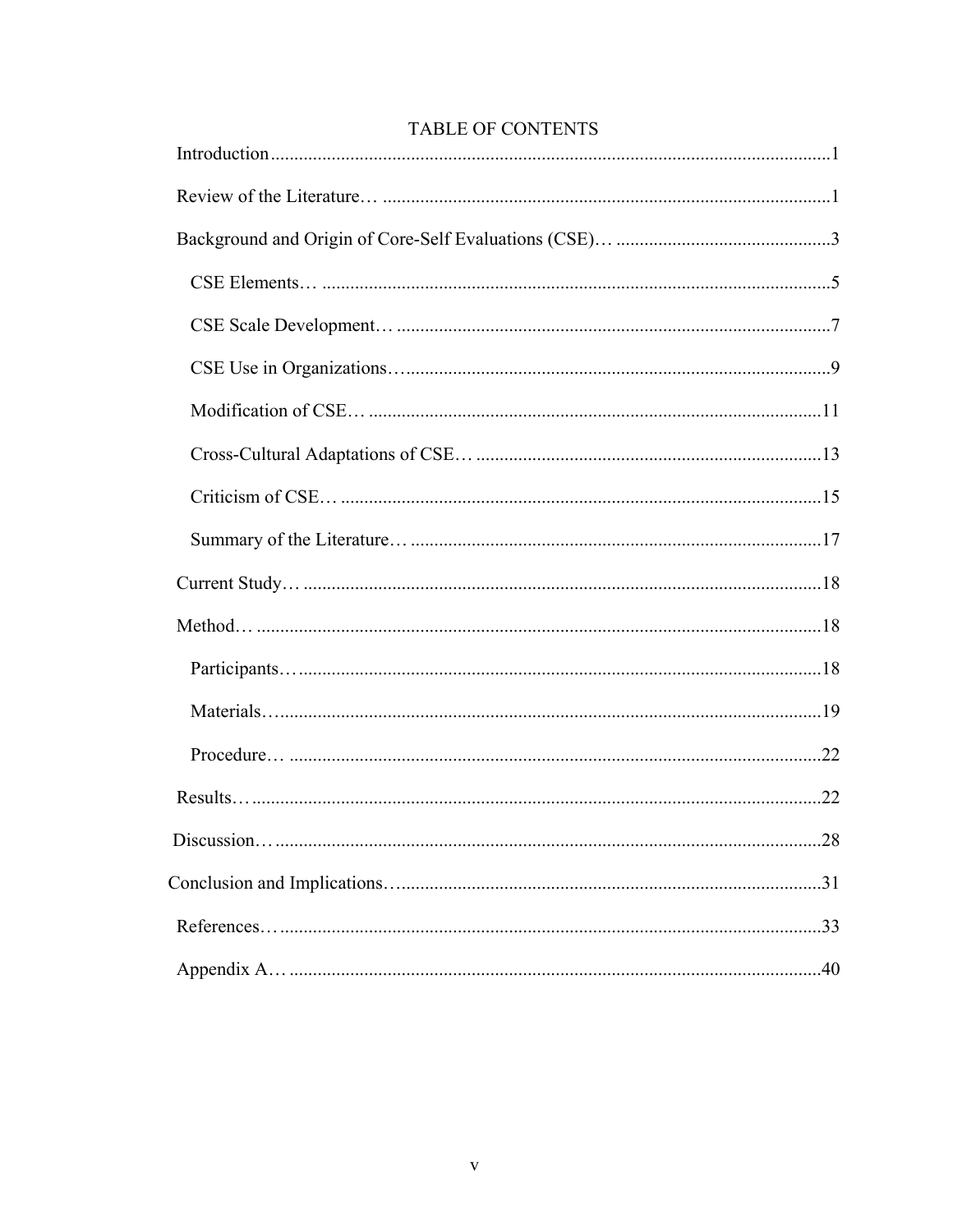### SERVE-SPECIFIC CORE SELF-EVALUATIONS: A PREDICTIVE VALIDATION STUDY

Brandi Forgione May 2021 44 Pages Directed by: Dr. Elizabeth Shoenfelt, Dr. Reagan Brown, and Dr. Katrina Burch Department of Psychological Sciences Western Kentucky University

Core Self-Evaluations (CSE) is a broad personality trait used by industrial organizational psychologists to predict important organizational outcomes such as job performance and employee satisfaction. CSE comprises four elements: generalized selfefficacy, self-esteem, locus of control, and neuroticism. Task-specific versions of CSE have been proposed to better predict task-specific performance than general CSE. Accordingly, Serve-Specific Core Self- Evaluations (SS-CSE) was adapted specifically to predict serve performance of intercollegiate volleyball players. In this study, I explored the predictive validity of SS-CSE for serve performance by expanding a previous study that used a concurrent validation approach. Results indicated that SS-CSE scores collected pre-season were more strongly related to both self- reported serve performance and end of the season NCAA statistics than was general CSE. However, my distal measure of SS-CSE demonstrated incremental validity over CSE for only one serve performance measure, suggesting that SS-CSE is better as a proximal predictor of serve performance. Additionally, SS-CSE demonstrated a negative relationship with nonservers,indicating support for the predictive validity of SS-CSE in distinguishing servers from non- servers.

vi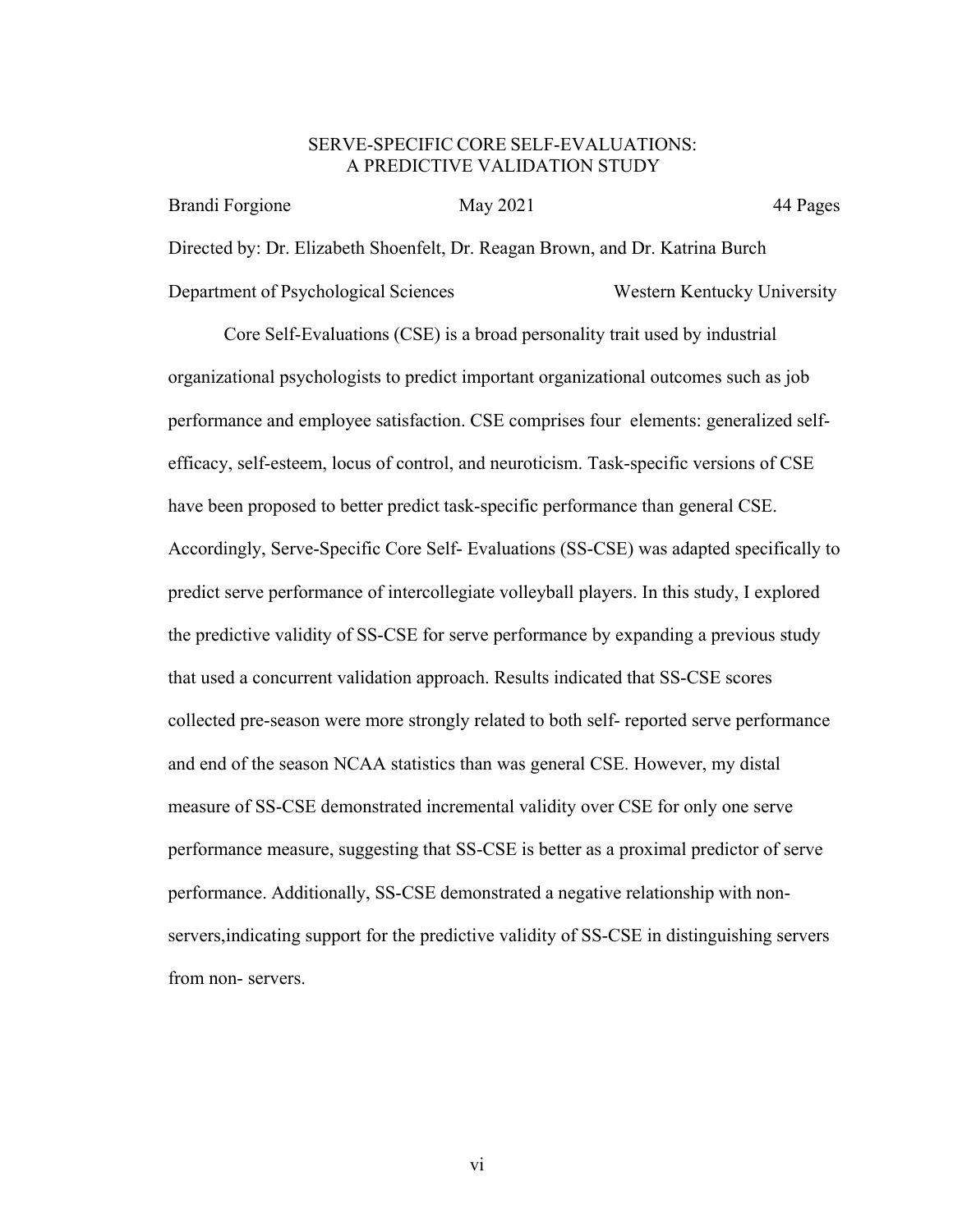#### **Introduction**

<span id="page-7-0"></span>Core Self-Evaluations (CSE), first introduced by Judge et al. (1997), is a broad, unitary construct that predicts organizational outcomes such as job satisfaction, performance, and commitment (Erez & Judge, 2001; Judge et al., 2003; Kanmeyer-Mueller et al., 2009). CSE has four components: generalized self-efficacy, self-esteem, locus of control, and neuroticism. CSE has been found to account for more variance in performance outcomes than any of its individual traits used independently, and when compared to other measures of personality, such as the Big Five, CSE predicts organizational outcomes as well or better (Judge et al., 2003). Furthermore, CSE has been generalized for use across cultures (Machado et al., 2016; Stumpp et al., 2010; Rode et al., 2012; Judge et al., 2004) and across various types of organizations (e.g., work, athletic teams).

Although CSE was developed as a general construct, research suggests that taskspecific constructs will more accurately measure task-specific performance (e.g., Bandura, 1977; Lefcourt et al., 1979; Smith et al., 2006; Rooney & Osipow, 1992). Similarly, there is support inthe literature for the use of a frame of reference as a way of improving the criterion-related validity of personality constructs by reducing betweenperson inconsistency in item interpretation (e.g., Bing et al., 2004; Hunthausen et al., 2003; Lievens et al., 2008; Schmit et al., 1995). Thus, with this information, one might expect that skill-specific CSE would be a better predictor of specific skill performance than would general CSE.

Currently, only two known task-specific adaptations of CSE exist. In 2008, Shoenfelt and Griffith conducted the first known study that adapted CSE to a sports domain. They developed the Serve Specific-Core Self Evaluation (SS-CSE) by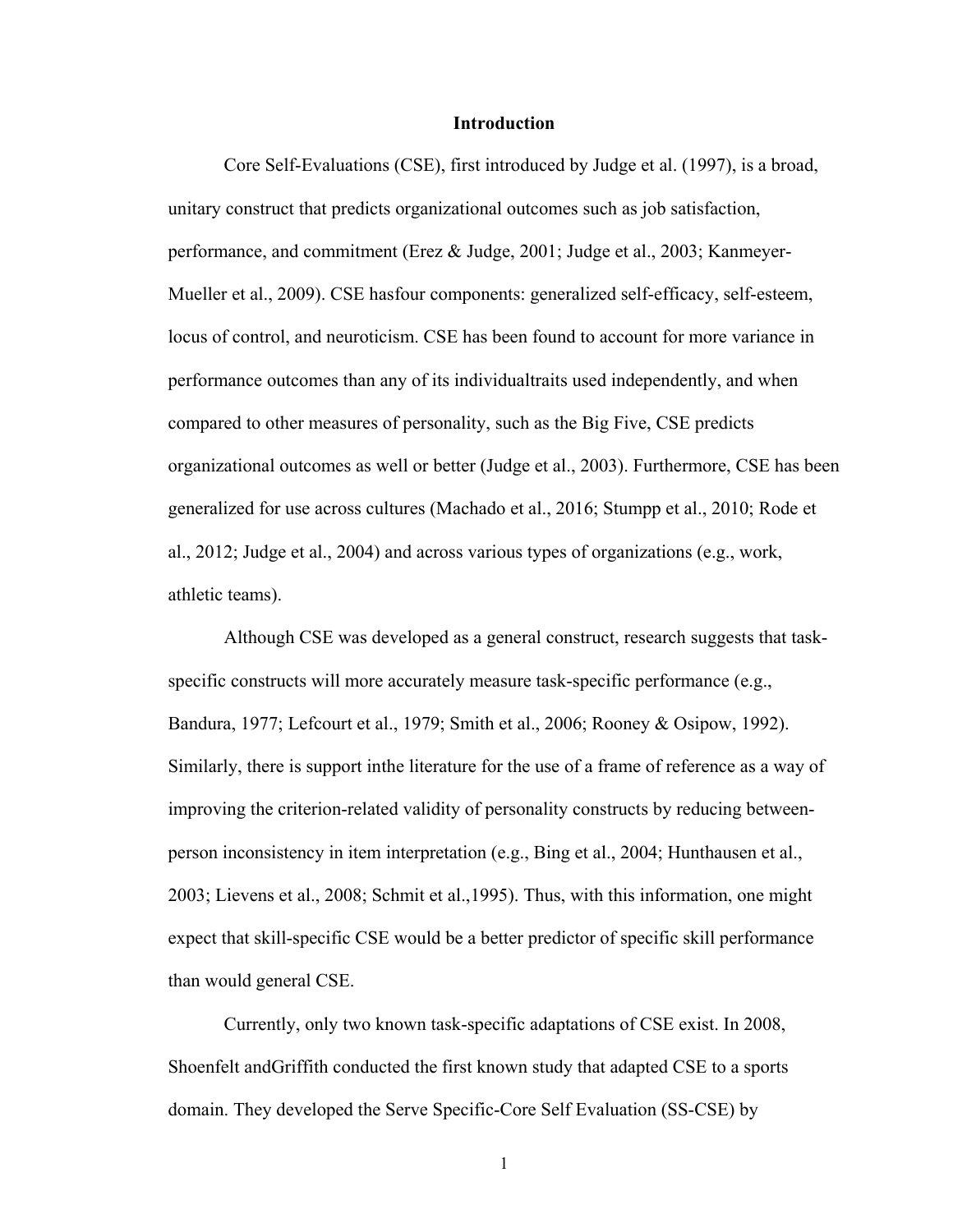modifying the general CSE for volleyball serve performance. Similarly, building on the growing frame of reference literature, Bowling et al. (2010) created a work-specific CSE by adding the context of work to the scale. Both studies produced evidence suggesting that domain-specific CSE is a better predictor of domain-specific performance than is general CSE. To further develop the research surrounding task-specific CSE,Bowman (2017) conducted a study utilizing SS-CSE and hypothesized that SS-CSE would predict serving performance in volleyball players better than general CSE. Results indicated that serve-specific CSE was positively associated with serve performance in intercollegiate volleyball, again lending evidentiary support to the utility of task-specific CSE in predicting performance.

 The research conducted to-date utilized concurrent validity designs whereby taskspecificCSE and general CSE were collected at the same time as performance indicators, shedding light on their associations with performance (e.g., Bowman, 2017). My thesis will expand on Bowman's concurrent study by employing a predictive design, whereby task-specific and generalCSE data were collected prior to collecting performance-related outcomes. Specifically, I collected serve-specific and general CSE and self-report serve performance measures from intercollegiate volleyball players at the beginning of the season. Then, I collected serve performance data from National College Athletics Association (NCAA) statistics at the end of the volleyball season. I then assessed the incremental predictive validity of task-specific CSE over general CSE in predicting performance reflected in NCCA statistics, as well as self-reported performance.

#### **Review of the Core Self-Evaluations Literature**

Employing personality assessments for the prediction of important, real-world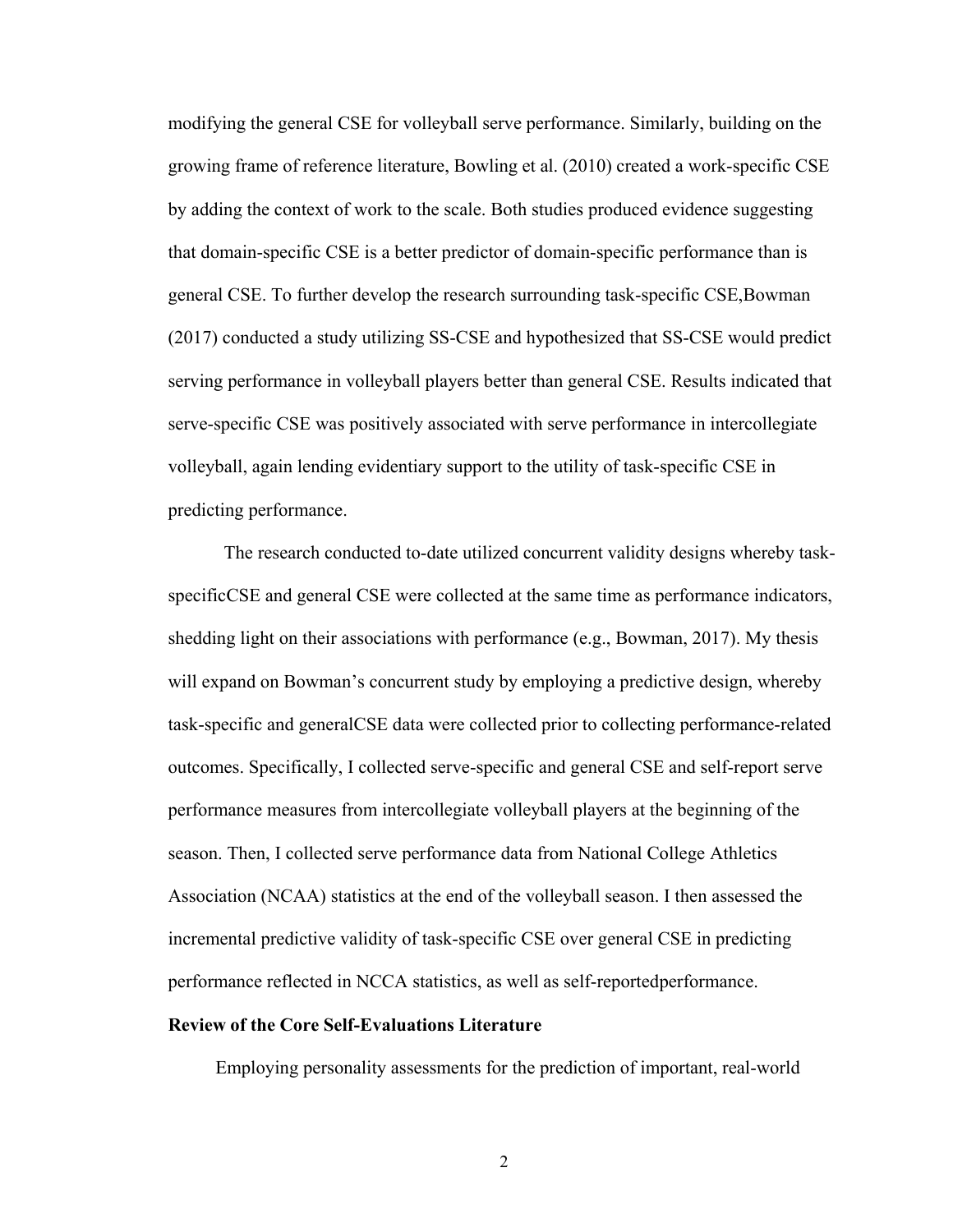outcomes is a long-standing practice in the field of psychology. In fact, traits such as the Big Five and Positive Affectivity/Negative Affectivity have been extensively researched for prediction purposes (e.g., Rode et al., 2012; Schmitt et al., 2004; Costa & McCrae, 1992; Berry et al., 2000; Zhang, 2016). CSE, in particular, is noted for its value in predicting organizational outcomes such as satisfaction (e.g., Judge & Bono, 2001; Dormann et al., 2006; Stumpp, et al., 2010; Srivastava et al., 2010; Holtschlag et al., 2018), performance (e.g., Judge & Bono, 2001; Grant and Wrzesniewski, 2010; Erez & Judge, 2001), and commitment (e.g., Zhang et al., 2014; Yan et al., 2018). Eventually, the Core Self-Evaluations Scale (CSES) was developed, providing researchers with a reliable and standardized way to measure the four lower order components of CSE as one construct (Judge et al., 2003). Individuals who have high CSE tend to view themselves and the world positively, believe in their ability to perform tasks/jobs, and approach situations in a self-assured manner. In this paper I first provide a review of CSE background and development, use in organizations, modifications, and cross-cultural uses. I then present my thesis study, ending with critiques of CSE and suggestions for future avenues of research.

#### *Background and Origins of CSE*

 The idea of core evaluations was first proposed by Edith Packer (1985) who claimed thatsuch evaluations are subconscious, fundamental operations of the psyche in all individuals. Expanding on this theory, Judge et al. (1997) first proposed a higher order, integrative construct to be used in the prediction of job satisfaction called core selfevaluations. CSE represents the fundamental premises one holds about their own selfworth and competence in their environment (Judge et al., 1998). People with positive core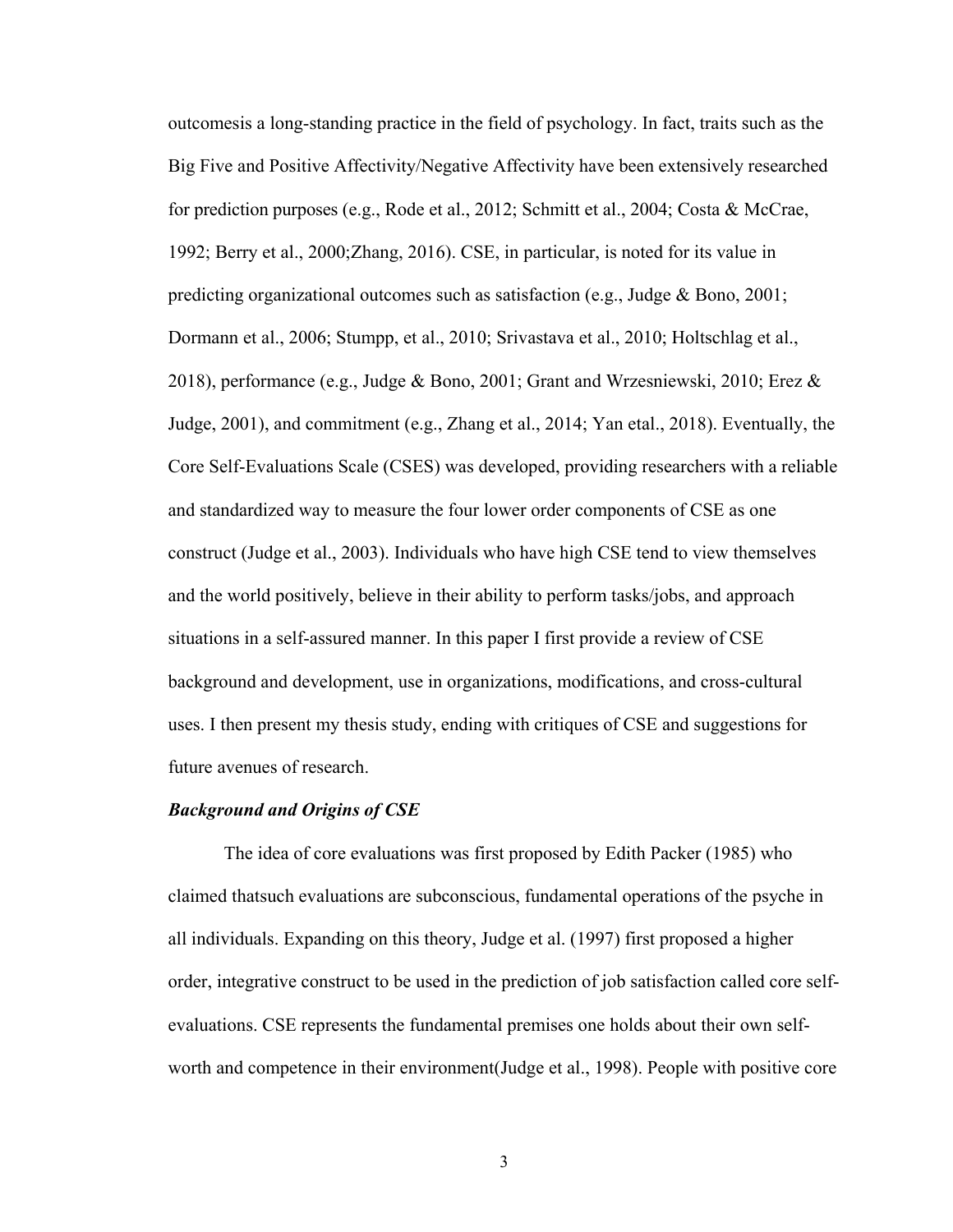self-evaluations tend to be self-assured and hold a generally positive view of themselves across a variety of situations (Judge  $&$  Kammeyer-Mueller, 2011). They believe in their ability to perform, believe they are in control of their lives, hold themselves in high regard, and approach situations with optimism and confidence (Judge & Kammeyer-Mueller, 2011).

 Judge et al. (1997) claimed that core self-evaluations were comprised of dispositional traits that met three criteria: evaluation-focus, fundamentality, and scope. Evaluation-focus is the degree to which a trait is evaluative of the self rather than descriptive (Judge et al., 1997). Johnson et al. (2007) claimed that evaluative traits directly influence attitudes and beliefs about oneself, whereas descriptive traits have more indirect effects. Fundamentality refers to how central a trait is to the self. Central traits are thought to underlie more surface traits (Chang et al.,2012) and have more connections to peripheral traits (Johnson et al., 2007). Judge et al. (1997) considered self-esteem to be the most fundamental trait as it reflects one's overall value one places on themself. Finally, scope, or breadth, is the extent to which a trait is broad, encompassing a large content domain, or narrow, and more content-specific (Chang et al., 2012). In other words, core traits are broad, evaluative traits central to one's self-concept. Based on these criteria, Judge et al. (1997) proposed that CSE is comprised of four traits: self-esteem, generalized self-efficacy, locus of control, and neuroticism.

 The implication of this higher-order construct is that together these traits account for more variance in organizational outcomes than any of the constructs used independently or in concert with each other (Judge et al., 1997; Rode et al., 2012). In other words, CSE provides unique contributions to the prediction of several different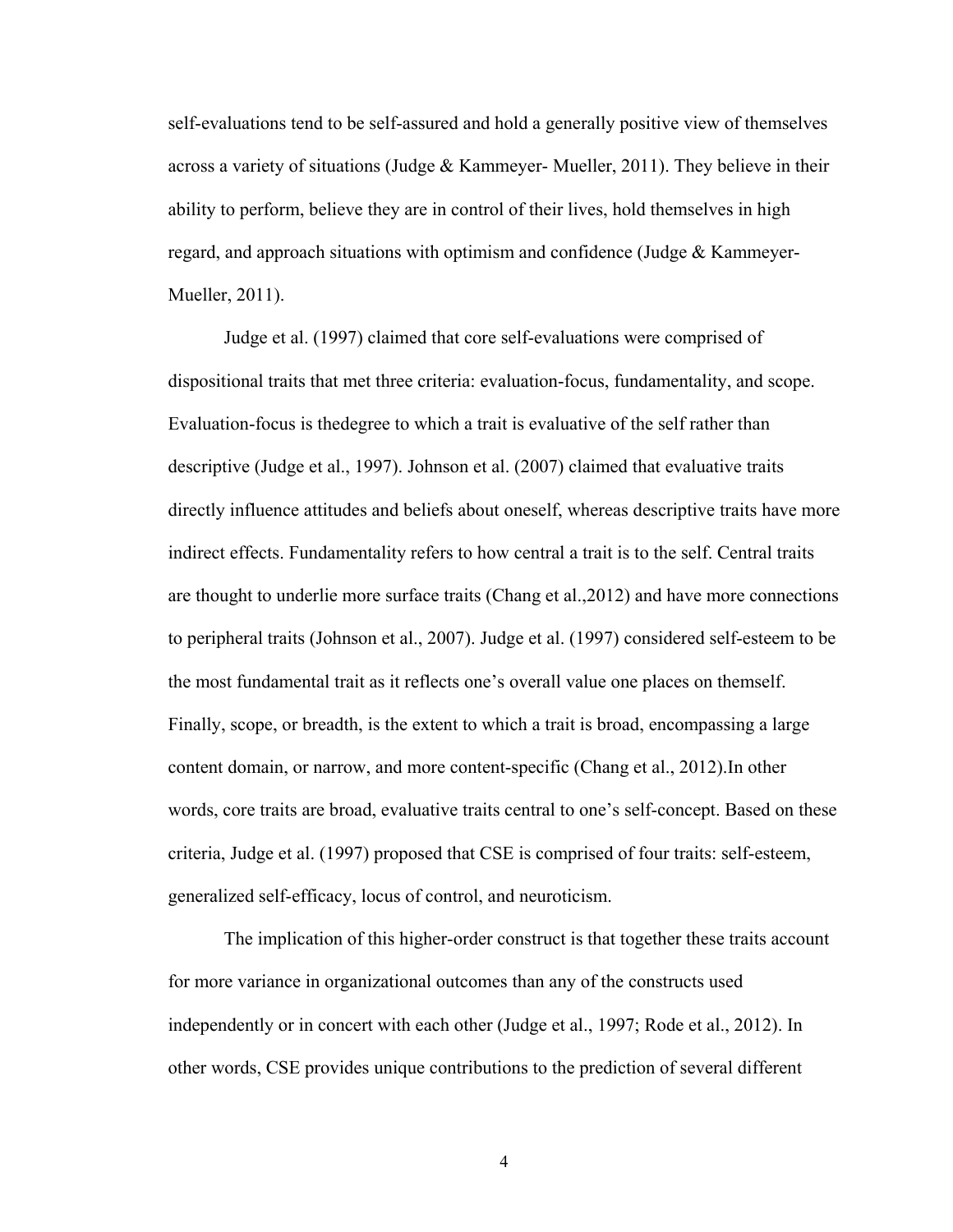variables beyond what could be obtained by a single trait (Erez  $\&$  Judge, 2001) or any combination of the four traits (Judge et al., 2003). The following section will provide an overview of each of the four individual traits comprising CSE.

### <span id="page-11-0"></span>*CSE Elements*

Generalized self-efficacy is defined as one's judgment of their ability to perform wellacross a variety of situations (Bandura, 1982). Although generalized self-efficacy and self-esteem are argued to be related, and some consider generalized self-efficacy to be a component of self-esteem, there is evidence to suggest that task-specific self-efficacy may be unrelated because a specific task may be unrelated to an individual's appraisal of their life and value (Judge et al., 1997). However, for the purpose of core evaluations, generalized self-efficacy is included due to its dispositional nature. That is, those who hold a strong belief in their ability to perform (i.e., high self-efficacy) are more likely to effectively approach challenges in both life and at work through persistence and resilience and to achieve success on the job and in life (Judge et al., 1997).

Self-esteem is the broadest of the four traits and refers to the overall thoughts, feelings, and value one places on themself as a person (Harter, 1990). Self-esteem is the most fundamental of the core self-evaluation traits as it serves a broad evaluative function of one's general self- appraisal (Judge et al., 1997). However, Johnson et al. (2007) argued that of the four core traits, self-esteem fits the least well based on the definition of CSE as a fundamental evaluation of self- regulatory processes. That is, because selfesteem is a result of self-regulation rather than an antecedent, its causal contribution to self-regulation remains unclear.

 Locus of control refers to one's belief in whether they have control over their own life circumstances and the associated outcomes, or if those circumstances are controlled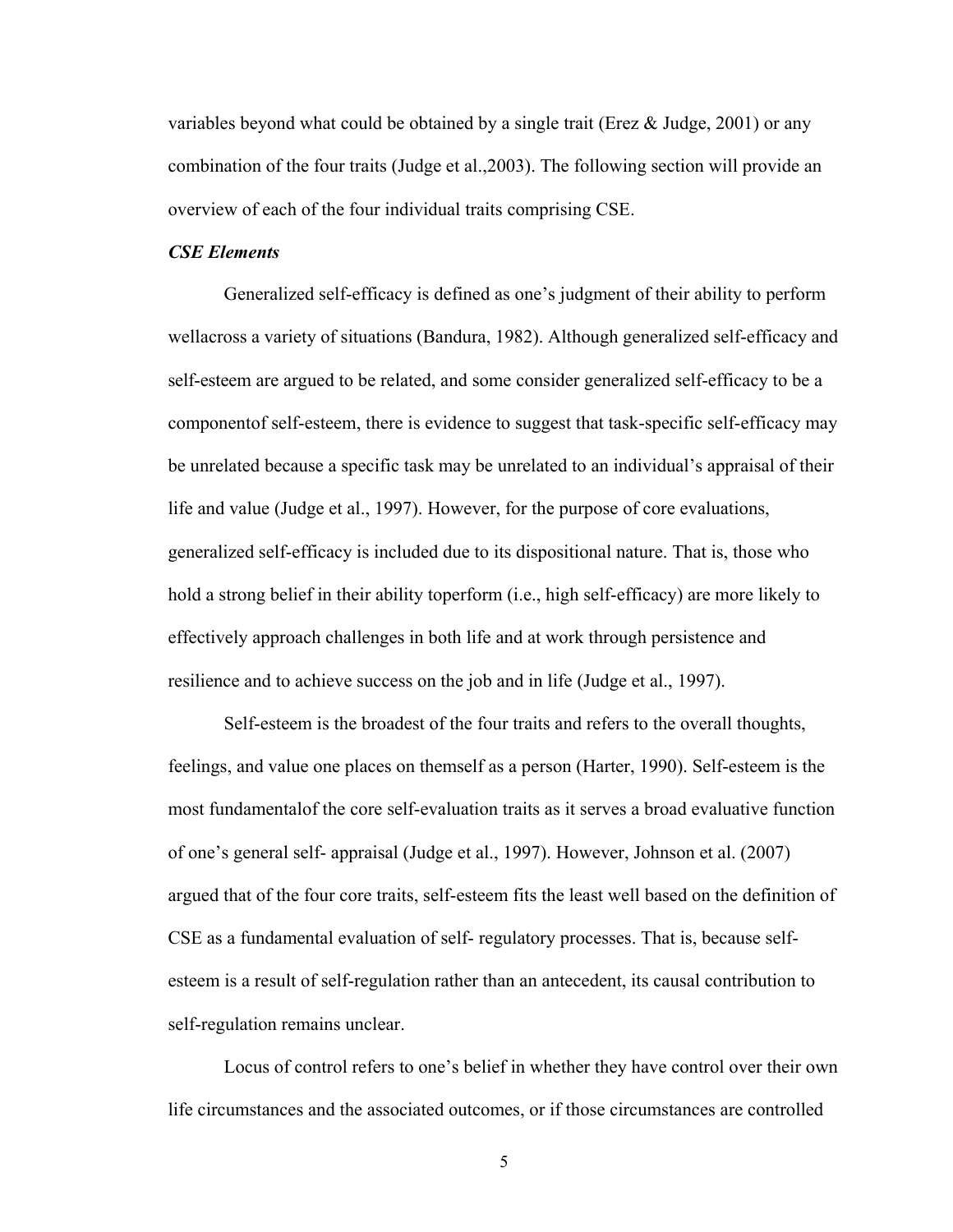by a force beyond their control. Those who believe the latter are considered to have an external locus of control, whereas individuals who believe they are in control of their life have an internal locus of control (Rotter, 1990). Individuals who have an internal locus of control are more likely to perform better in their jobs and are more likely to leave situations in which they are not happy. As such, they experience higher levels of job satisfaction (Judge et al., 1997).

Finally, neuroticism, or low emotional stability, can be conceptualized as the inverse of self-esteem (Judge et al., 1997). According to Costa and McCrae (1992), those with higher levels of neuroticism experience prolonged dissatisfaction across situations. Consequently, individuals who have high levels of neuroticism tend to be anxious and fearful, easily stressed, and view their peers less favorably (Judge et al., 1998). Neuroticism and negative affectivity are closely related and there has been some debate surrounding the independence of the traits (Judge et al., 1997). Because measures of negative affectivity frequently pull from measures of neuroticism, Judge et al. (1997) claimed negative affectivity would likely have very little predictive power over neuroticism and thusly justified the use of neuroticism instead. Figure 1 summarizes the criteria and the traits determined by Judge et al. (1997) to comprise CSE.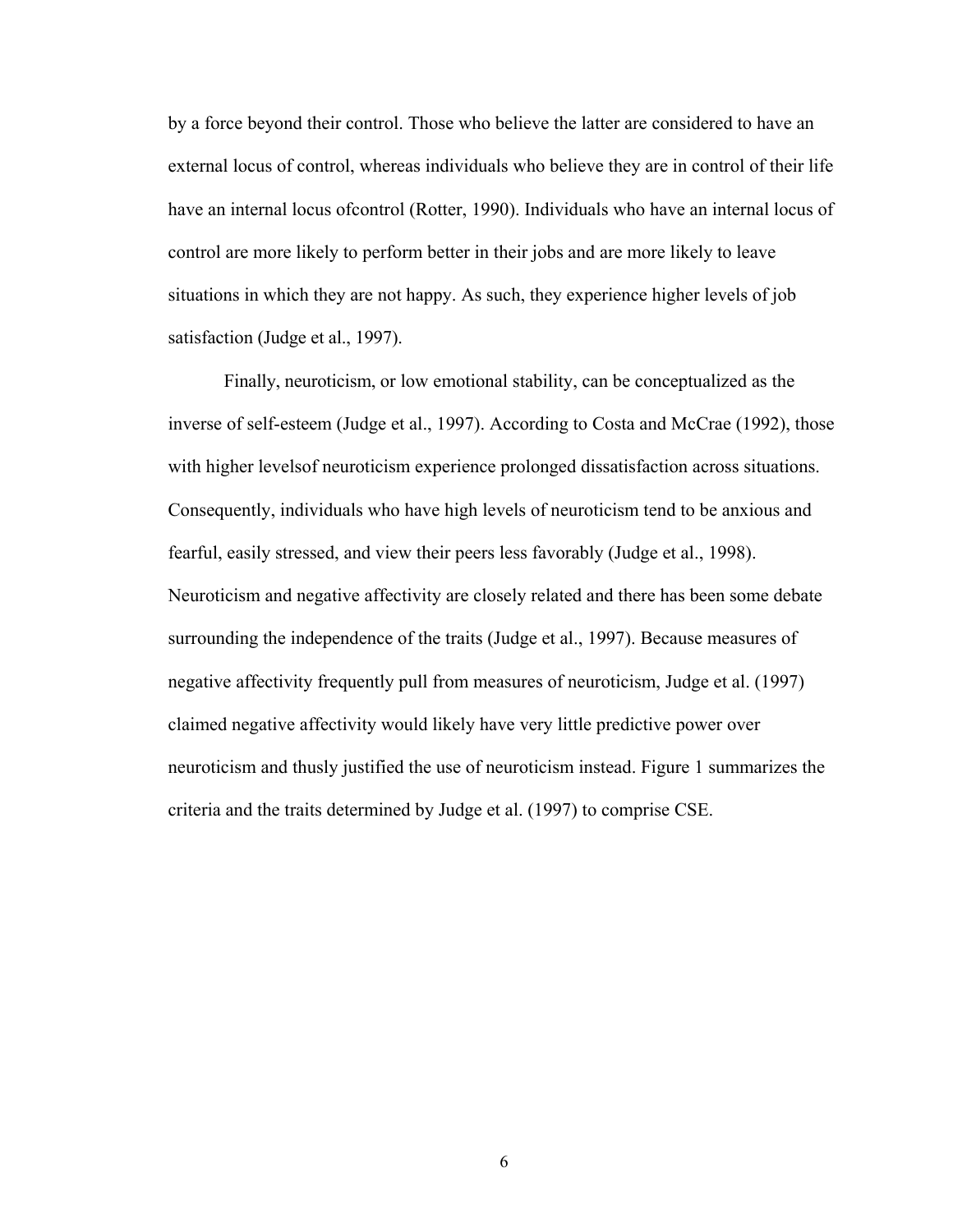### **Figure 1.**

*Core-Self Evaluations Criteria and Traits (Judge et al., 1997).* 



#### <span id="page-13-0"></span>*CSE Scale Development*

 Despite the growing research around core self-evaluations, it was uncommon for its four components to be studied together, and even more uncommon for them to be discussed as in relation to each other. However, Judge et al. (2003) argued that selfesteem, self-efficacy, locus of control, and neuroticism actually share a common core; this means that core self-evaluations are actually a higher-order, latent construct that is realized by the measurement of these four traits (Judge et al., 2003). Typically, most personality traits are measured using short and direct scales whereas, prior to its conception, measures of CSE were indirect and relatively long. Judgeet al. provided two limitations to measurement of this form. First, indirect measures of a trait are likely to be less valid than direct measures of the latent concept. Second, CSE's lengthy measurement may inhibit its practical usefulness; researchers or practitioners may choose to measure only one element, thereby limiting variance accounted for (Judge et al., 2003). Thus, the need for a validated, direct measure of CSE was evident.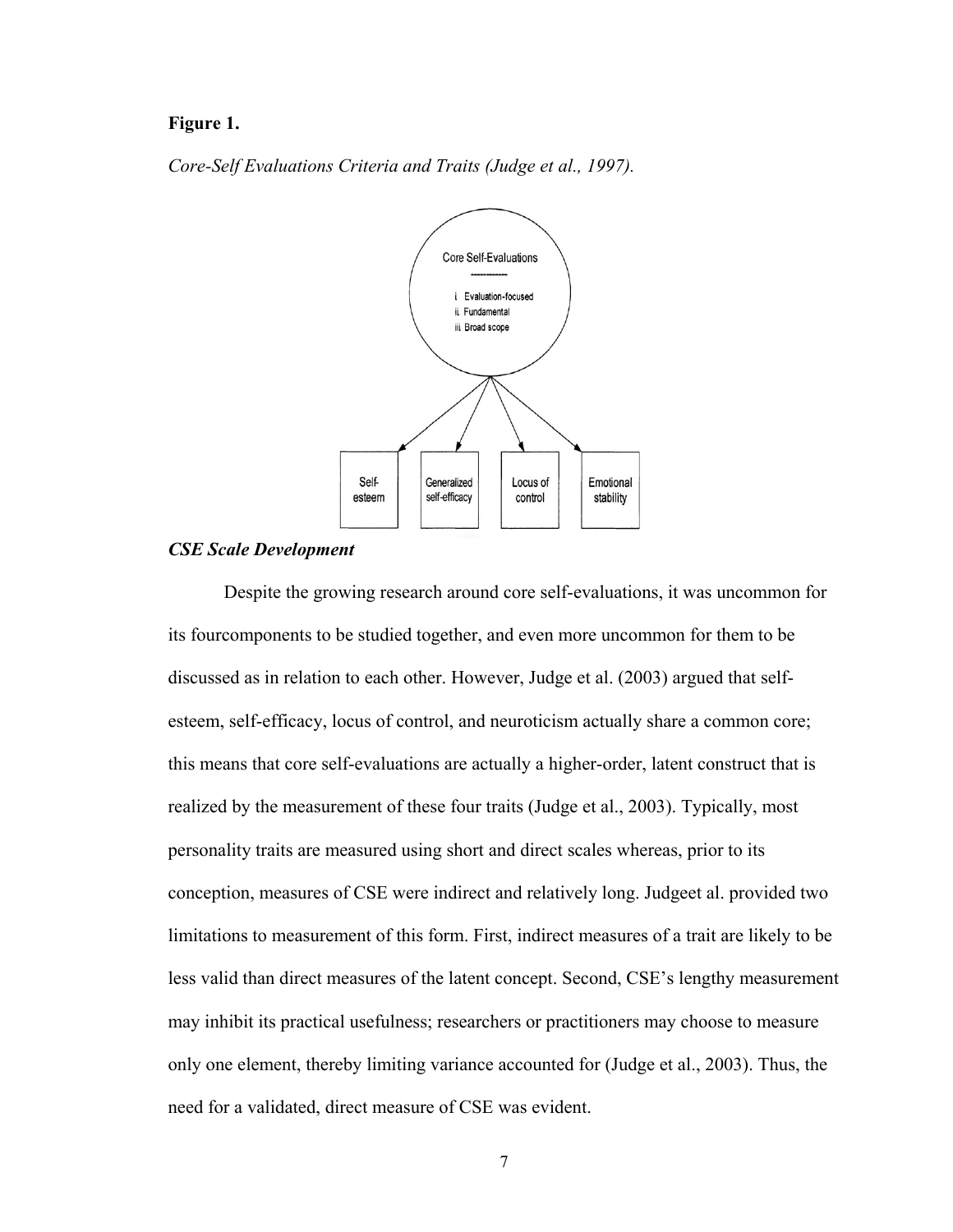Upon development of the core self-evaluation scale (CSES), Judge et al. (2003) established several necessary conditions of a valid measure of CSE. First is the establishment ofconstruct validity in regard to reliability. Namely, three forms of reliability must be assessed: internal consistency, test-retest, and interrater reliability. Second, the measure must evaluate the commonality of the traits as single unitary construct. The final conditions stated that the relationship and predictive power of CSES with the four core traits and other theoretically relevant constructs was to be addressed (i.e., convergent and discriminant validity). Once these criteria were established, Judge et al. began data collection. Based on existing literature involving the four core traits independently and their existing measures, Judge et al. developed apool of 65 items from which their final items were selected. The final 12 items of the CSES metfour criteria: adequate coverage of the four trait content domains; items significantly correlated with one another; item correlations followed theoretical expectations for correlations with job satisfaction, life satisfaction, and job performance; and the overall scale was short (Judge et al., 2003). It is important to note that in an attempt to measure the commonality of the four core traits and not over-weigh any one construct, many of the items in the final CSES can be argued to measure more than one trait (Judge et al., 2003).

 Judge et al. (2003) indicated that the measure met the conditions for construct validity. The average item-total-correlations resulted in a mean of .50 and three reliability estimates (i.e., internal-consistency reliability, test-retest reliability, and interrater reliability) were above .80 with an average reliability of .84. Similarly, the instrument shows good stability, with a test- retest reliability of .81. Judge et al. (2003) also assessed the CSES in terms of convergent and divergent validity; results displayed strong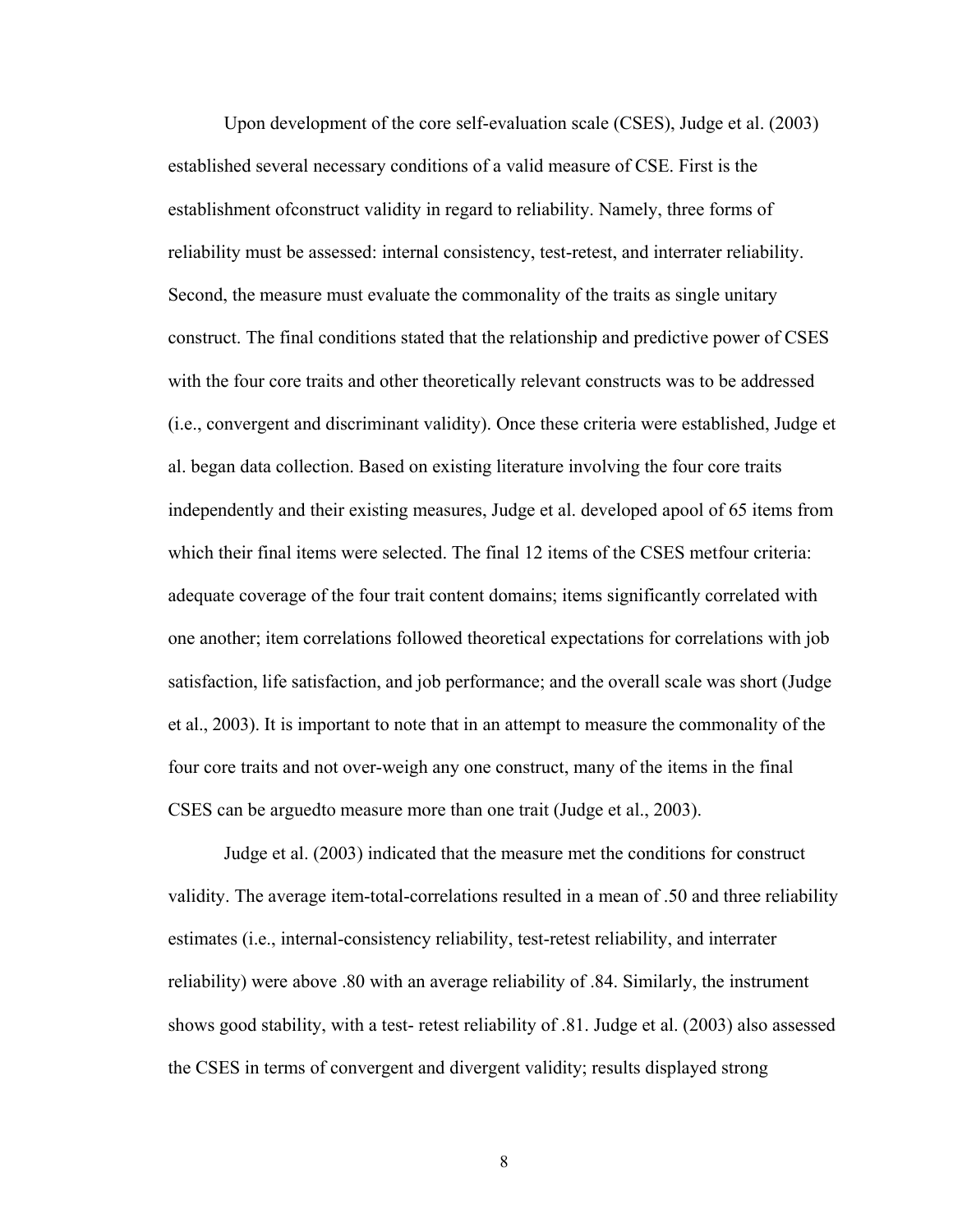convergent validity and distinct divergent validity consistent with theoretical predictions. Empirical validity of the CSES was determined by its significant correlation with three criteria: job satisfaction, job performance, and life satisfaction. In addition, Judge et al. (2003) demonstrated the scale's incremental validity beyond that of the pre-existing measures of the core factors. In other words, the CSES is a better predictor of CSE than existing measures (Judge et al., 2003). In further support of this argument, a hierarchical regression was run to determine the extent of information lost by measuring CSE with CSES rather than self-esteem, self-efficacy, locus of control, and neuroticism independently. Results of the analysis revealed that CSES performed as well and added significant variance beyond the four traits. Overall, Judge et al., (2003) claimed that measuring the four traits independently could result in lower predictive power than measuring the greater construct, CSE.

#### <span id="page-15-0"></span>*CSE Use in Organizations*

In the following section, I discuss the accumulation of research that supports the use of CSE in the workplace because of its relationship to several work-related criteria. CSE has been found to positively correlate with outcomes such as job satisfaction (e.g., Judge et al., 1997), job performance (e.g., Judge & Bono, 2001), motivation (e.g., Judge et al., 1998), and work commitment (e.g., Zhang et al., 2014).

 Judge et al., (1997) first developed the construct of CSE as a theoretical framework to predict job satisfaction. Since then, its reputation among researchers and practitioners has led to CSE becoming the most commonly investigated predictor of job satisfaction (Judge et al., 2005). CSE has consistently displayed a strong positive relationship with job satisfaction and exhibited strong predictive validity (e.g., Judge  $\&$ Bono, 2001; Dormann et al., 2006; Stomp, et al., 2010). Similar results have been found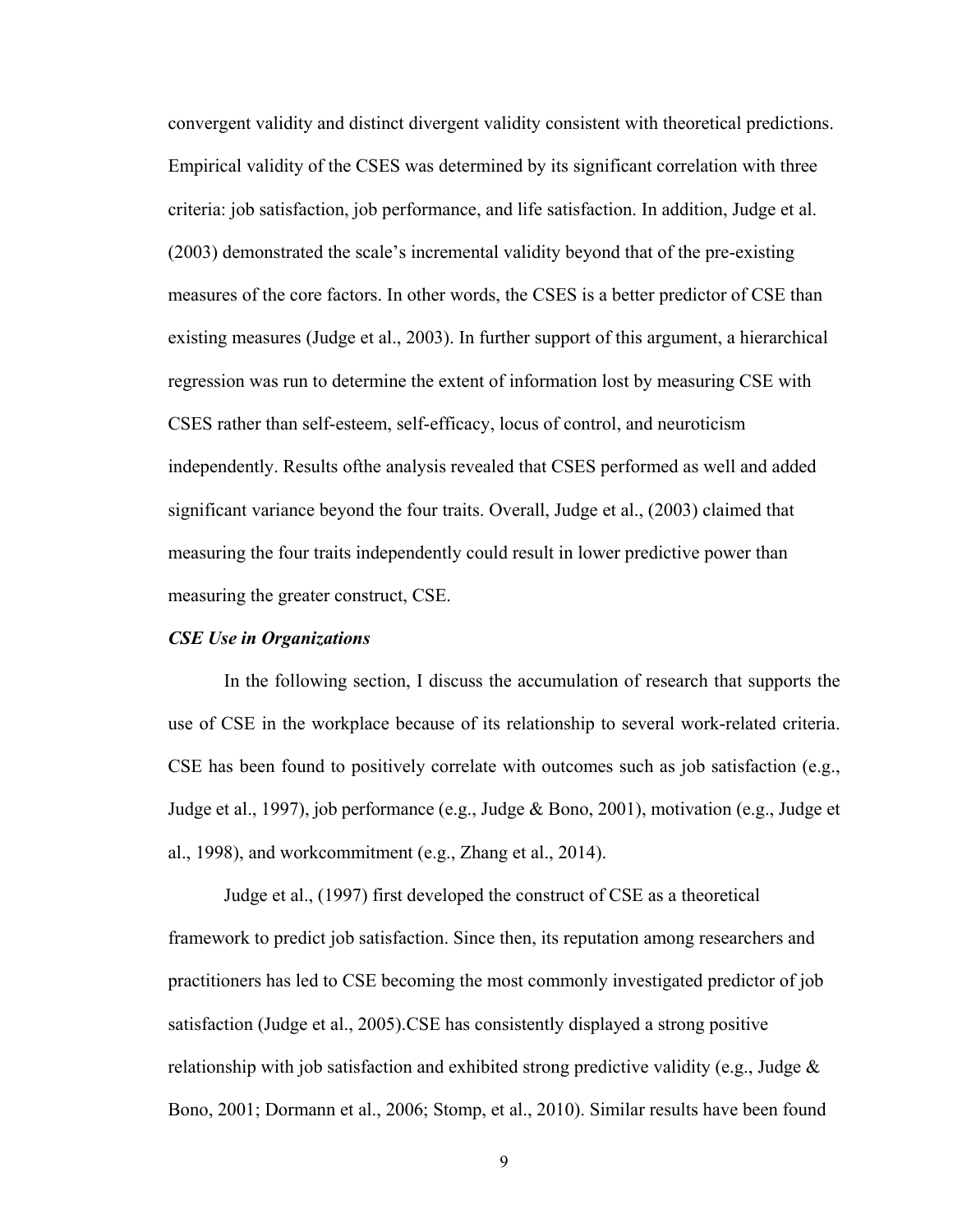in studies examining the relationship between CSE and career satisfaction (Holtschlag et al., 2018), task satisfaction (Srivastava et al., 2010); life satisfaction (Judge et al., 1998), and sport satisfaction (Baudin et al., 2014). Furthermore, researchers have argued that CSE may play a role in the relationship between job satisfaction and other work criteria. Nguyen and Borteyrou (2016) argued that CSE is a moderator between personenvironment fit and job satisfaction, whereas Judge et al. (1997; Judge et al., 1998) argued that perceptions of job characteristics play a key role in the relationship between CSE and job satisfaction. Specifically, those who have high CSE view their job and work environment more positively and thus experience more job satisfaction.

In their meta-analysis, Judge & Bono (2001) found that CSE was related to job performance across both laboratory and field settings. While CSE has been found to significantlycorrelate with and predict job performance, the research indicating both the direction and the strength of this relationship has been surprisingly inconsistent (Judge  $\&$ Bono, 2001; Judge et al., 2003). Grant and Wrzesniewski (2010) argued that the CSE-job performance relationship depends on the extent to which an individual is other oriented (i.e., concerned for the well-being of others). Furthermore, research has also indicated that CSE is related to motivation, and that motivation mediates the CSE-job performance relationship (Judge et al., 1998; Erez & Judge, 2001).

 In a study of Chinese soldiers, Zhang et al. (2014) found that CSE was significantly related to job satisfaction but was mediated by career commitment. Soldiers with higher CSE were more likely to be loyal to their job and thus, to put in more effort and potentially receive greater rewards, increasing satisfaction. Yan et al. (2018) investigated the relationship between CSE and work engagement and found that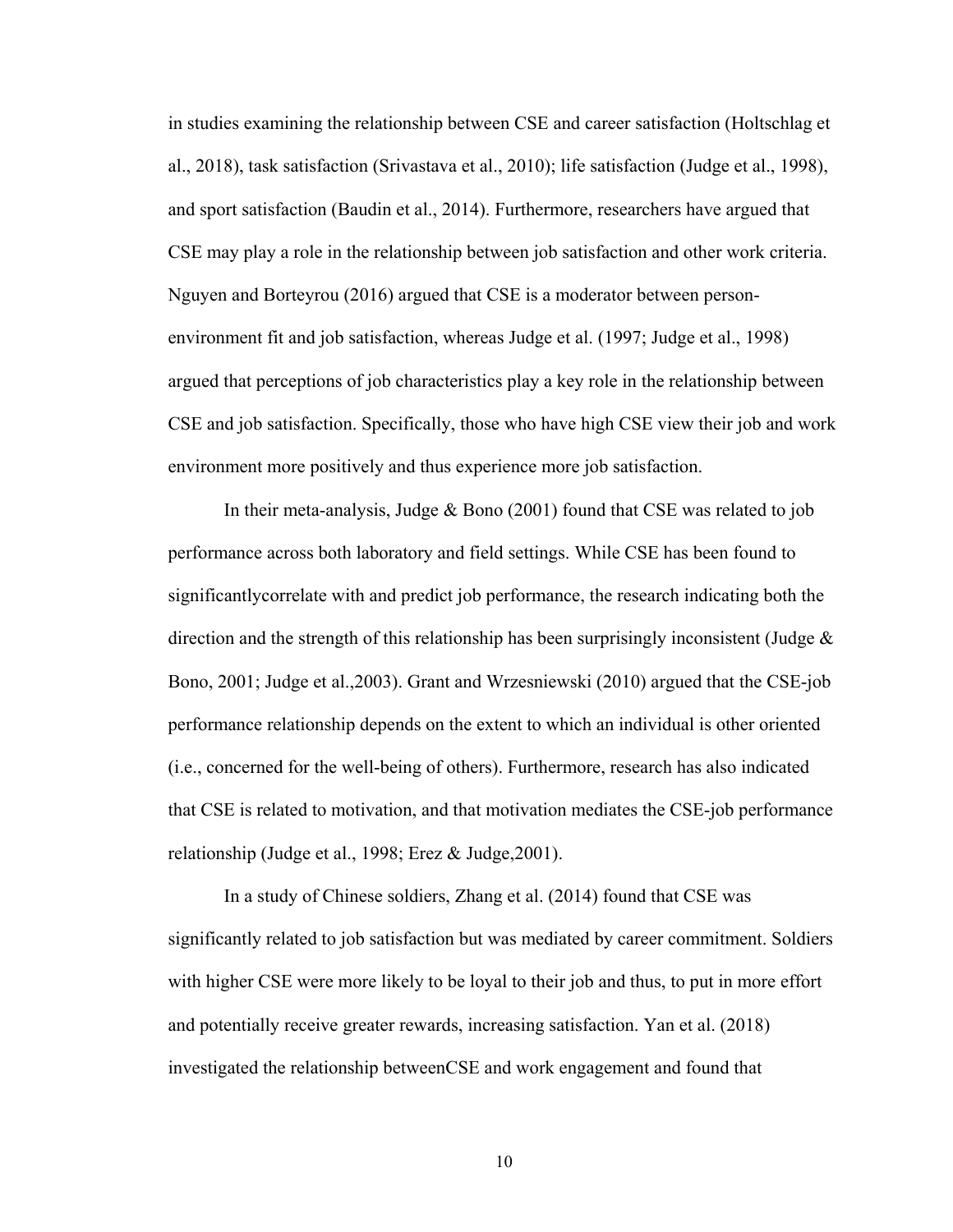emotional intelligence may mediate the relationship. This finding suggests that individuals with higher CSE also have more emotional intelligence, thus increasing their engagement with work.

 In summary, this section demonstrated the use of CSE in organizations for the prediction of work-related outcomes. Although there are several work criteria related to CSE that were not addressed in this review (e.g., work-family conflict, organizational citizenship behaviors, and burnout), CSE's strong positive relationships with those discussed make CSE a valuable tool for organizations.

#### *Modification of CSE*

 Although CSE was originally developed as a broad and general construct, previous research supports the use of a domain or task-specific construct to better predict domain or task- specific performance. Bandura (2006), who first proposed the construct of self-efficacy in 1977, claimed that considering the relevant domain of functioning is critical to the construction of thorough scales. Furthermore, Bandura indicated that scales cannot accurately measure certain constructs and will lack predictive utility if the scale fails to include the relevant context of that construct. In other words, the context within which a particular construct exists should be considered when measuring said construct. Similarly, Schmit et al. (1995) contextualized self-report personality items to situations relevant to the construct of interest. This contextualization provided participants with a common frame-of-reference when responding to the measure. Results indicated that differences in frame-of-reference lead to differences in item interpretation and, thus increases in measurement error and reductions in reliability; reductions in reliability then lead to reductions in validity. Accordingly, providing a common frame-of-reference that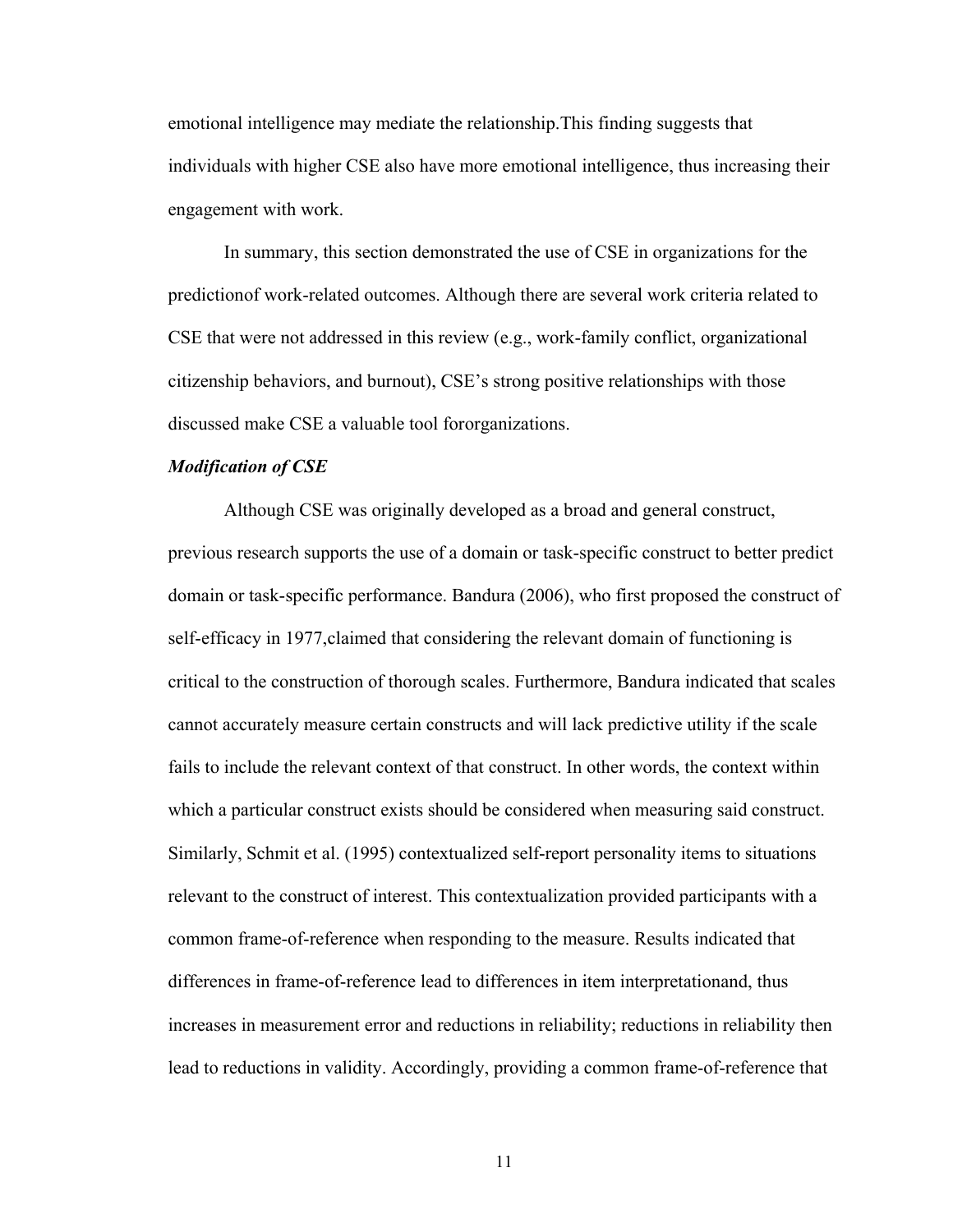is relevant to the construct of interest could standardize item interpretation and increase reliability and subsequent test validity. Since its introduction to the personality scale literature, support for contextualized items providing a common frame-of-reference has grown (e.g., Bing et al., 2004; Hunthausen et al., 2003; Lievens et al., 2008). Therefore, drawing on previous literature supporting contextualized and task-specific scales, one might expect that skill-specific CSE would be a better predictor of specific skill performance than would general CSE. To date, only two such scales are known to have been constructed: the Serve-Specific Core Self Evaluation Scale (Shoenfelt & Griffith, 2008) and the Work-Specific Core Self Evaluation Scale (Bowling et al., 2010).

The use of CSE to predict a variety of performance outcomes has extended from traditional organizations to the world of athletics. In an effort to display the benefits of task- specific CSE, Shoenfelt and Griffith (2008) conducted the first known study that applied task- specific CSE to a sports domain. In a study examining mental skills training in collegiate volleyball players, Shoenfelt and Griffith (2008) measured player's selfefficacy of serving before and after they received training using a modified CSES. By adding the word "serve" to each of the twelve items of the original CSES, Shoenfelt and Griffith (2008) modified the scale to be task-specific; the new scale was called the Serve-Specific Core Self-Evaluations Scale (SS-CSES). Results revealed that scores on the SS-CSE were positively correlated with serve performance, thus providing evidentiary support for its use in predicting serve performance. In a thesis, Bowman (2017) hypothesized that that SS-CSE would predict serving performance in volleyball players better than general CSE. Bowman found that the SS-CSE was a significantly better predictor of serving performance than was general CSE. Thus, Bowman (2017) provided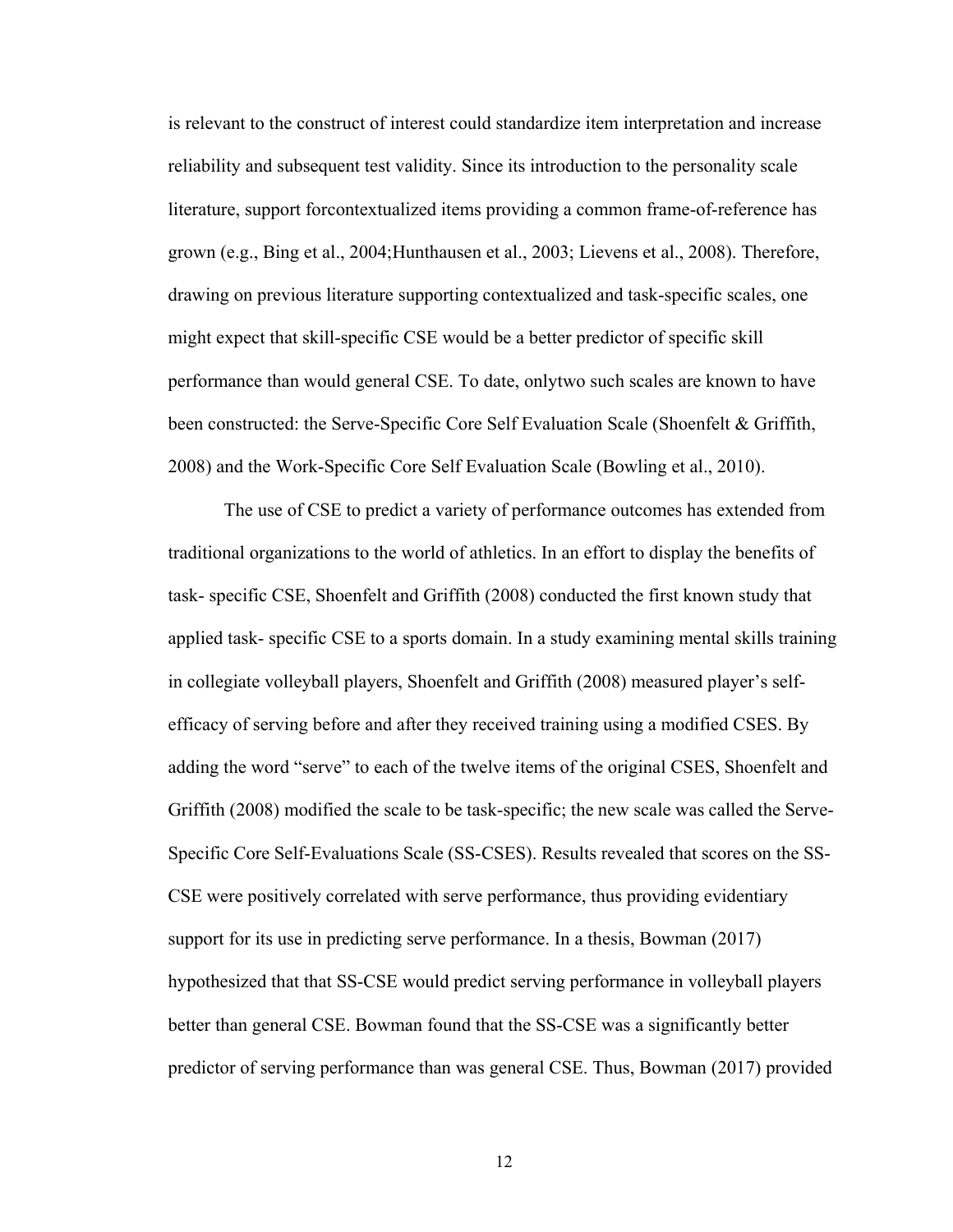strong evidence that the SS-CSE has incremental validity beyond that of general CSE. This further supports the literature claiming that task specific constructs will predict task specific outcomes beyond that of a general construct. The SS-CSE is one of only two known task-specificadaptations of CSE that have been developed (Shoenfelt  $\&$  Griffith, 2008; Bowling et al., 2010).

In a 2010 study, Bowling et al. argued that by relying on the use of the general CSES rather than domain-specific scales, researchers have underestimated the importance and power of CSE. To test their theory, Bowling et al. (2010) modified the general CSE to be work-specific by including the words 'at work' before each item of the CSES and instructing participants to think of work while completing the measure. Results from the study provided only limited support for the hypothesis that work-specific CSE would predict work-related outcomes better than the general CSE. However, Bowling et al. (2010) found consistent evidence that work-specific CSE was related to work-specific criteria after general CSE was controlled. In other words, work- specific CSE displayed incremental validity beyond that of general CSE; thus providing support for the continued use of domain-specific measures.

#### <span id="page-19-0"></span>*Cross-Cultural adaptations of CSE*

Several researchers have adapted or translated CSE for use in other cultures (Machado etal., 2016; Stumpp et al., 2010; Rode et al., 2012; Judge et al., 2004). Judge et al. (2004) conducted the first cross-cultural comparison of CSE. Using three independent samples, Dutch and Spanish versions of the CSES were correlated with the Big Five dimensions and job relevant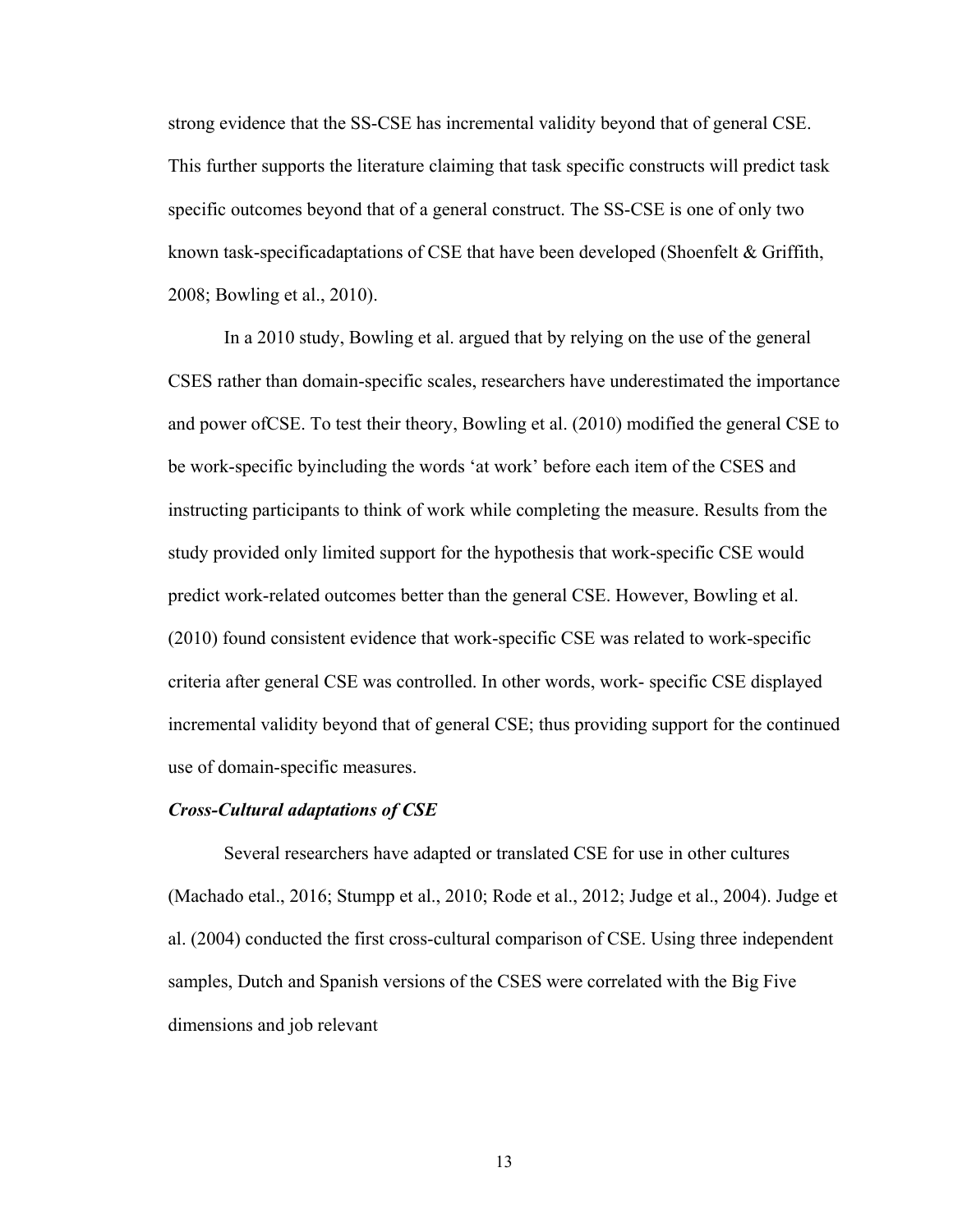variables (i.e., job satisfaction and career ambition). The translated versions of the CSES returned results comparable to those of the English CSES (Judge et al., 2004). Both the Dutch and Spanish CSES showed discriminant validity with the Big Five. Similarly, the Dutch CSES displayed strong positive correlations with job satisfaction; the Spanish CSES displayed strong positive correlations with career ambition (which was conceived as a motivational trait). In summary, the psychometric properties and predictive validity of both the Dutch and Spanish CSES demonstrated similar results to the English CSES, providing evidence for the cross- cultural generalizability of CSE.

Similarly, Stumpp et al. (2010) investigated the CSE-career success relationship and the CSE-organizational commitment relationship in three samples of German workers. The original CSES was first translated to German and subsequently tested for construct and criterion validity.Results revealed internal consistency reliabilities above .80 ( $\alpha$  = .86,  $\alpha$  = .81,  $\alpha$  = .82) and test- retest reliability over a 2-month interval. Furthermore, the scale demonstrated convergent validity with the four core traits and discriminant validity with the Big Five traits. Finally, predictive validity of the German CSES was evident in its relationship with organizational commitment and career success. Together, the findings from this study expanded the literature on cross-cultural validity of the CSES.

In further development of the universal use of the CSES, Rode et al., (2012) conducted the first known empirical study of CSE in a collectivistic culture. The researchers conducted twodifferent studies examining the predictive validity of CSE for multiple job attitudes on Chinese workers. Consistent with their hypotheses, CSE predicted each of the 24 attitudinal variables across both studies. The findings from this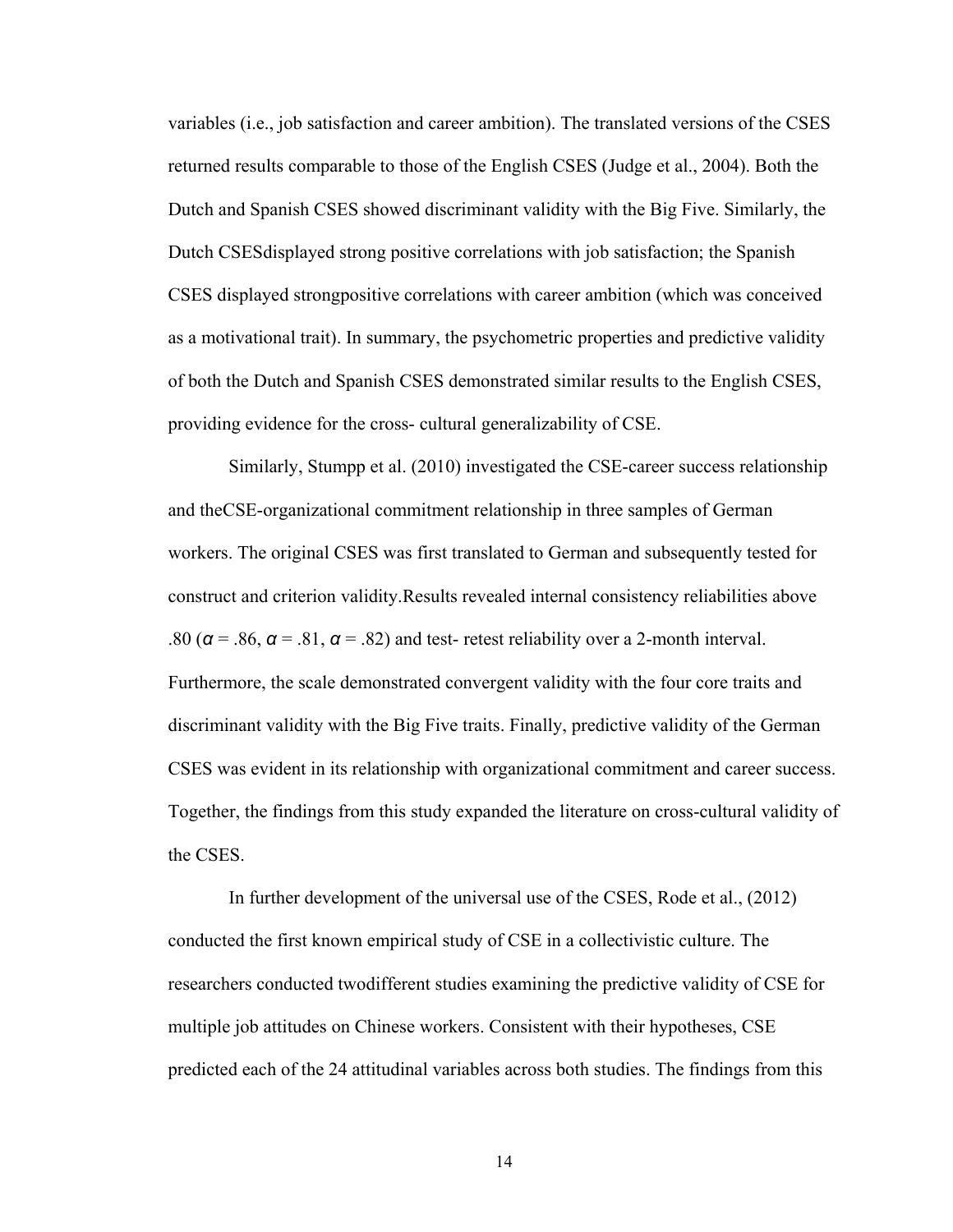research were profound because up to that point, CSE had only been applied in individualistic cultures (e.g., the United States). By demonstrating the use of CSE to predict work attitudes in a highly collectivistic culture such as China, Rode et al., (2012) were able to expand the literature supporting the universal predictive validity of CSE. In addition to the CSES, the SS-CSES has been generalized across cultures.

As previously mentioned, Shoenfelt and Griffith (2008) modified the CSES to be a task- specific scale for serving performance among collegiate volleyball players; this scale was called the SS-CSES. Machado et al. (2016) conducted an extension of Shoenfelt and Griffith (2008) by assessing the use of the SS-CSES when translated into Portuguese. The SS-CSES was administered in English and again in Portuguese to bilingual volleyball players to assess the reliability of scores; results revealed a strong correlation among the two versions of the scale  $(r = .96)$ , indicating a successful translation (Machado et al., 2016). Additionally, the translated scale demonstrated reliability and validity consistent with that of the original CSES. SS-CSE was positively related to years of practice and level of competition. This study is important in two ways, not only do Machado et al. (2016) provide support for the generalization of the SS-CSES across cultures, but their study also strengthens support for the use of CSE in sports. In summary,the cumulative data from these cross-cultural studies strengthens the evidence that the CSES and task-specific versions of the scale are psychometrically robust by assessing their validity cross- culturally and, thus, have generalizable predictive value.

#### <span id="page-21-0"></span>*Criticism of CSE*

Despite demonstrations of the diverse value of CSE across cultures and organizations, it is not without its critics. Arguably the most enduring criticism of CSE is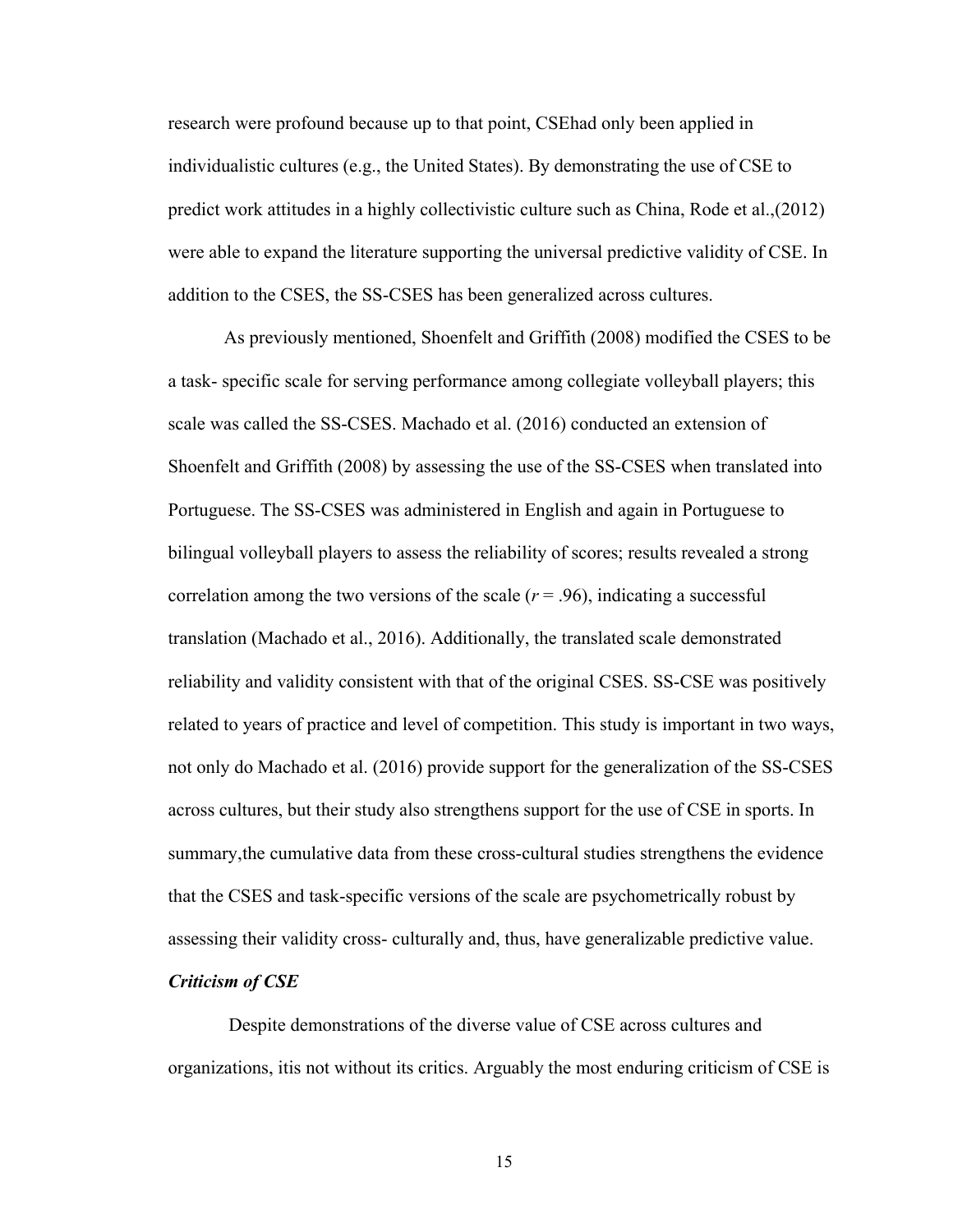the claim that CSE is nothing more than a combination of certain Big Five personality traits, namely conscientious, extraversion and emotional stability (Schmitt, 2004; Chang et al., 2012). In fact, Rode et al. (2012) cited the frequency with which this topic has been directly addressed over several articles by researchers (Judge & Bono, 2001; Erez and Judge, 2001; Judge et al., 2003; Judge et al., 2004; Judge et al., 2008). To start, Judge and Bono (2001) reported correlations of the core traits with three of the Big Five traits and offered insight into those correlations. They found that self- esteem and neuroticism were significantly correlated with Extraversion ( $r = 0.36$  and  $r = 0.26$ , respectively) and Conscientiousness  $(r = .39$  and  $r = .28$ , respectively). However, these moderately positive correlations are expected because it is reasonable to conclude that individuals who are high in CSE may also be extroverted and outgoing (Robins et al., 2001); similarly, selfesteem has been considered an aspect of conscientiousness (Costa & McCrae, 1992) thus further explaining these relationships (Judge et al., 2003). Further, Judge et al. (2001) discussed that the four core traits are strongly correlated with each other and that this may actually be an indicator of the latent trait they overlay (i.e., CSE).

A similar concern about CSE is that it is another gauge or measure of emotional stability (e.g., Eyseneck, 1990; Johnson, 2007). The focal argument, that CSE is just a broader conceptualization of emotional stability, disregards the unique contribution CSE provides to predictive validity and overall theoretical conceptions of personality. While low emotional stability (i.e., neuroticism) is strongly correlated with the other core traits  $(r = .48)$ , their empirical relationship does not mean that they are redundant, as mentioned in the previous section. The relationship simply confirms the overall concept by Judge et al. (1997) that the core traits share alatent construct, and thus are manifestations of CSE.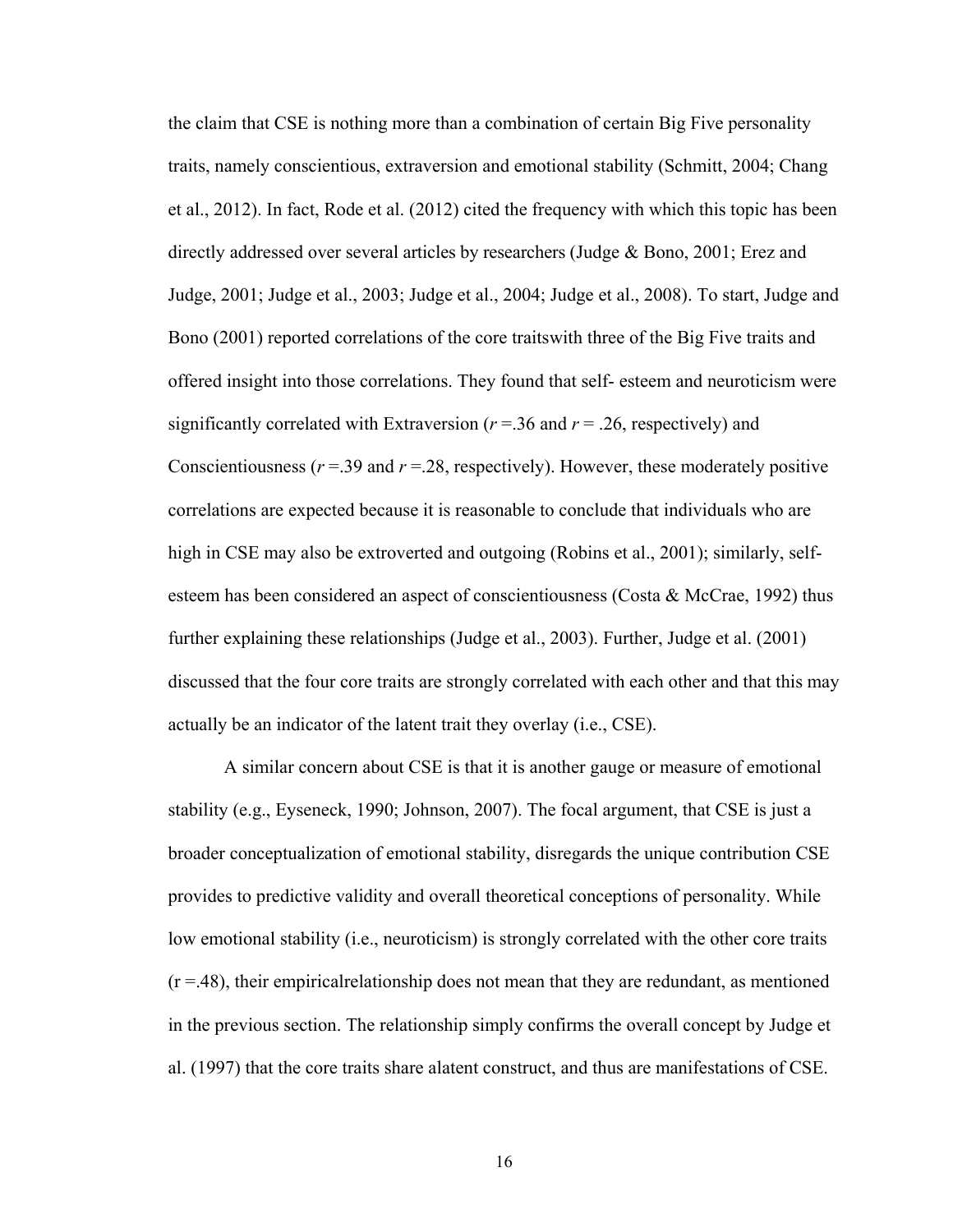Common measures of emotional stability, such as the NEO-PI-R (Costa  $\&$ McCrae, 1992) use more narrow measures of the construct than the CSES. Therefore, Judge et al. (2003) claimed that for CSE to actually be just another form of emotional stability, measures of emotional stability would need to be broader to avoid underreporting and to adequately cover the evaluative criteria of CSE. For this same reason, Judge et al. (2003) claimed that common measures of neuroticism more closely measure anxiety. Moreover, Judge et al. (2008) found emotional stability to be the best predictor of job satisfaction among all of the Big Five traits. However, it was not the best predictor of the four CSE traits. Thus, supporting the claim that CSE offers more than just a measure of emotional stability.

#### <span id="page-23-0"></span>*Summary of the Literature*

Using personality to predict organizational outcomes continues to be a thriving topic of research. Judge et al. (1997) first developed CSE as a way to predict job performance or satisfaction; since then, it has been linked to the prediction of several other criteria. CSE is a broad, latent trait consisting of four core traits: generalized selfefficacy, self-esteem, locus of control and neuroticism. In order to accurately measure CSE, Judge et al. (2003) developed the CSES. The use of CSE has expanded from traditional organizational settings to include sport organizations and has been successfully translated across cultures. Despite these findings, CSE has been critiqued for its similarity to the Big Five personality traits and has faced criticism of its overall use as a higher order trait. However, studies such as Judge et al. (2003) provided evidence that CSE is conceptually distinct from the Big Five and offers more in predictive validity.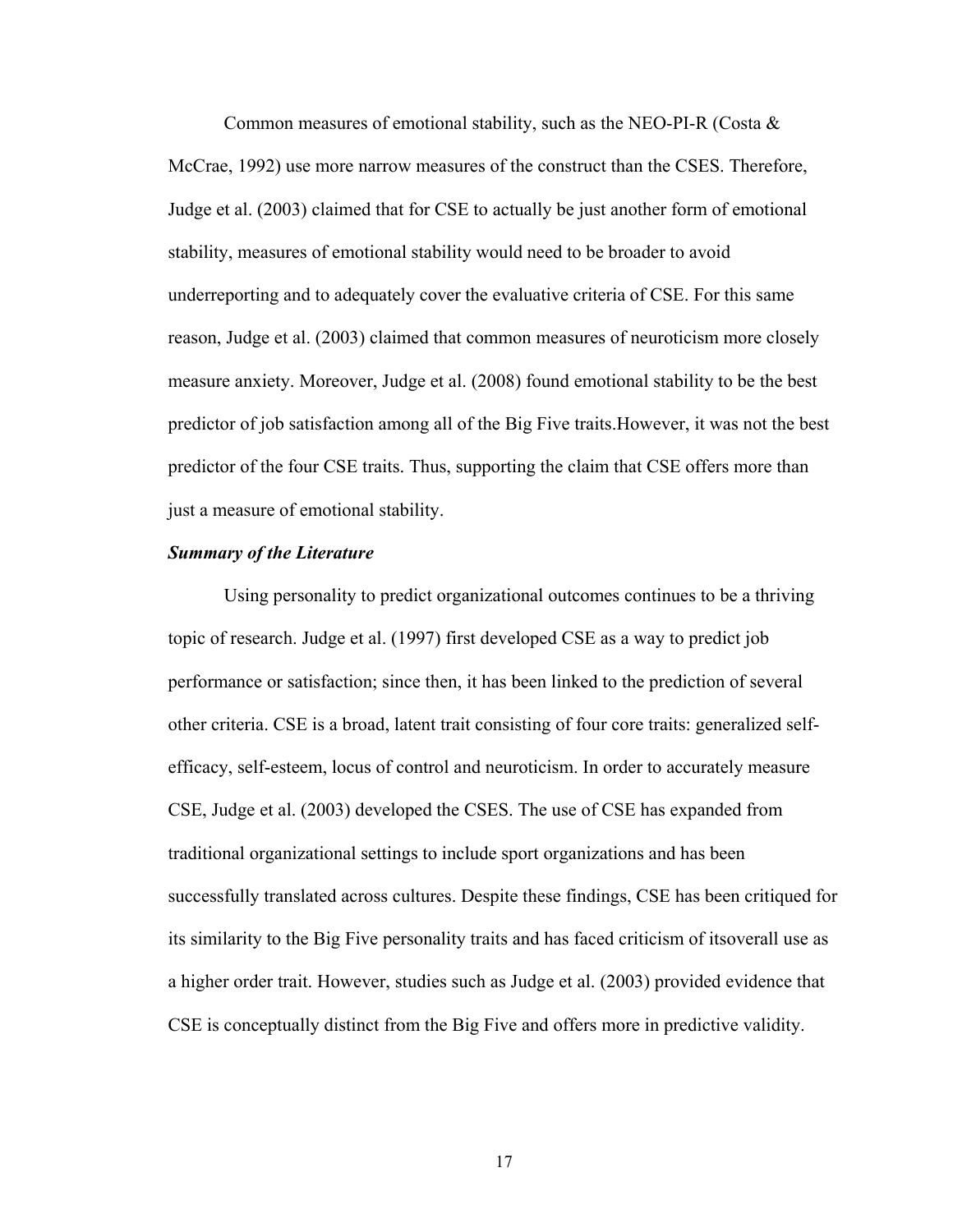### <span id="page-24-0"></span>**Current Study**

The purpose of the current study was to serve as an extension to Bowman (2017), in which SS-CSE was found to be more strongly related to serve performance than general CSE, and the SS-CSES had incremental validity over the general CSES in predicting serve performance outcomes in volleyball. Furthermore, Bowman (2017) used a concurrent validity design for the collection of his measures such that the predictor variables (i.e., SS-CSE and general CSE) were measured at the same time as the dependent variables (i.e., serve performance and NCAA statistics). The current study used a predictive validation design in which measures of SS-CSE, general CSE, and selfreport serve performance were collected pre-season; NCAA serve statistics were collected post-season. This study contributes to the limited research providing evidence for the use of a task-specific adaptation of the CSE for the prediction of task- specific performance. Additionally, results from this study may provide valuable information to athletes and coaches about specific areas to focus their efforts to improve serve performance.

The following hypotheses were tested:

*Hypothesis 1*: SS-CSE will be positively related to serve performance. *Hypothesis 2*: SS-CSE will be more strongly related to serve performance than will general CSE. *Hypothesis 3*: SS-CSE will demonstrate incremental validity over CSEwhen predicting serve performance.

#### <span id="page-24-1"></span>**Method**

#### <span id="page-24-2"></span>**Participants**

Data were collected from 28 intercollegiate women's volleyball players from six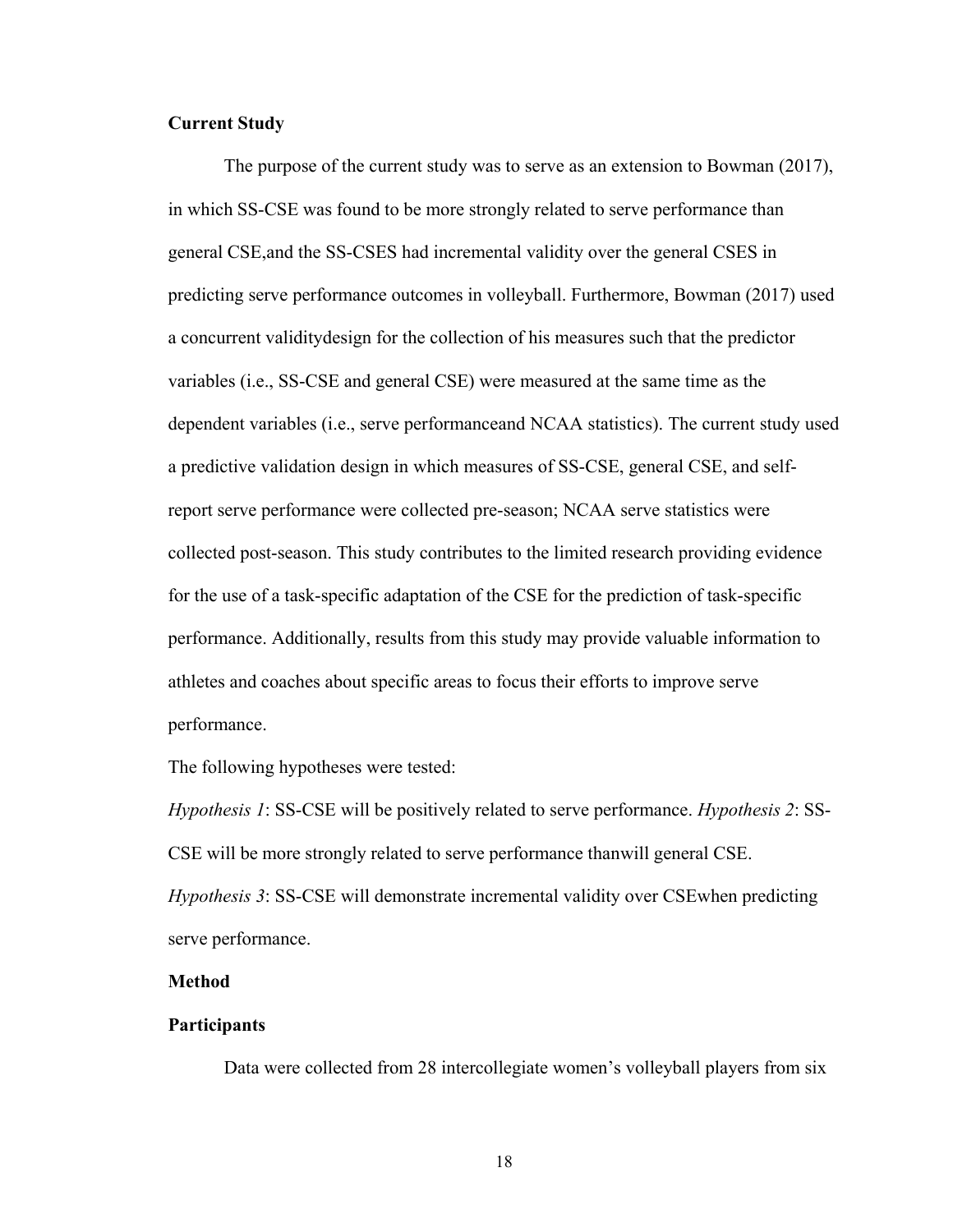Division 1 universities: Appalachian State University, Bowling Green State University, Creighton University, Georgia State University, Purdue University, and Western Kentucky University. On the questionnaire, athletes indicated whether they served in the Fall 2019 season. As the major premise of the study was to determine if the SS-CSE was related to serve performance, analyses were run only with data from the 28 athletes who served in the Fall 2019 season. There were about four times as many servers ( $n = 28$ ) as non-servers ( $n = 6$ ). Although non-servers may serve in practice, if they did not serve in competition in Fall 2019, performance statistics were not available. Additionally, it is reasonable that responses from non-servers are irrelevant to predicting competition serve performance in the Fall 2019 season). The average age of the 28 serve participants was 19.86 years (*SD* = 1.24) and included 6 freshmen, 4 sophomores, 11 juniors, and 7 seniors. On average, the athletes indicated that they had  $9.14$  years (*SD* = 2.85) of experience playing volleyball.

#### <span id="page-25-0"></span>**Materials**

A close-ended questionnaire (see Appendix A) was administered to participants online. The questionnaire included the 12 items from the CSES, 12 items from the SS-CSES, 11 items from the mental toughness scale (Magridal, Hamil, & Gil, 2013), 9 items addressing serve performance, and 8 demographic items. The CSES and the SS-CSES were used to measure the predictor variables at the beginning of the season. Additionally, to gauge the level of effort and focus participants were engaging in while completing the questionnaire, after each section they were asked to indicate how much effort they exerted (e.g., "How much effort did you put forth when responding to the Serving Self-Evaluation Scale?") and what they were thinking about while responding to the items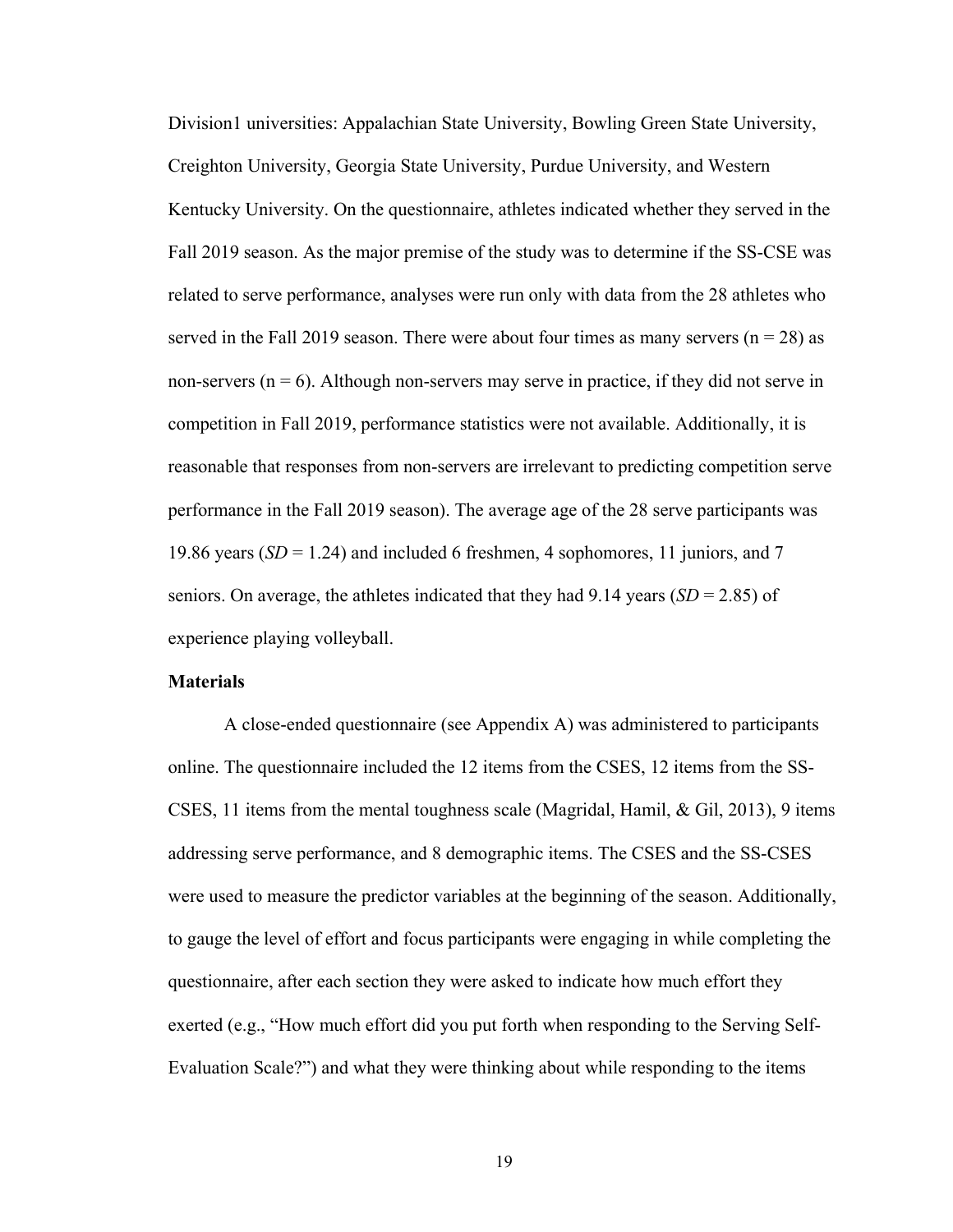(e.g., "What were you thinking about when completing the Serving Self-Evaluation Scale?"). Athletes rated their effort on a five-point Likert Scale where a rating of 1 indicated "Very low effort" and a rating of 5 indicated "Very high effort."

The first section of the questionnaire asked participants to provide demographic information including their name, whether they served in the Fall 2019 season, gender, age, ethnicity, grade level, number of years playing volleyball, and the college they attended. Participants were then asked to complete the 12 items from the CSES (Cronbach's alpha = .75) and the 11 items from the Mental Toughness Scale (Cronbach's alpha = .77). Madrigal et al. (2013) specifically developed the Mental Toughness Scale for use with intercollegiate athletes; the scale is designed to measure the key components of mental toughness related to being an intercollegiate athlete. The mental toughness scale was included to help establish discriminant validity. Six of the 12 CSES items are negatively worded and thus, were reverse scored. The mean was calculated to attain a CSE composite score. The mean was calculated for the 11 mental toughness items to form a mental toughness composite score. After completing this scale, participates indicated what they were thinking about when responding, and how much effort they put forth. The next section contained the 12 item SS-CSES (Cronbach's alpha = .90). As before, after completing the items they were asked to indicate what they were thinking about while responding and how much effort they put forth. Six of the SS-CSES items are negatively worded and thus, were reverse scored. The mean was calculated to attain a SS-CSE composite score.

Finally, participants completed items about their serve performance. Two scales, constructed by Bowman (2017), were used to measure serve performance. The first scale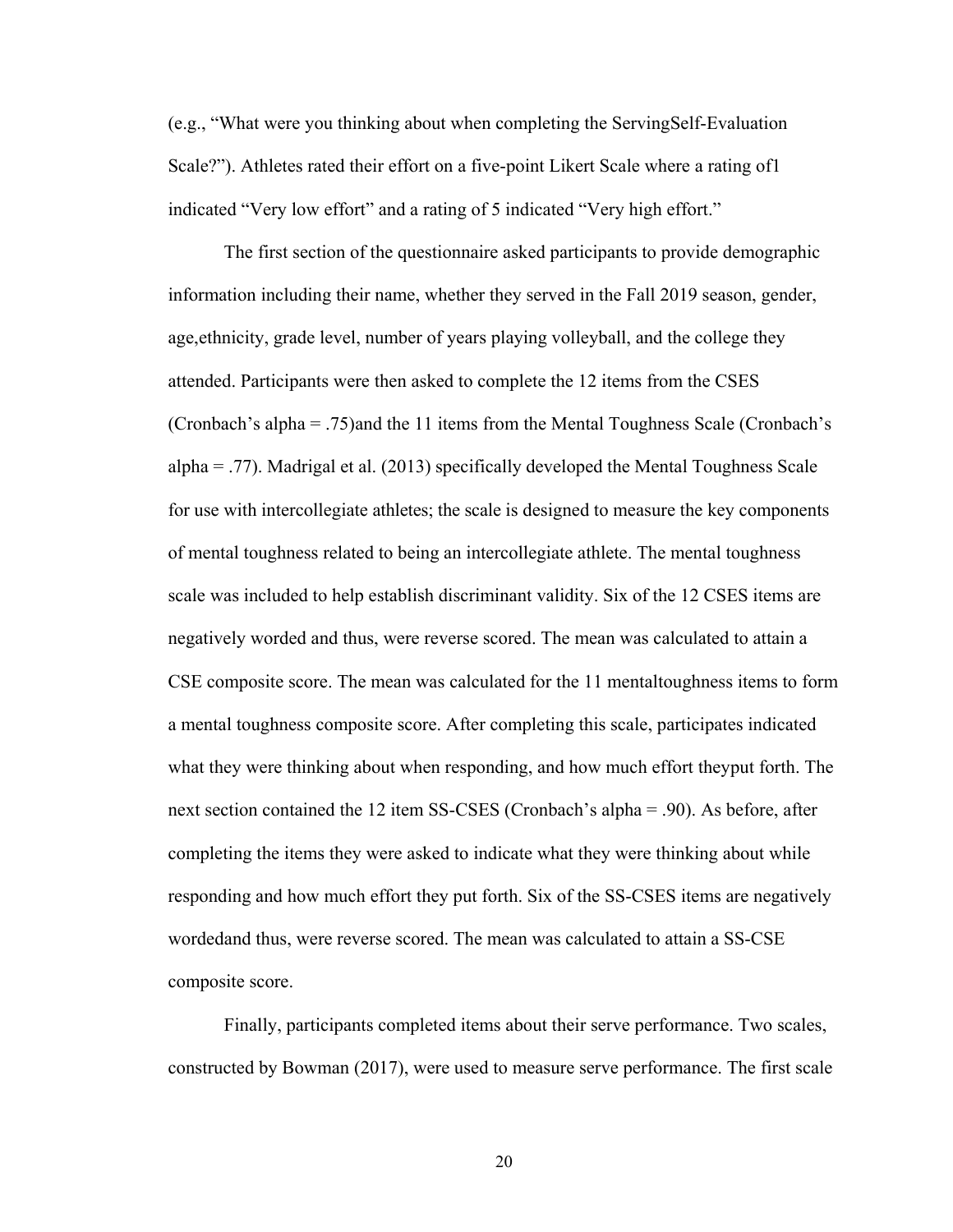included four items (i.e., items 1- 4 in the Serve Performance section in Appendix A). Items 1, 2, and 3 asked participants about their level of agreement with statements regarding their serve performance (e.g. "My serve usually puts the ball in play."). Athletes responded on a 5-point Likert scale where 1 indicated a strong level of disagreement and 5 indicated a strong level of agreement. Item 4 asked participants to rate their level of serve performance. Athletes responded on a 5-point Likert scale where 1 indicated very poor performance and 5 indicated very good performance. The mean of these four items was calculated to form a composite score, General Perceptions of Serve Performance (GPSP). A higher score indicated a higher level of perceived performance. An internal consistency analysis of GPSP revealed that it had a Cronbach's alpha of .62, indicating a moderate level of reliability. Bowman (2017) found that when Item 1 was deleted, alpha increased from .76 to .86 and subsequently dropped Item 1 from the GPSP measure. However, no such increase in alpha was present for this study, and thus all items were included in the GPSP measure.

The second performance measure consisted of five items (i.e., items 5-9 in the Serve Performance section in Appendix A) asking athletes to indicate the percent of time their serve attained a specific result (e.g., "% of time my serve puts the ball in play."). One item (% errors) was negatively worded and thus was reverse scored. The mean of these four items was calculatedto form a composite score, Self-Report Serve Percentage (SRSP). A high score indicated a higher level of performance. An internal consistency analysis of SRSP revealed that it had a Cronbach's alpha of .17 However, when Item 4 was deleted, alpha increased to .52, indicating greater reliability. Accordingly, Item 4 was dropped from the SRSP measure. Bowman (2017) conducted an internal consistency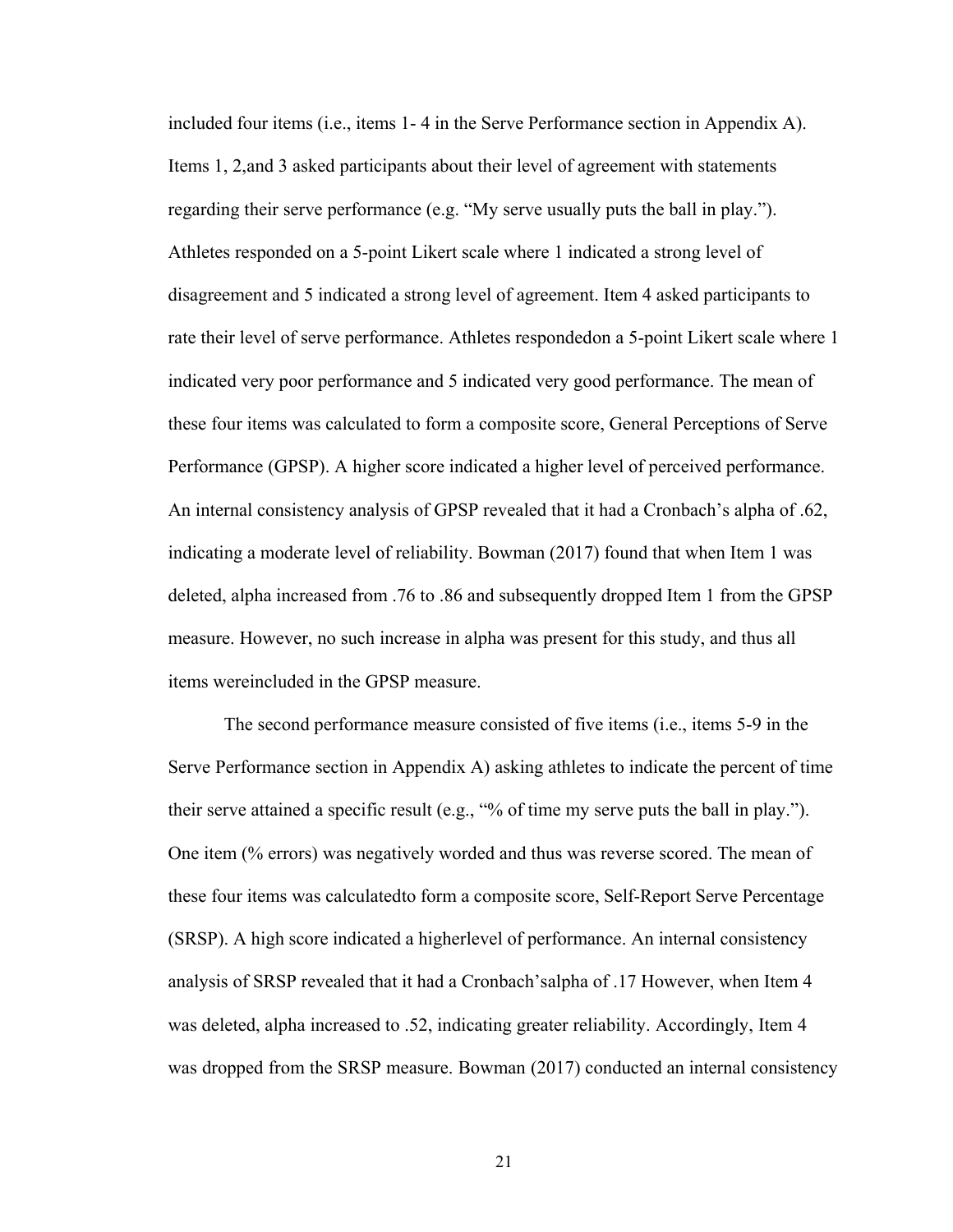analysis of SRSP and obtained a Cronbach's alpha of .74, retaining all 5 measures of SRSP.

Finally, 2019 serve statistics were collected for each athlete as an objective measure of serve performance. Six NCAA statistics were collected from each university's website and served as separate performance measures. The statistics collected included: service aces, serviceaces per set, service errors, ace-to-error ratio, serve percentage, and ace-efficiency rating. Ace efficiency is not an official NCAA statistic, but it is recorded by some teams and leagues; therefore, it was included for the purpose of this study. Ace efficiency is calculated by subtracting the number of service errors from the number of service aces then dividing this difference by the number of total service attempts. Each statistic served as a separate measure of performance.

#### **Procedure**

Head coaches were contacted at the beginning of the season via email requesting their team's participation in the study. The coaches willing to have their athletes participate forwarded the questionnaire URL to their players. Before beginning the questionnaire, players who wished to participate electronically signed an informed consent document disclosing the purpose, explanation of procedures, risks, and benefits of the study, as well as the right to refuse or withdraw from the study at any time. Participants were able to skip any questions they did not wish to answer and were able to exit the survey by closing their web browser at any time. It was estimated that the questionnaire would take 20-25 minutes to complete. At the end of the season, serveperformance and NCAA statistics were collected.

#### <span id="page-28-0"></span>**Results**

Before any statistical analyses were conducted, the level of effort participants put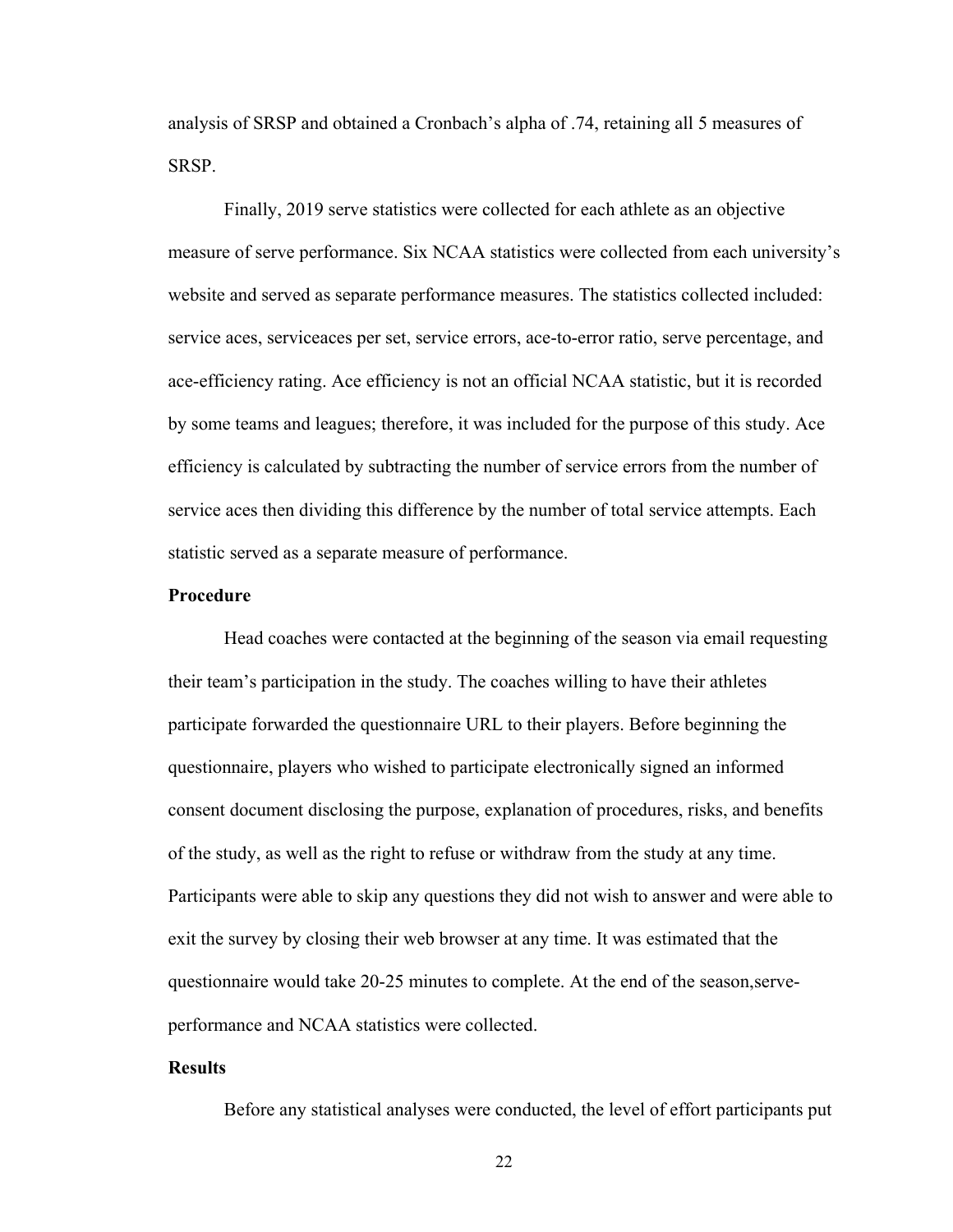forth, and what they were thinking about while responding to the questionnaire were determined. Responses on the effort scale indicated that all participants responded to all items with at least moderate effort; CSE and Mental Toughness effort (*M* = 3.82, *SD* = 0.82), SS-CSE effort ( $M = 4.04$ ,  $SD = 0.79$ ), GPSP and SRSP effort ( $M = 3.39$ ,  $SD =$ 0.90). Responses to the open-ended thought items, indicated that virtually all participants were thinking about things related to their serve performance when responding to the SS-CSE items. When responding to the CSE and mental toughness scales, responses to thought items indicated that the most common things participants were thinking about were school, life in general, and athletics.

First, to examine the relationship between the three independent variables in this study (CSE, Mental Toughness, and SS-CSE), a correlational analysis was conducted. There was significant association between CSE and SS-CSE,  $r(28) = .71$ ,  $p < .01$ . Although these two measures are related, they predict athlete serve performance differently, as seen in subsequent analyses. SS-CSES had a non-significant relationship with mental toughness  $r(28) = .26$ ,  $p > .05$ . This lack of a relationship helps demonstrate the discriminant validity of the SS-CSES from a similar measure (i.e., Mental Toughness). All means, standard deviations, and correlations between study variables are provided in Table 1.

Hypothesis 1, stated that SS-CSE would have a positive relationship with serve performance. To test this hypothesis, a correlational analysis was conducted. There were significant positive correlations between SS-CSE and GPSP,  $r(28) = .75$ ,  $p < .01$  and between SS-CSE and SRSP,  $r(28) = .46 \, p < .01$ . To demonstrate that SS-CSE was related to serve performance and that CSE and mental toughness were not, four more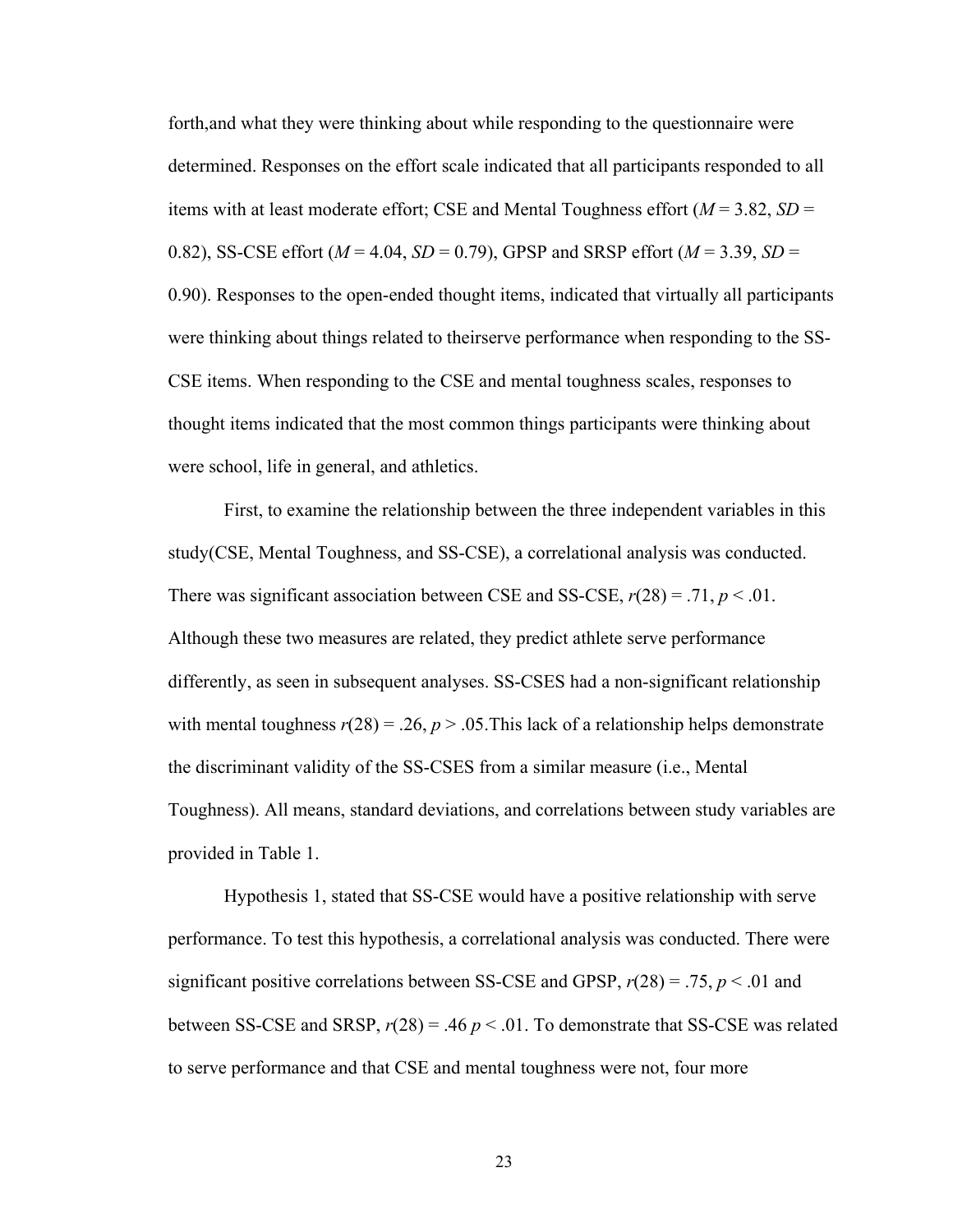correlations were run. Although there was a significant relationship between CSE and GPSP  $r(28) = .43$ ,  $p < .05$ , there was a non-significant relationship between CSE and SRSP  $r(28) = .30$ ,  $p > .05$ . Regarding mental toughness, there were non-significant relationships with GPSP  $r(28) = -0.02$ ,  $p > .05$ , and SRSP  $r(28) = -0.06$ ,  $p > .05$ .

Hypothesis 2 stated that SS-CSE will be more strongly related to serve performance thanwill general CSE. To determine how much stronger the relationship was between SS-CSE and serve performance versus CSE and serve performance, I used Steiger's (1980) z-test of difference in dependent correlations. This test is used to determine the difference between dependent correlations, or correlations that involve a common variable. I used Steiger's formula 14;  $\overline{I}_1 = (N-3)^{1/2}(z_{ik} - z_{ih})(2 - 2\sqrt{k}j_{ik}+1/2})$  and determined that the correlation between SS-CSE and GPSP was significantly stronger than the correlation between CSE and GPSP  $(z = 2.56, p < .05)$ .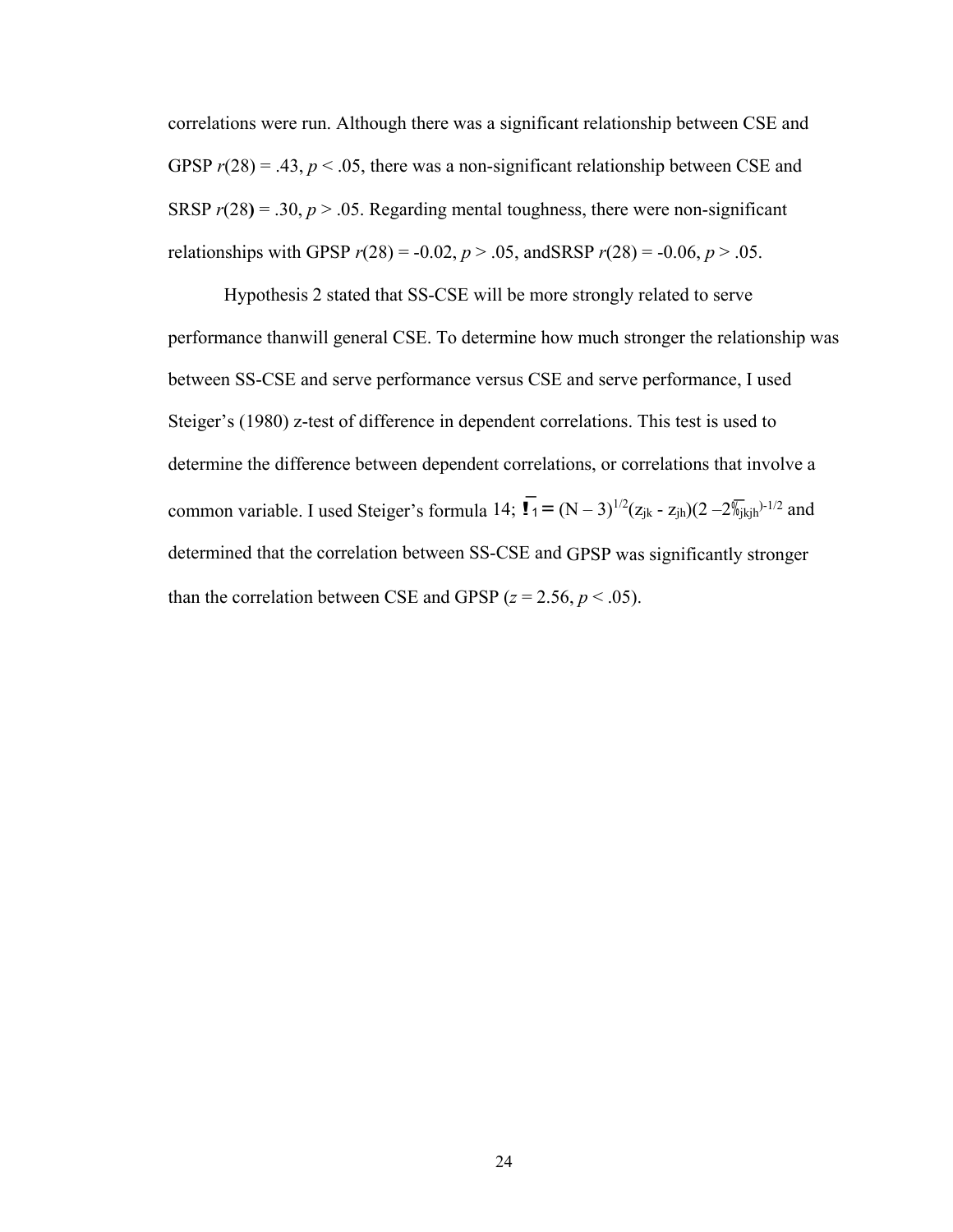# **Table 1.**

| Variable                | M        | <b>SD</b> |          | $\overline{2}$ | 3        | $\overline{4}$ | 5        | 6        | $\tau$   | 8        | 9         | 10      | 11 |
|-------------------------|----------|-----------|----------|----------------|----------|----------------|----------|----------|----------|----------|-----------|---------|----|
| 1. CSE                  | 3.68     | 0.47      |          |                |          |                |          |          |          |          |           |         |    |
| 2. MT                   | 4.05     | 0.42      | $0.46**$ |                |          |                |          |          |          |          |           |         |    |
| 3. SS-CSE               | 3.86     | 0.61      | $0.71**$ | 0.26           |          |                |          |          |          |          |           |         |    |
| 4. GPSP                 | 3.69     | 0.64      | $0.43*$  | $-0.02$        | $0.75**$ |                |          |          |          |          |           |         |    |
| 5. SRSP                 | 63.25    | 8.79      | 0.30     | $-0.06$        | $0.46**$ | $0.57**$       |          |          |          |          |           |         |    |
| 6. Service aces         | 18.68    | 16.29     | $-0.08$  | $-0.19$        | 0.16     | $0.53**$       | $0.49**$ |          |          |          |           |         |    |
| 7. Services<br>aces/set | 0.17     | 0.15      | 0.10     | 0.02           | 0.29     | $0.51**$       | $0.39*$  | $0.82**$ |          |          |           |         |    |
| 8. Service errors       | 19.57    | 17.06     | $-0.08$  | $-0.05$        | 0.12     | $0.39*$        | $0.55**$ | $0.82**$ | $0.65**$ |          |           |         |    |
| 9. Ace/Error ratio      | 1.39     | 1.61      | $-0.43*$ | $-0.11$        | $-0.19$  | $-0.12$        | $-0.21$  | $-0.08$  | $-0.13$  | $-0.36$  |           |         |    |
| 10. Serve<br>percentage | 0.91     | 0.04      | 0.06     | $-0.01$        | 0.11     | $-0.10$        | $-0.28$  | $-0.19$  | $-0.12$  | $-0.42*$ | $0.49**$  |         |    |
| 11. Ace<br>efficiency   | $-0.009$ | 0.07      | $0.35*$  | 0.20           | $0.37*$  | 0.18           | $0.41*$  | 0.02     | 0.11     | $0.38*$  | $-0.64**$ | $-0.31$ |    |

*Descriptive Statistics and Correlations for all Study Variables* 

*Note.* \* $p < .05$ , \*\* $p < .01$ . CSE = Core Self-Evaluations, MT = Mental Toughness, SS-CSE = Serve-Specific Core-Self Evaluations, GPSP = General Perceptions of Serve Performance, SRSP = Self-Report Serve Perceptions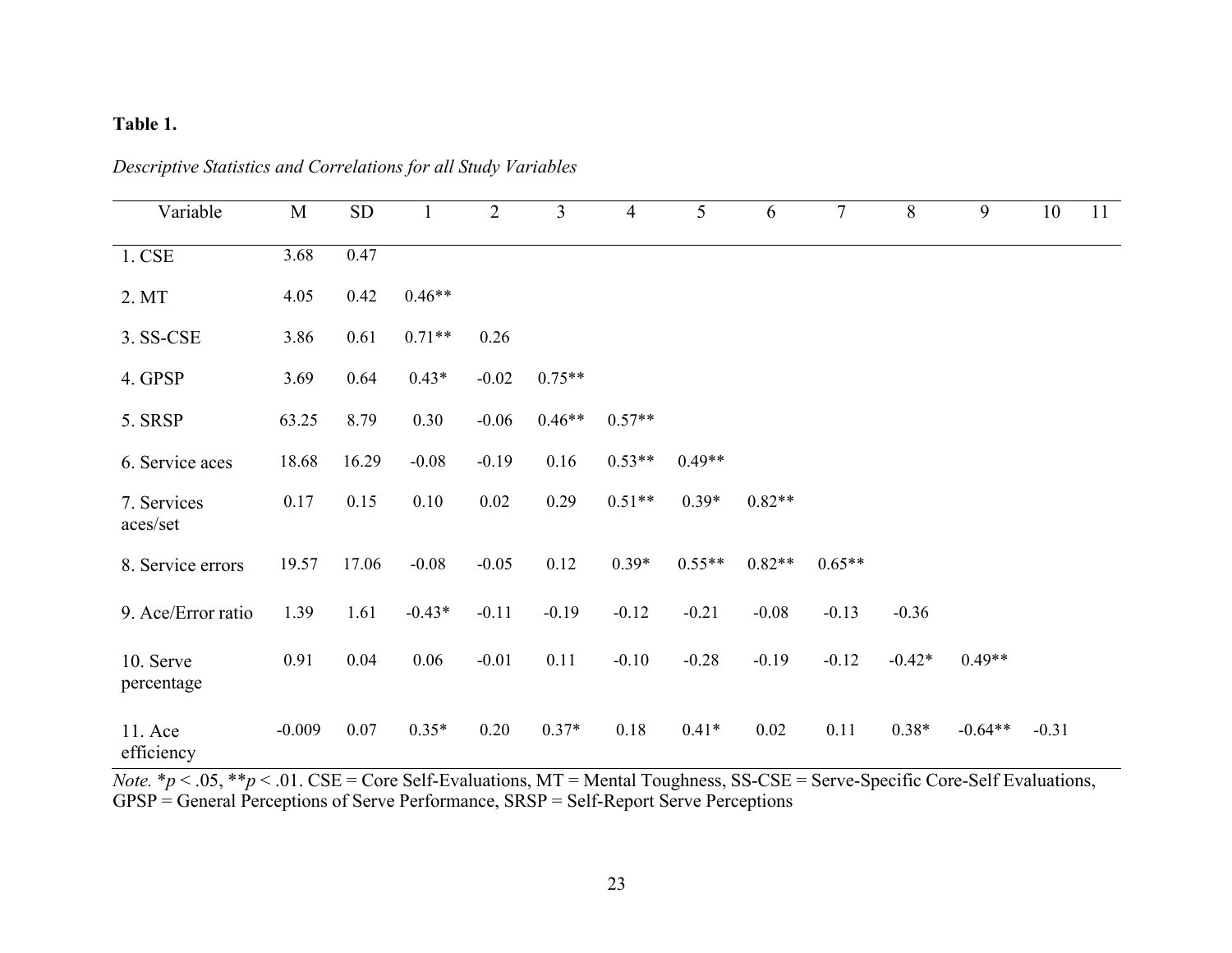Similarly, SS-CSE yielded a significantly stronger relationship with SRSP compared to CSE ( $z = 2.52$ ,  $p > .05$ ). SS-CSE had a significant correlation with ace efficiency ( $r = .37$ ); a Steiger's z-test was conducted to examine if this relationship was stronger than the relationship between CSE and ace efficiency  $(r = .35)$ . There was a significant difference in the relationship between SS-CSE and ace efficiency and CSE and ace efficiency  $(z = 2.10, p <$ .05). Table 2 provides a comparison of SS-CSE and CSE zero-order relationships with the three performance criteria.

#### **Table 2.**

*Comparisons of SS-CSE and CSE zero-order relationships serve-performance criteria*

| Criteria       | N  | SS-CSE  | $\overline{\text{CSE}}$ |         |
|----------------|----|---------|-------------------------|---------|
| <b>GPSP</b>    | 28 | $.75**$ | $.43*$                  | $2.56*$ |
| <b>SRSP</b>    | 28 | $.46**$ | .30                     | $2.52*$ |
| Ace efficiency | 28 | $.37*$  | $.35*$                  | $2.10*$ |

*Note.*  $* p < .05$ ,  $* p < .01$ . CSE = Core Self-Evaluations, SS-CSE = Serve-Specific Core-Self Evaluations, GPSP = General Perceptions of Serve Performance, SRSP = Self- Report Serve Perceptions

Hypothesis 3 stated that the SS-CSES will demonstrate incremental validity over the CSES when predicting serve performance. This hypothesis was tested using hierarchical multiple regression analysis. The independent variables were scores on the SS-CSES and scores on the CSES; the dependent variables were scores on the two serve performance measures and serve statistics.

The first analysis addressed the relationship between CSE and SS-CSE in predicting GPSP (general perceptions of serve performance). At step one of the analysis,CSE scores were entered into the regression equation, and were significantly related to GPSP  $F(1,25) =$ 6.17,  $p < 0.05$ . An  $R^2$  of .19 was observed, indicating that approximately 19% of the variance in GPSP could be accounted for by CSE. At step two SS-CSE scores were added to the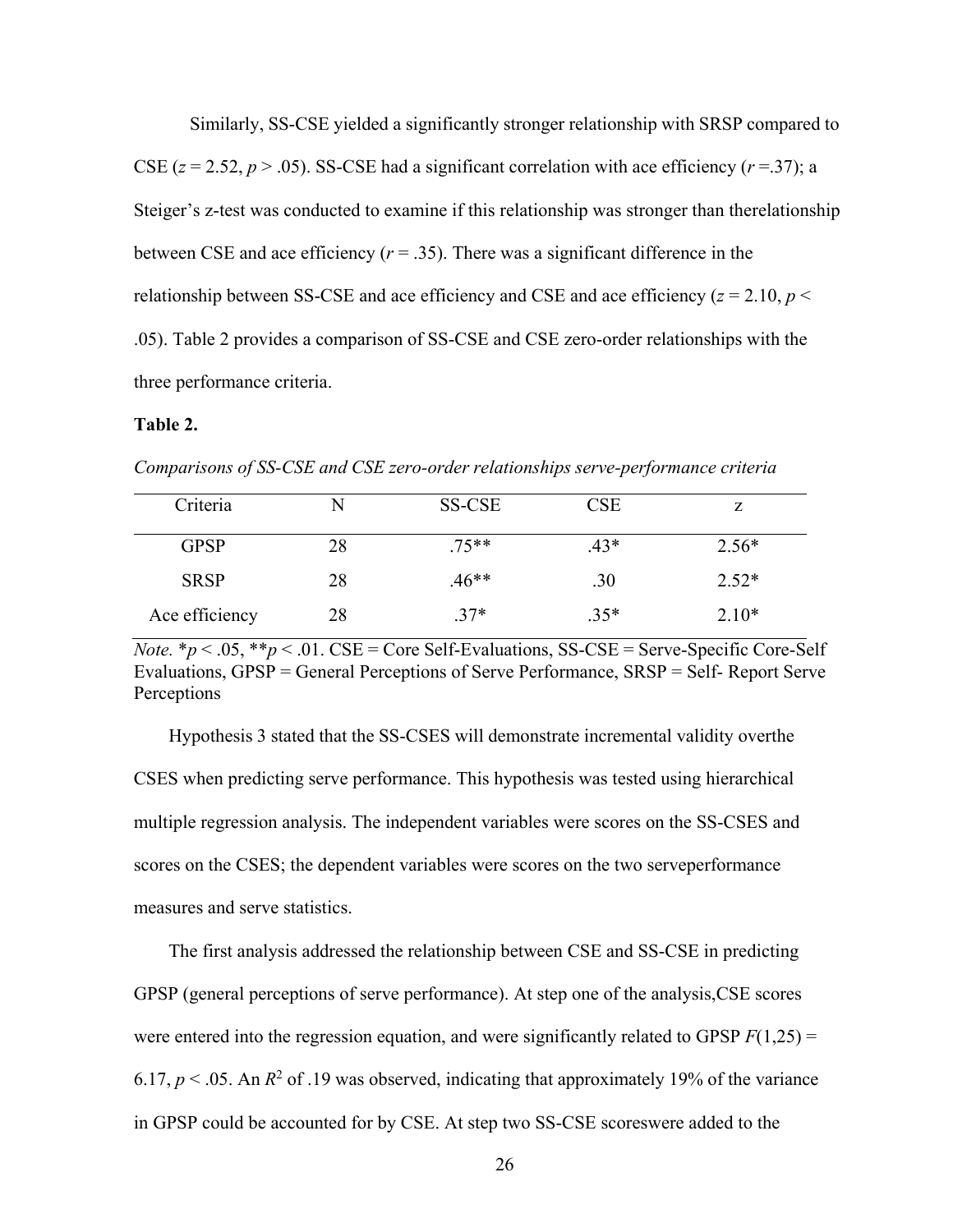equation in addition to CSE. The addition of SS-CSE to the regression equation containing CSE resulted in a significant increase in the relationship with GPSP,  $\Delta R^2 = .38$ ,  $F(1, 25) =$ 23.11,  $p < 0.05$ . An  $R^2$  of .58 was observed, indicating that 58% of the variance in GPSP could be account for withthe addition of SS-CSE.

An identical stepwise regression was conducted with SRSP (self-reported serve percentage). At step one of the analysis, CSE scores were entered into the regression equation and were not significantly related to SRSP  $F(1, 25) = 2.59$ ,  $p > .05$  ( $R^2 = .09$ ). At step two, SS-CSE scores were added to the equation in addition to CSE. The addition of SS-CSE to the regression equation containing CSE resulted in a non-significant increase in the relationship with SRSP,  $ΔR^2 = .11$ ,  $F(1, 25) = 3.67$ ,  $p < .05$ . An  $R^2$  of .21 was observed, indicating that 21% of the variance in GPSP could be accounted for with the addition of SS-CSE.

A hierarchical multiple regression was conducted with the serve statistic that had a significant correlation with SS-CSE (i.e., ace efficiency) as the dependent variable. CSE scores were entered into the regression equation at step one resulting in a non-significant relationship with serve performance  $F(1, 25) = 3.74$ ,  $p > .05$ . An  $R^2$  of .13 was observed, indicating that approximately 13% the variance in ace efficiency could be explained by CSE. SS-CSE scores were entered into the model in step two resulting in a non- significant increase in the relationship with ace efficiency,  $\Delta R^2 = .02$ ,  $F(1, 25) = 0.62$ ,  $p \le 0.05$ . An  $R^2$  of .15 was observed, indicating that 15% of the variance in ace efficiency was accounted for with the addition of SS-CSE.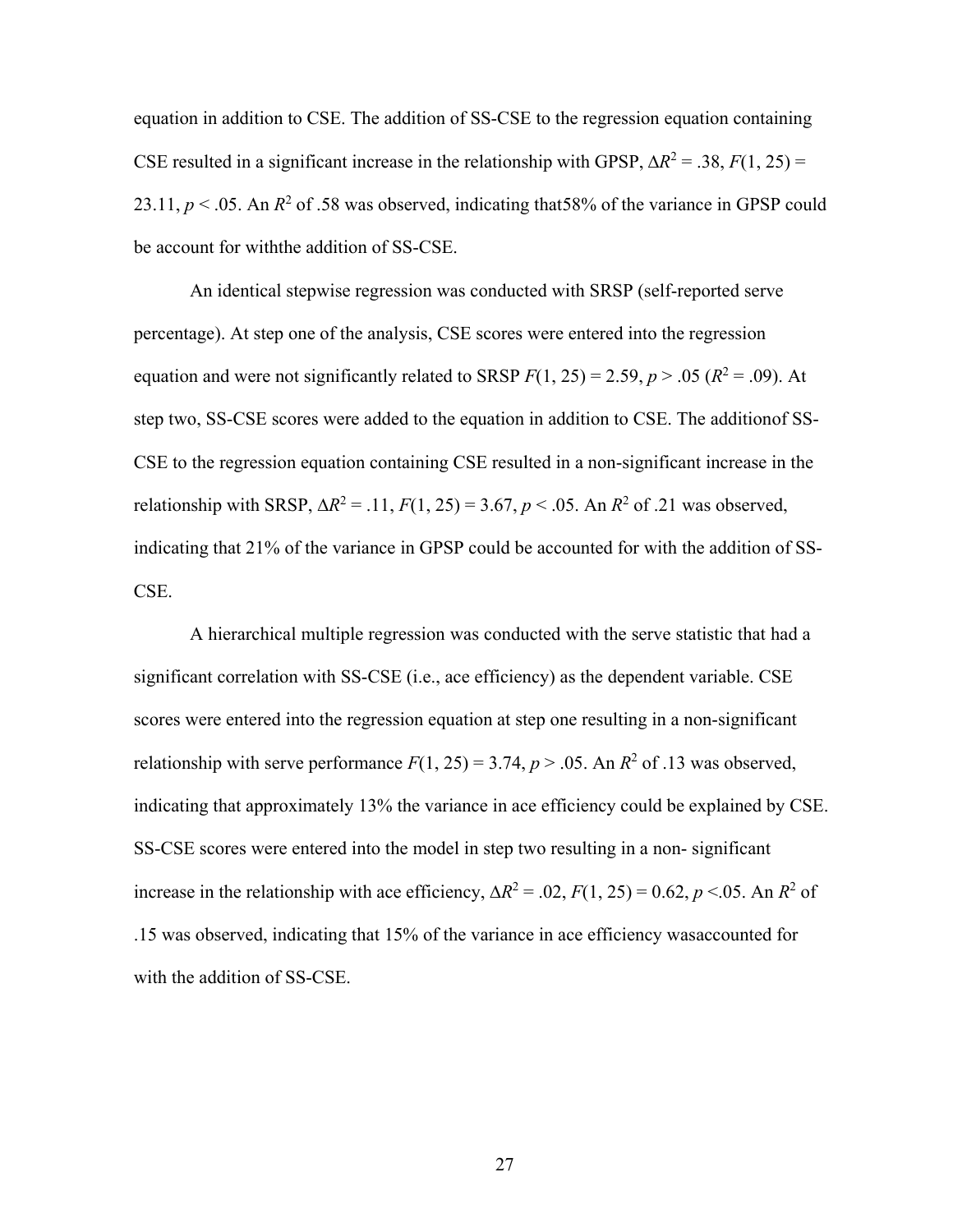Hypothesis 3 was only partially supported as SS-CSE had incremental validity over CSE only for the dependent variable of GPSP. The results from the regression analyses for SRSP and ace efficiency were not significant; neither CSE nor SS-CSE predecited these dependent variables and SS-CESE failed to demonstrate incremental validity.

#### **Additional Analyses**

 Additional analyses were run to further investigate the construct of SS-CSE by categorizing athletes as those who serve versus those who do not serve. The relationship between CSE and SS-CSE for non-servers was significant  $(r = -0.43)$  and was of smaller magnitude and a different direction than for servers  $(r = .71)$ . These correlations suggest that SS-CSE and CSE have significantly different relationships in servers and non-servers $(z =$ 3.29, *p* < .05). Furthermore, SS-CSE was significantly correlated with scores on the mental toughness scale at a higher magnitude for non-servers ( $r = .46$ ) than for servers ( $r = .26$ ) ( $z =$ 1.84,  $p < .05$ ).

### **Discussion**

 This study served as an extension of Bowman (2017), in which SS-CSE was found to be more strongly related to serve performance than was general CSE, and in which SS-CSE had incremental validity over the general CSE in predicting serve performance outcomes in volleyball. Bowman (2017) used a concurrent validity design for the collection of his measures such that the predictor variables (i.e., SS-CSE and general CSE) were measured at the same time as the dependent variables (i.e., self-reportserve performance and NCAA statistics), whereas the current study used a predictive validation design in which measures of SS-CSE, general CSE, and self-report serve performance were collected pre-season, and NCAA serve statistics were collected post- season. The first two hypotheses were supported. As expected, SS-CSE was positively related to serve performance and had a significantly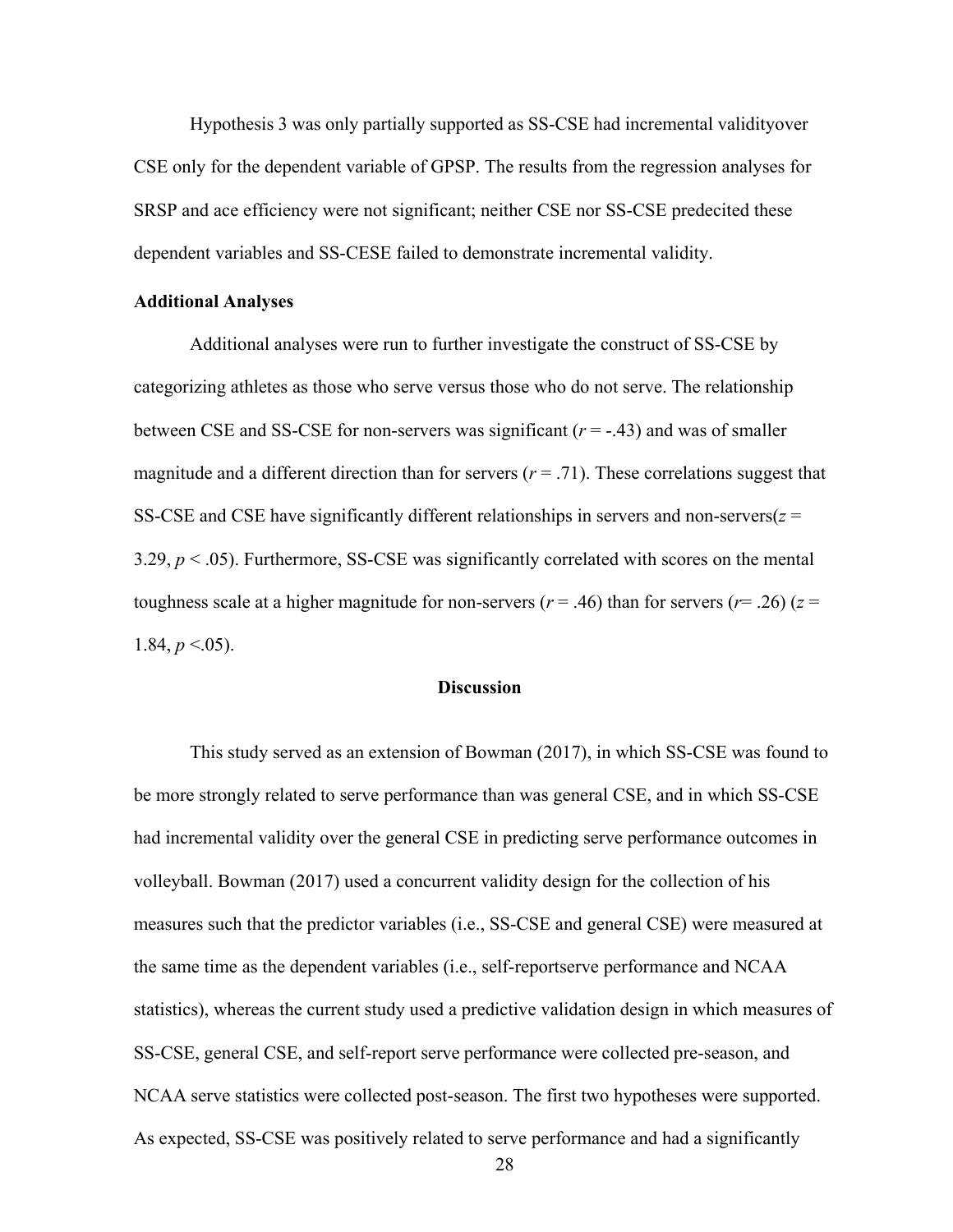greater relationship with serve performance than did general CSE. SS-CSE had a significant relationship with both self-report performance measures (i.e., GPSP and SRSP) and with one of the NCAA serve statistics (i.e., ace efficiency). General CSE was significantly correlated with one of self-report performance measures (i.e., GPSP) and with one of the NCAA serve statistics (i.e,ace efficiency). Results from Steiger's z-test indicated that the correlations between SS- CSE with GPSP and with ace efficiency were significantly stronger than the correlationsbetween general CSE with GPSP and with ace efficiency. These results are similar to those found by Bowman (2017), with two exceptions. Result's from Bowman's concurrent validation study revealed no significant correlations between CSE and self- report performance measures, but did find both CSE and SS-CSE to be significantly related to two NCAA statistics, aces and ace efficiency.

Results from the three hierarchical multiple regressions only partially supported the final hypothesis that SS-CSES would demonstrate incremental validity over CSES when predicting serve performance. SS-CSE had incremental validity over CSE in predicting GPSP, suggesting that SS-CSE is a better predictor of the self-report performance measure than general CSE. However, the addition of SS-CSE in the regressions of both SRSP and ace efficiency failed to yield significant increases in the relationship over CSE. Result's from Bowman's (2017) regressions indicate that SS-CSE had incremental validity over CSE in predicting all four serve performance statistics, suggesting that SS-CSE is a better proximal predictor of athlete serve performance than is general CSE.

 Additional analyses were run to further investigate the relationship between SS- CSE and athletes who served in the 2019 volleyball season versus those that did not serve. Interestingly, results revealed that SS-CSE and CSE were negatively correlated inthose who did not serve. This relationship stands in contrast with the strong positive relationship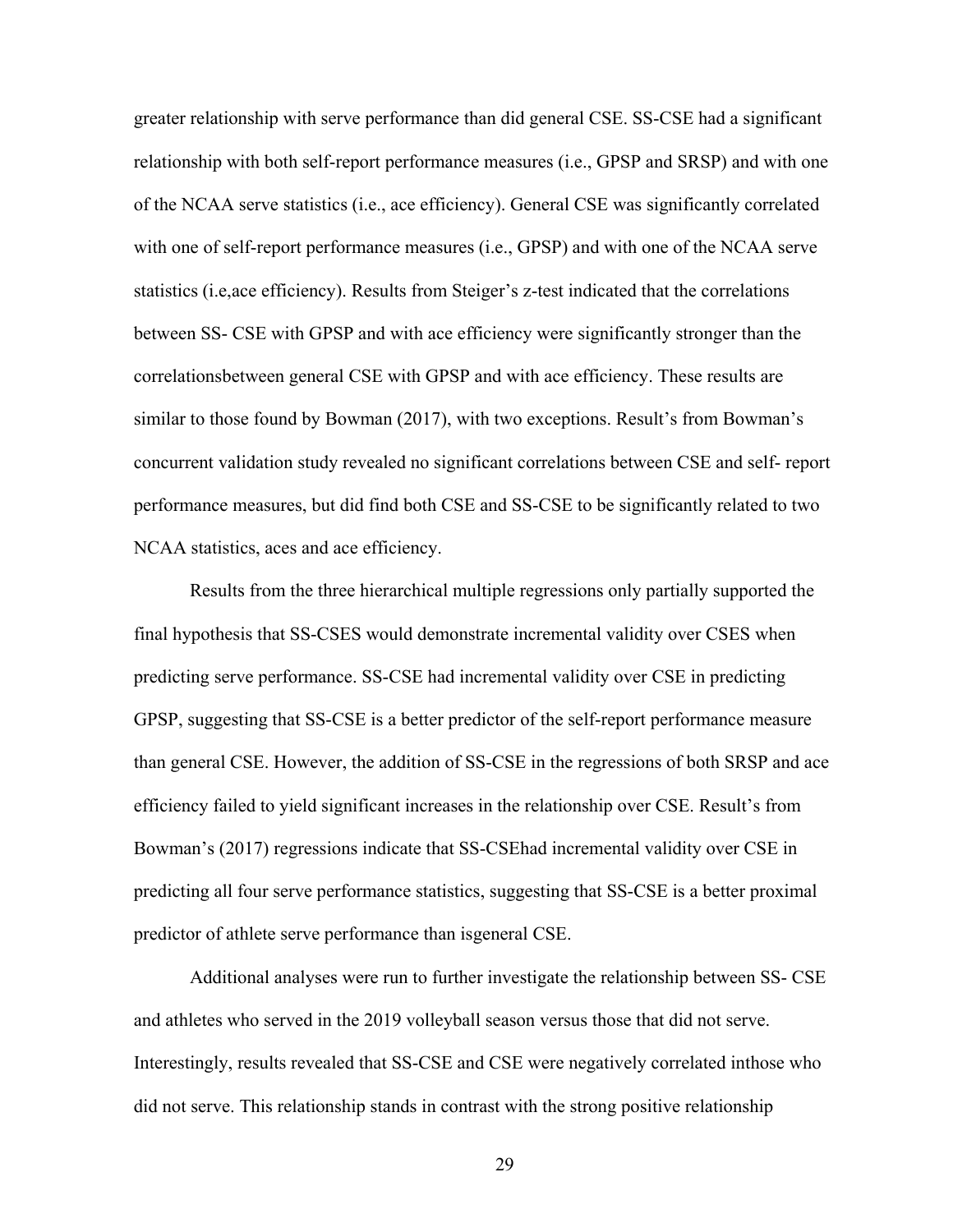between SS-CSE and CSE for athletes who did serve, suggesting some support for the predictive validity of SS-CSE as it has a different relationship with CSE for servers and nonservers. Furthermore, SS-CSE was significantly correlated with mental toughness for nonservers but not for servers. That is, for non-servers, for whom SS-CSE has less meaning, SS-CSE may reflect more of a general mental toughness construct than it does for servers and, as such, SS-CSE lacks support for discriminant validity for non-servers.

This study used a predictive validation design where the predictors were collectedat the beginning of the volleyball season (along with the self-report performance measures) and the NCAA statistics were collected at the end of the season. As such, it is not suprising that results of the current study were not as robust as the results in Bowman (2017) due to the intervening time between the collection of predictor measures and the objective performance measures. It is reasonable to expect athlete serve performance to improve over the season as players gain more experience with a concomitant incresase inSS-CSE. End-of-season SS-CSE scores were not available, but may have been more strongly related to the end-of-season performance measures, as found in Bowman.

Although the magnitude of the relationships in the current study were lower than those found in Bowman (2017), the results of this study support previous research demonstrating that task-specific variations of more general constructs to be better predictors of specific task performance than the general constructs (e.g., Bandura, 1982; Bowling et al., 2010; Bowman, 2017). Furthermore, only a few studies have examined the relationship between SS-CSE and serve performance (Shoenfelt & Griffith, 2008; Machado et al., 2016; Bowman, 2017). As such, this study contributes to a limited, but promising area of research.

#### **Study Limitations**

This study had a few potential limitations. First, as previously discussed, self- reported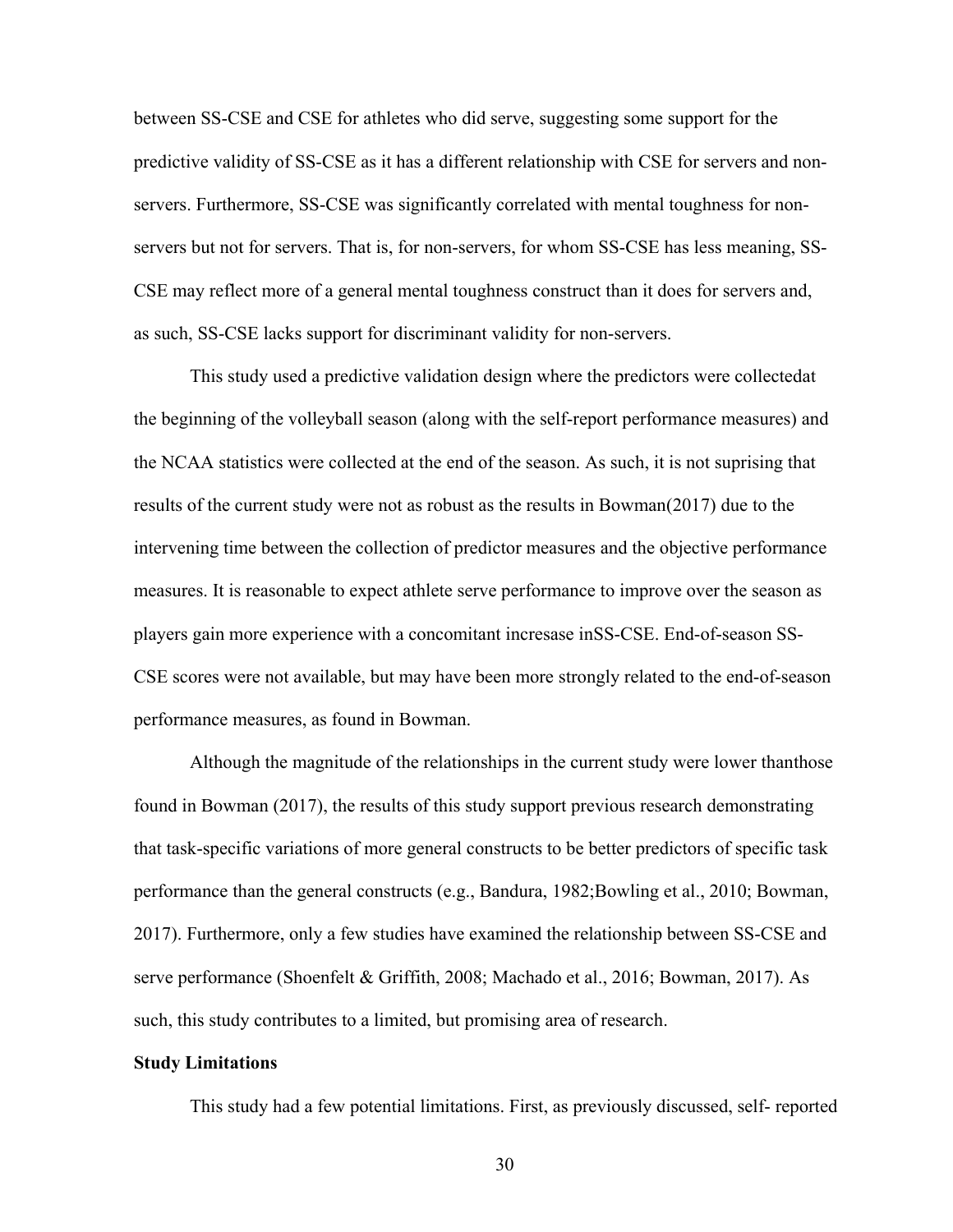serve performance measures were collected at the beginning of the volleyball season, while NCAA serve statistics were collected at the end of the season. Given that performance is expected to improve over the course of the season, future research should consider collecting self-report measures and NCAA statistics both early in the season andat the end of the season to more accurately evaluate predictive and concurrent validity.

Furthermore, as with Bowman (2017), this study used self-report measures. It is possible that participants may have inflated or deflated results as a results of social desirability bias. That is, responses on self-report measures may not accurately reflect perceptions because participants are attempting to appear more socially desirable. However, responses on items that asked about mental effort and what participants were thinking about during the survey indicated that participants attempted to respond as truthfully and accurately as possible. Finally, SS-CSE and CSE are individual constructs and volleyball is a team sport. Thus, it might be of interest to expand the research on task-specific CSE by examining its dynamics in sports with individual recognition (e.g., tennis, track, golf).

#### <span id="page-37-0"></span>**Conclusion and Implications**

This study contributes to the limited research providing evidence for the use of a taskspecific adaptation of CSE for the prediction of task-specific performance. SS-CSE was found to be more strongly related to serve performance than CSE, but had incremental validity over CSE only for predicting GPSP. The findings of this study have some implications for coaches and athlets when combined with the results from Bowman (2017). The results of these studies suggest that SS-CSE should be used over general CSE when predicting serve performance in intercollegiate athletes. However, results alsoindicate that when using SS-CSE to predict serve performance, the measure should be taken closer to the time of performance (i.e., concurrent) rather than at the beginning of the season (i.e.,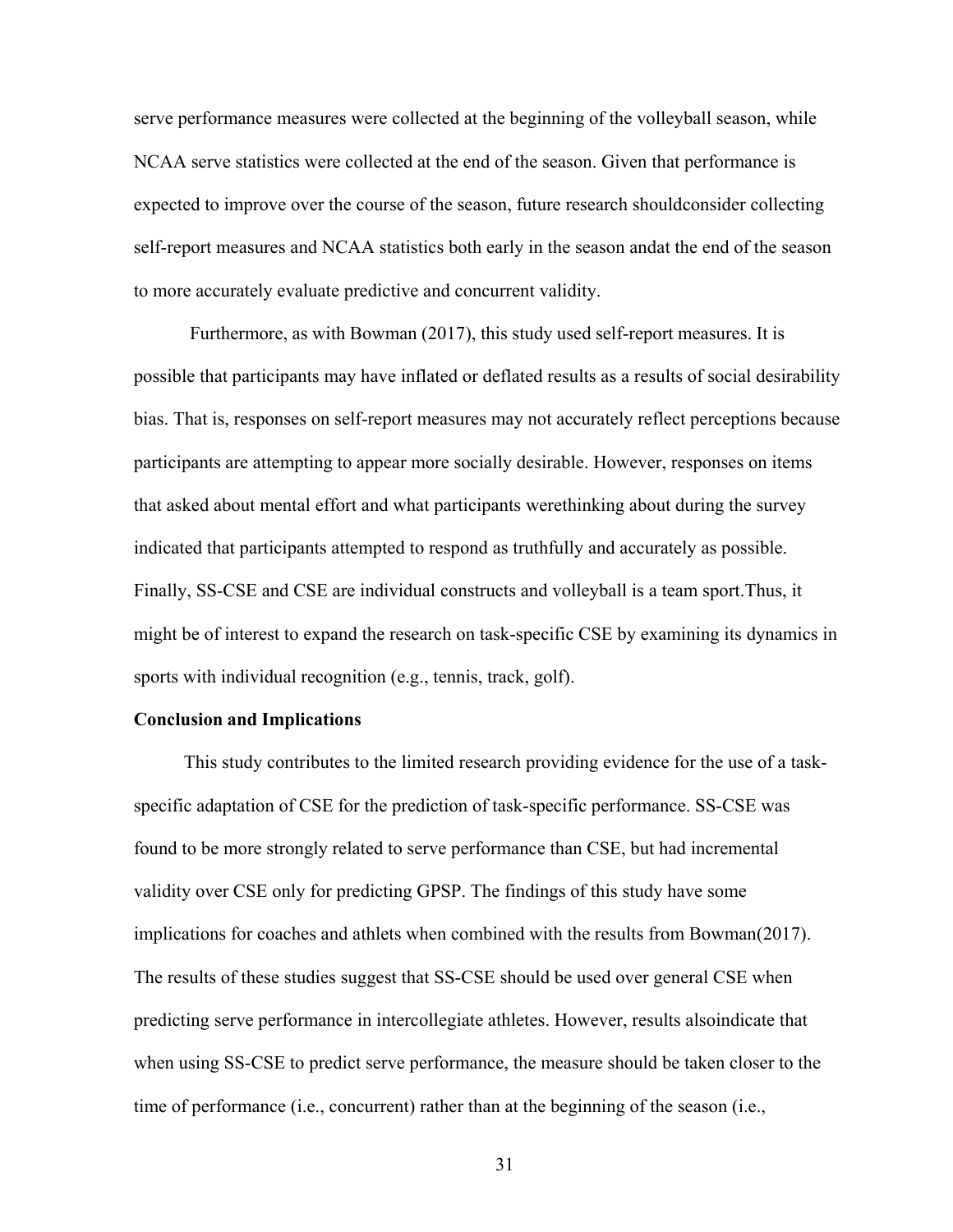predictive) for better prediction. This study supports the use of task- specific measures over general measures and provides some direction for future research on task-specific measures.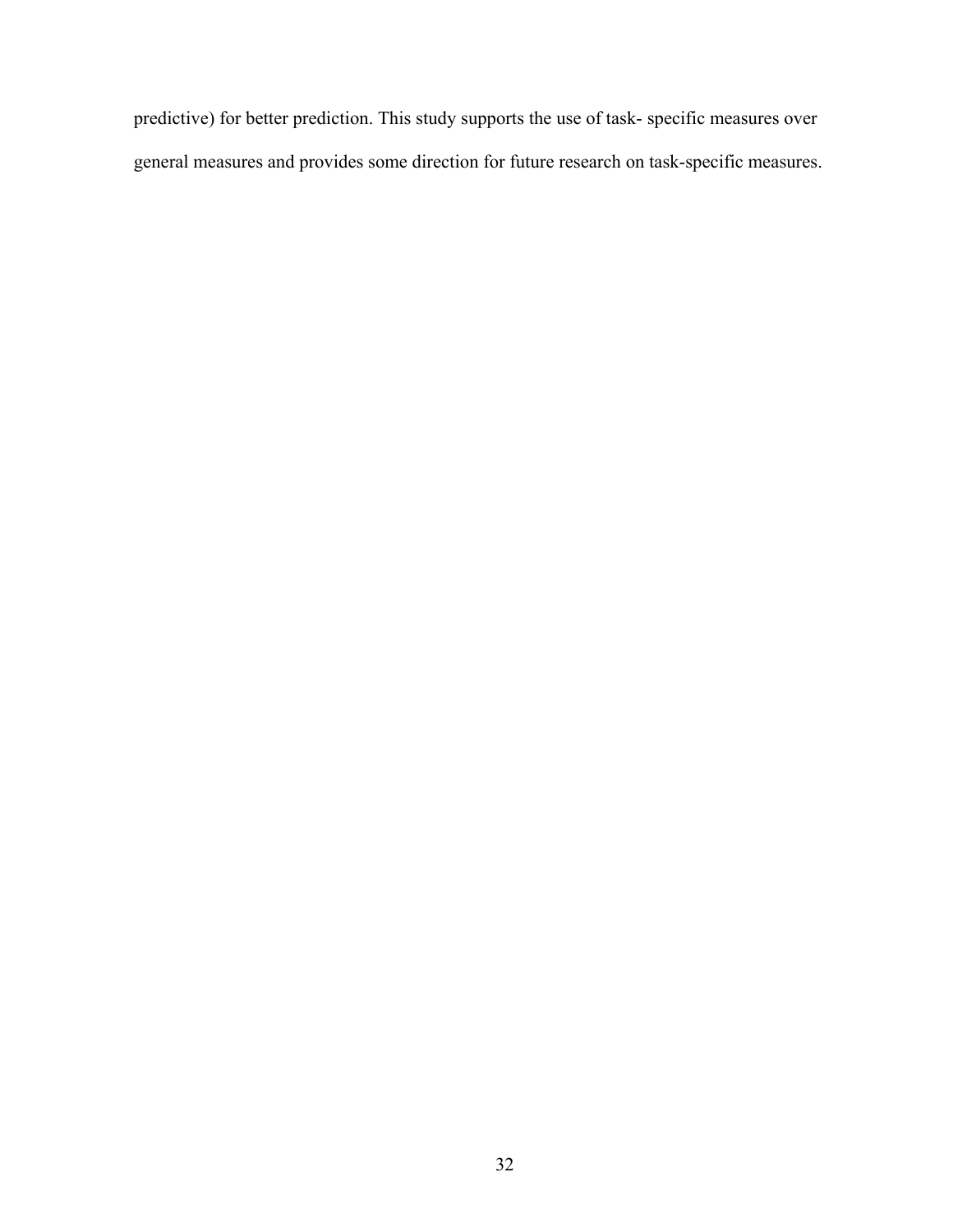#### **References**

- <span id="page-39-0"></span>Bandura, A. (1982). Self-efficacy mechanism in human agency. *American Psychologist*, *37*, 122-147.
- Bandura, A. (1977). Self-efficacy: Toward a unifying theory of behavioral change. *Psychological Review*, *84*, 191-215.
- Bandura, A. (2006). Guide for constructing self-efficacy scales. In F. Pajares & T. Urdan (Eds.), *Adolescence and education: Self- efficacy and adolescence* (Vol. 5, pp. 307–337). Information Age.
- Baudin, N., Blanch, A., Rolland, J. P., Marí-Guiu, M., & Aluja, A. (2014). Core selfevaluation, life satisfaction, and sport satisfaction. *Escritos de Psicología*, *7*(3), 19-24.
- Berry, D., Willingham, J., & Thayer, C. (2000). Affect and personality as predictors of conflict and closeness in young adults' friendships. *Journal of Research in Personality*, *34,* 84-107.
- Bing, M. N., Whanger, J. C., Davison, H. K., & VanHook, J. B. (2004). Incremental validity of the frame-of-reference effect in personality scale scores: A replication and extension. *Journal of Applied Psychology*, *89*, 150–157.
- Bono, J. E., & Judge, T. A. (2003). Core self-evaluations: A review of the trait and its role in job satisfaction and job performance. *European Journal of Personality*, *17*(1), S5–S18.
- Bowling, N. A., Wang, Q., Tang, H. Y., & Kennedy, D. D. (2010). A comparison of general and work-specific measures of core self-evaluations. *Journal of Vocational Behavior*, *76*, 559-566.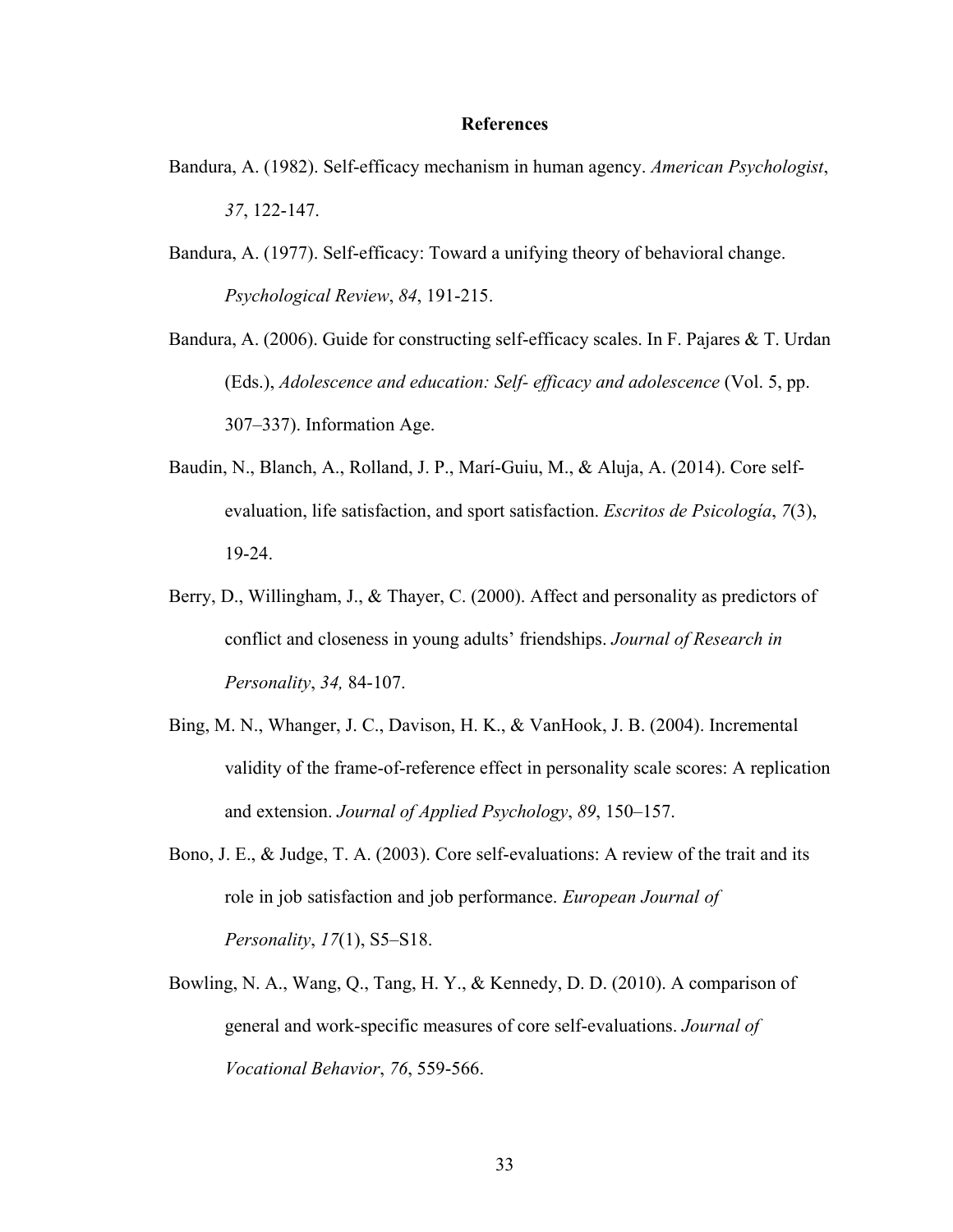- Bowman, Joshua, S., "An examination of the incremental validity of the serve-specific core self-evaluation scale over the core self-evaluation scale in predicting serve performance" (2017). *Masters Theses & Specialist Projects*. Paper 1944. <http://digitalcommons.wku.edu/theses/1944>
- Chang, C., Ferris, D. L., Johnson, R. E., Rosen, C. C., Tan, J. A. (2012). Core selfevaluations: A review and evaluation of the literature. *Journal of Management*, *38*(1), 81-128.
- Costa P.T. & McCrae R.R. (1992). *Revised NEO Personality Inventory (NEO-PI-R) and NEO Five-Factor Inventory (NEO-FFI) manual.* Psychological Assessment Resources.
- Dormann, C., Fay, D., Zapf, D., & Frese, M. (2006). A state-trait analysis of job satisfaction: On the effect of core self-evaluations. *Applied Psychology: An International Review*, *55*(1), 27-51.
- Erez, A., & Judge, T. A. (2001). Relationship of core self-evaluations to goal setting, motivation, and performance. *Journal of Applied Psychology*, *86*, 1270-1279.
- Eysenck, H. J. (1990). Biological dimensions of personality. In L.A. Pervin (Ed.), *Handbook of personality* (pp. 244–276). The Guilford Press.
- Grant, A., & Wrzesniewski, A. (2010). I won't let you down…or will I? Core selfevaluations, other-orientation, anticipated guilt and gratitude, and job performance. *Journal of Applied Psychology*, *95*(1), 108-121.
- Harter, S. (1990). Causes, correlates, and the functional role of global self-worth: A lifespan perspective. In R. J. Sternberg & J. Kolligan Jr. (Eds.), *Competence considered* (pp. 67-97). Yale University Press.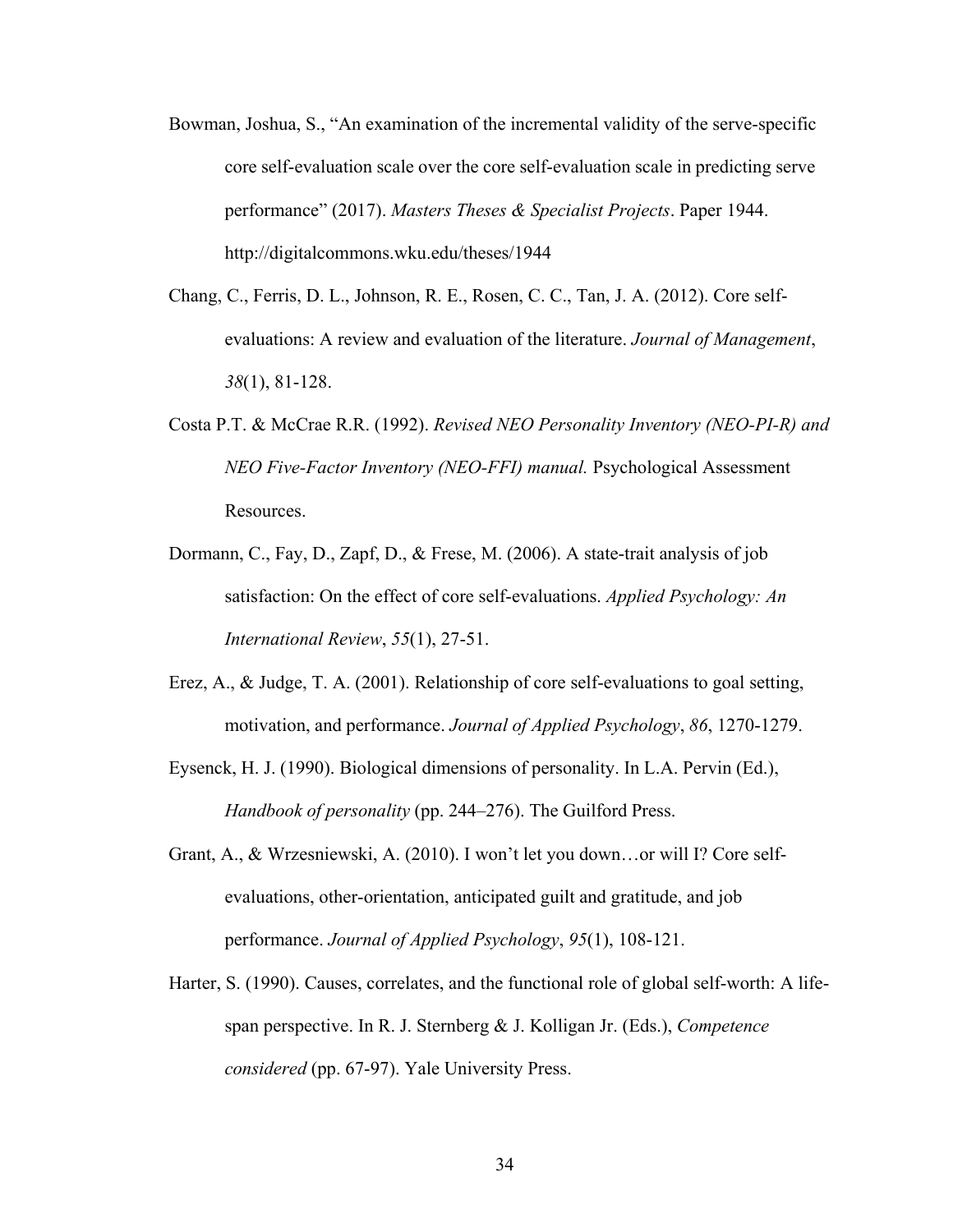- Holtschlag, C., Reiche, B. S., & Masuda, A. D. (2018). How and when do core selfevaluations predict career satisfaction? The roles of positive goal emotions and occupational embeddedness. *Applied Psychology: An International Review*, *68*(1), 126-149.
- Hunthausen, J. M., Truxillo, D., Bauer, T., Hammer, L. (2003). A field study of frame-ofreference effects on personality test validity. *Journal of Applied Psychology, 88*(3), 545-551.
- Johnson, R. E., Rosen, C. C., & Levy, P. R. (2007). Getting to the core of core selfevaluation: A review and recommendations. *Journal of Organizational Behavior*, *29*, 391-413.
- Judge, T. A., & Bono, J. E. (2001). Relationship of core self-evaluations traits selfesteem, generalized self-efficacy, locus of control, and emotional stability – with job satisfaction and job performance: A meta-analysis. *The Journal of Applied Psychology*, *86*, 80−92.
- Judge, T. A., & Kammeyer-Mueller, J.D. (2011). Implications of core self-evaluations for a changing organizational context. *Human Resources Management Review*, *21*, 331-341.
- Judge, T. A., Bono, J. E., Erez, A., & Locke, E. A. (2005). Core self-evaluations and job and life satisfaction: The role of self-concordance and goal attainment. *Journal of Applied Psychology*, *90*(2), 257–268.
- Judge, T. A., Erez, A., Bono, J. E., & Thoresen, C. J. (2003). The core self-evaluations scale: Development of a measure. *Personnel Psychology*, *56*, 303-331.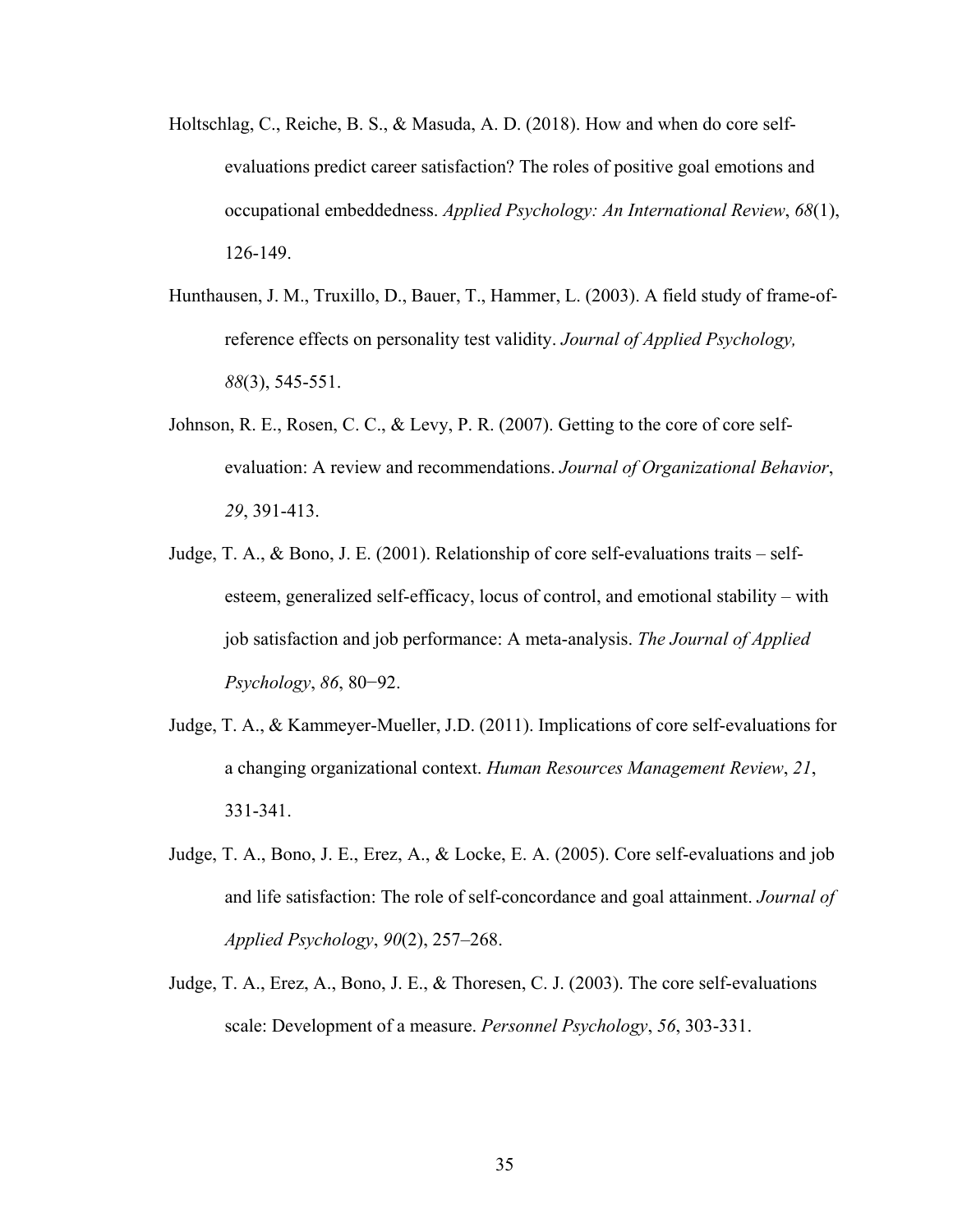- Judge, T. A., Heller, D., & Klinger, R. (2008). The dispositional sources of job satisfaction: A comparative test. *Applied Psychology: An International Review, 57*(3), 361–372.
- Judge, T. A., Locke, E. A., & Durham, C. C. (1997). The dispositional causes of job satisfaction: A core evaluations approach. In L. L. Cummins & B. M. Staw (Eds.), *Research in organizational behavior* (Vol. 19, pp. 151-188). Jai Press Inc.
- Judge, T. A., Locke, E. A., Durham, C. C., & Kluger, A. N. (1998). Dispositional effects on job and life satisfaction: The role of core evaluations. *Journal of Applied Psychology*, *83*(1), 17-34.
- Judge, T. A., Van Vianen, A. E. M., & De Pater, I. E. (2004). Emotional stability, core self-evaluations, and job outcomes: A review of the evidence and an agenda for future research. *Human Performance*, *17*(3), 325–346.
- Kammeyer-Mueller, J. D., Judge, T. A., & Scott, B. A. (2009). The role of core selfevaluations in the coping process. Journal of Applied Psychology, 94, 177-195.

Lefcourt, H. M., Von Baeyer, C. L., Ware, E. E., Cox, D. J. (1979). The multidimensional-multiattributional causality scale: The development of a goal specific locus of control scale. *Canadian Journal of Behavioural Science, 11*(4), 286-304.

Lievens, F., Conway, J., & Corte, W. (2008). The relative importance of task, citizenship, and counterproductive performance to job performance ratings: Do rater source and team-based culture matter? *Journal of Occupational and Organizational Psychology, 81*(1), 11-27.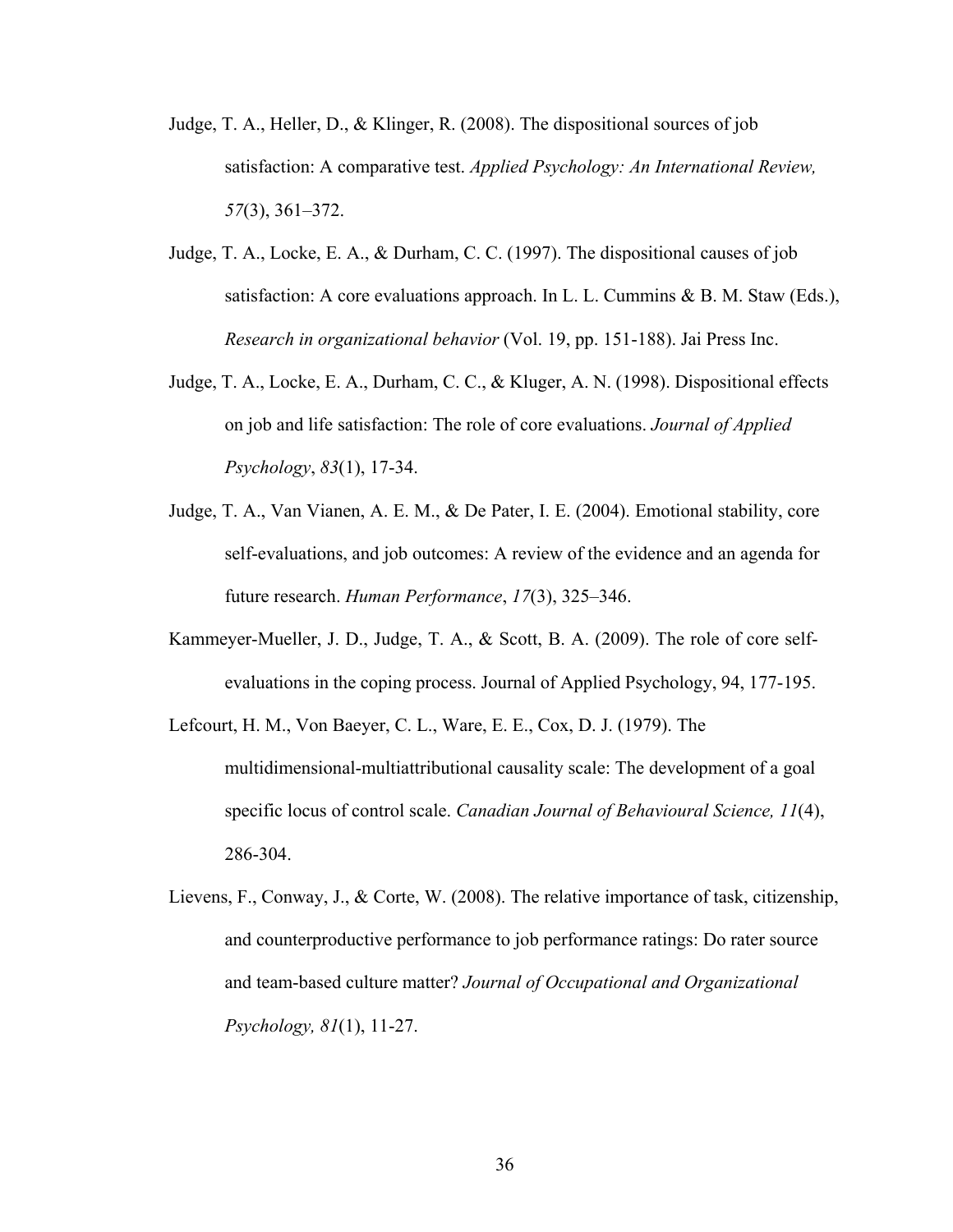- Machado, T. D. A., Shoenfelt, E. L., Nacimento, J. V. D., Taconeli, C. A., Forbellone, A. A., Brown, R. D., & Stefanello, J. M. F. (2016). Development and evaluation of the serve-specific core self-evaluations scale in Portuguese. *International Journal of Sport and Exercise Psychology*, 1-10.
- Madrigal, L., Hamil, S., & Gil, D. L. (2013). Mind over matter: The development of the Mental Toughness Scale (MTS). *The Sport Psychologist, 27*, 62-77.
- Nguyen, N., & Borteyrou, X. (2016). Core self-evaluations as a mediator of the relationship between person–environment fit and job satisfaction among laboratory technicians. *Personality and Individual Differences, 99,* 89-93.
- Packer, E. (1985). *Understanding the subconscious.* Jefferson School of Philosophy, Economics, and Psychology.
- Robins, R. W., Tracy, J. D., Trzesniewski, K., Potter, J., & Gosling, S. D. (2001). Personality correlates of self-esteem. *Journal of Research in Personality, 35,* 463- 482.
- Rode, J. C., Judge, T. A., & Sun, J. M. (2012). Incremental validity of core selfevaluations in the presence of other select self-concept traits: An investigation of applied psychology criteria in the United States and China. *Journal of Leadership and Organizational Studies*, *19*, 326-340.
- Rooney, R. A., & Osipow, S. H. (1992). Task-specific occupational self-efficacy scale: The development and validation of a prototype. *Journal of Vocational Behavior, 40*(1), 14-32.
- Rotter, J. B. (1990). Internal versus external control of reinforcement. *American Psychologist*, *45*, 489-493.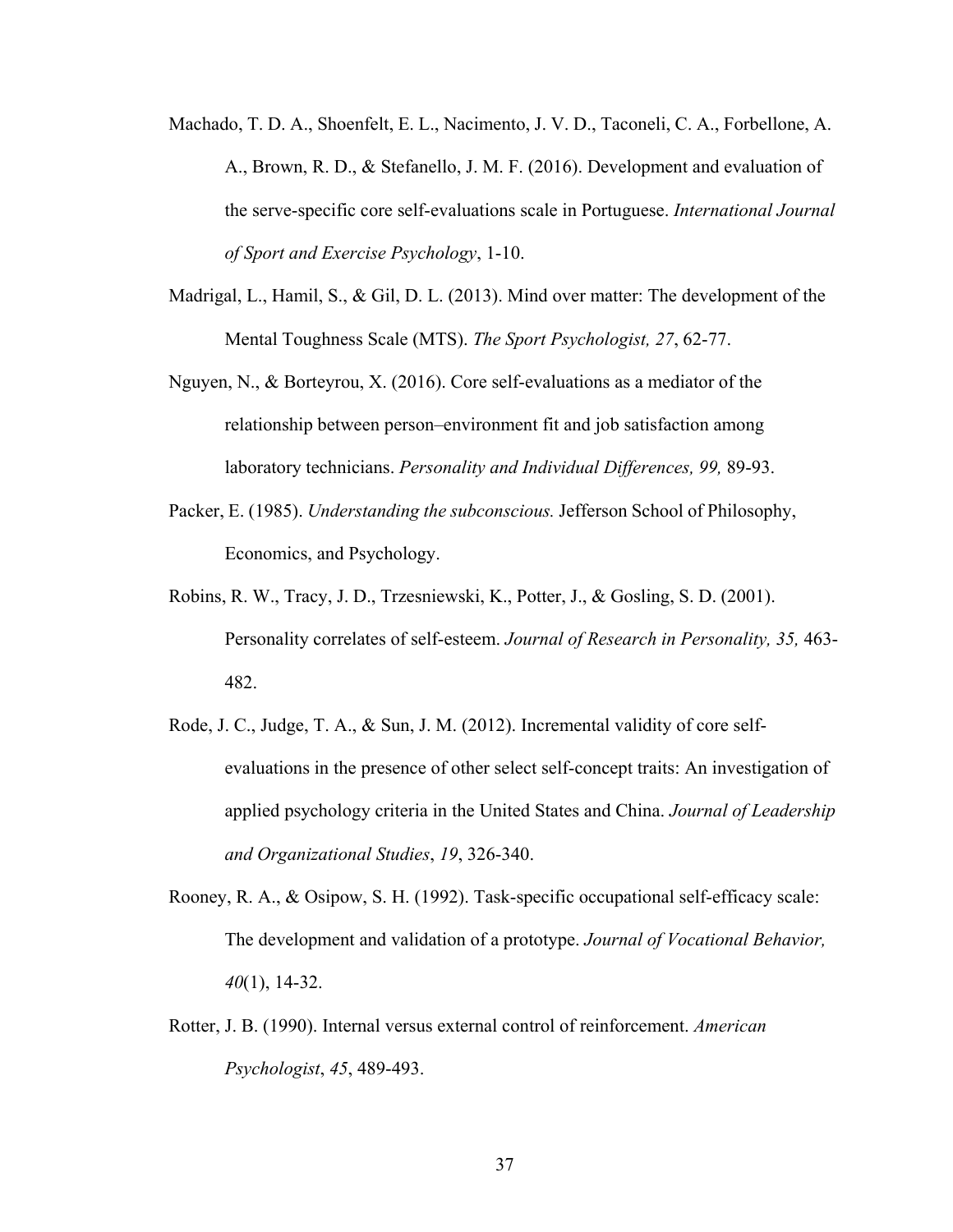- Schmit, M. J., Ryan, A. M., Stierwalt, S. L., Powell, A. B. (1995). Frame-of-reference effects on personality scale scores and criterion-related validity. *Journal of Applied Psychology, 80*(5), 607-620.
- Schmitt, N. (2004). Beyond the Big Five: Increases in understanding and practicality utility. *Human Performance*, *17*, 347-357.
- Shoenfelt, E. L., & Griffith, A. U. (2008). Evaluation of mental skills program for serving for an intercollegiate volleyball team. *Perceptual Motor Skills*, *107*, 293-306.
- Smith, S. A., Kass, S. J., Rotunda, R. J., & Schneider, S. K. (2006). *North American Journal of Psychology, 8*(1), 171-182.
- Srivastava, A., Locke, E. A., Judge, T. A., & Adams, J. W. (2010). Core self-evaluations as causes of satisfaction: The mediating role of seeking task complexity. *Journal of Vocational Behavior*, *77*, 255-265.
- Steiger, J. H. (1980). Tests for comparing elements of a correlation matrix. *Psychological Bulletin*, *87*, 245-251.
- Stumpp, T., Muck, P. M., Hu€lsheger, U. R., Judge, T. A., & Maier, G. W. (2010). Core self-evaluations in Germany: Validation of a German measure and its relationships with career success. *Applied Psychology*, *59*(4), 674–700.
- Yan, X., Yang, K., Su, J., Luo, Z., & Wen, Z. (2018). Mediating role of emotional intelligence on the associations between core self-evaluations and job satisfaction, work engagement as indices of work-related well-being. *Current Psychology: A Journal for Diverse Perspectives on Diverse Psychological Issues*, *37*(3), 552- 558.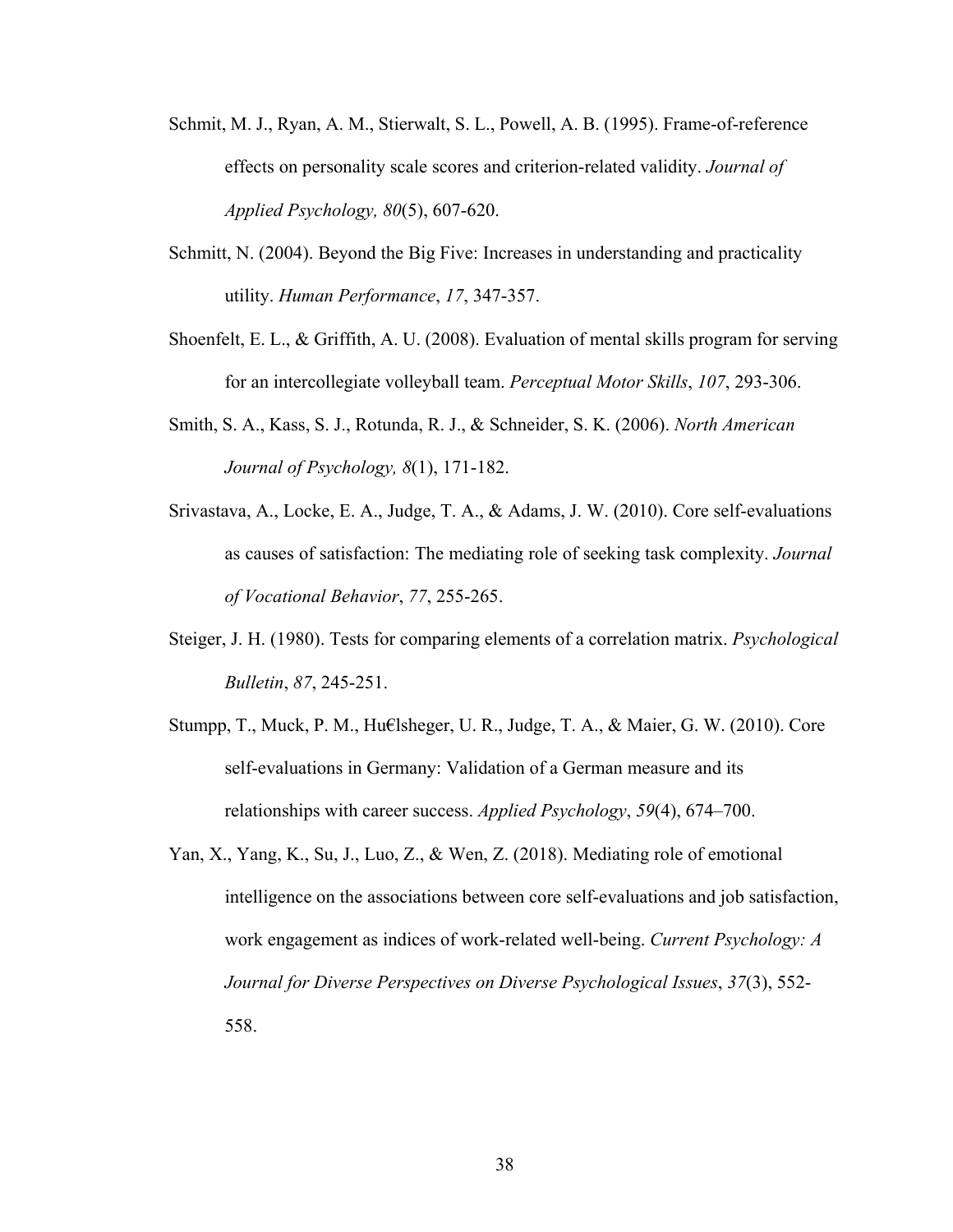- Zhang, J., Wu, Q., Miao, D., Yan, X., & Peng, J. (2014). The impact of core selfevaluations on job satisfaction: The mediator role of career commitment. *Social Indicators Research*, *116*(3), 809–822.
- Zhang, R. P. (2016). Positive affect and self-efficacy as mediators between personality and life satisfaction in Chinese college freshmen. *Journal of Happiness Studies, 17,* 2007-2021.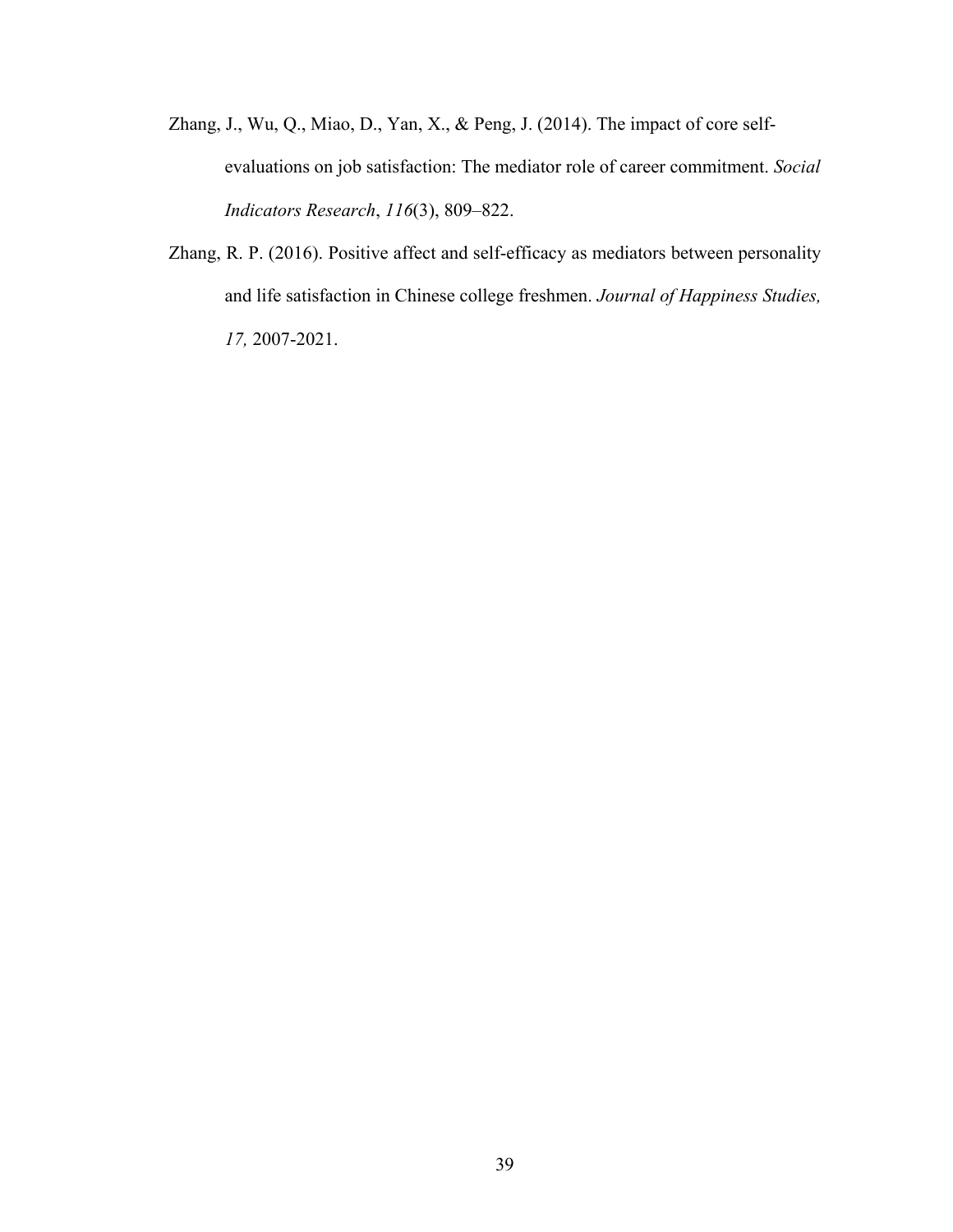# **APPENDIX A**

# **Self-Evaluations and Serve Performance**

<span id="page-46-0"></span>Thank you, in advance, for completing this questionnaire and for your assistance with this important study!

**Please carefully read all directions. Please complete the Demographic Information on this page before completing the other items on the next pages.**

# **DEMOGRAPHIC INFORMATION:**

**Directions:** As researchers, we are sometimes interested in determining if certain groups respond differently (e.g., male vs female, freshman vs seniors, etc.). To make these comparisons, we need you to complete the demographic information below. Your responses will be kept confidential and only aggregated/group responses will be reported.

# **Please complete the following demographic information.**

| 1. Name                             | (to match your responses with the serve |
|-------------------------------------|-----------------------------------------|
| statistics provided by your coach). |                                         |

**2. Gender:** Male Female

**3. Age**:

**4. Ethnicity:**

 African American/Black Middle Eastern American Indian/Alaskan Native Native Hawaiian/Other Pacific Islander Asian Caucasian/White Hispanic/Latino Other: (Please specify)

**5. Year in school:** Freshman Sophomore Junior Senior Grad Student

**6. Number of years playing volleyball:** 

**7. School/College/University:**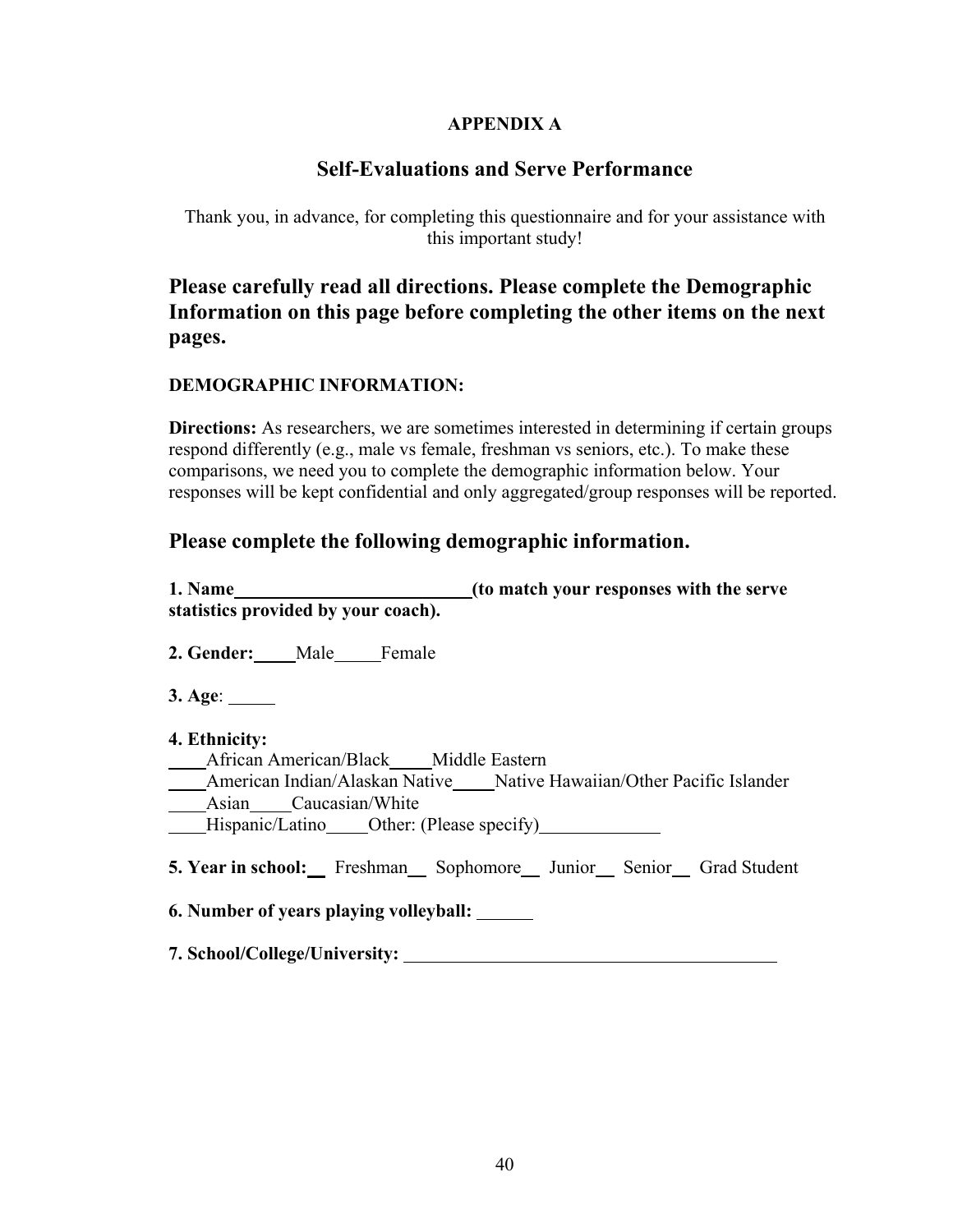## **SELF-EVALUATION**

**Directions:** Below are several statements about you with which you may agree or disagree. Using the response scale below, indicate your level of agreement or disagreement with each item by placing the appropriate number on the line preceding that item.

|                                     | $\overline{2}$                             | 3<br>Strongly disagree Disagree Neither agree Agree Strongly Agree<br>nor disagree | $\overline{4}$ | 5 |  |  |
|-------------------------------------|--------------------------------------------|------------------------------------------------------------------------------------|----------------|---|--|--|
|                                     |                                            | 1. I am confident I get the success I deserve in life.                             |                |   |  |  |
|                                     | 2. Sometimes I feel depressed.             |                                                                                    |                |   |  |  |
| 3. When I try, I generally succeed. |                                            |                                                                                    |                |   |  |  |
|                                     | 4. Sometimes when I fail I feel worthless. |                                                                                    |                |   |  |  |
|                                     | 5. I complete tasks successfully.          |                                                                                    |                |   |  |  |
|                                     |                                            | 6. Sometimes, I do not feel in control of my work.                                 |                |   |  |  |
|                                     | 7. Overall, I am satisfied with myself.    |                                                                                    |                |   |  |  |
|                                     |                                            | 8. I am filled with doubts about my competence.                                    |                |   |  |  |

- 9. I determine what will happen in my life.
- 10. I do not feel in control of my success in my career.
- 11. I am capable of coping with most of my problems.
- 12. There are times when things look pretty bleak and hopeless to me.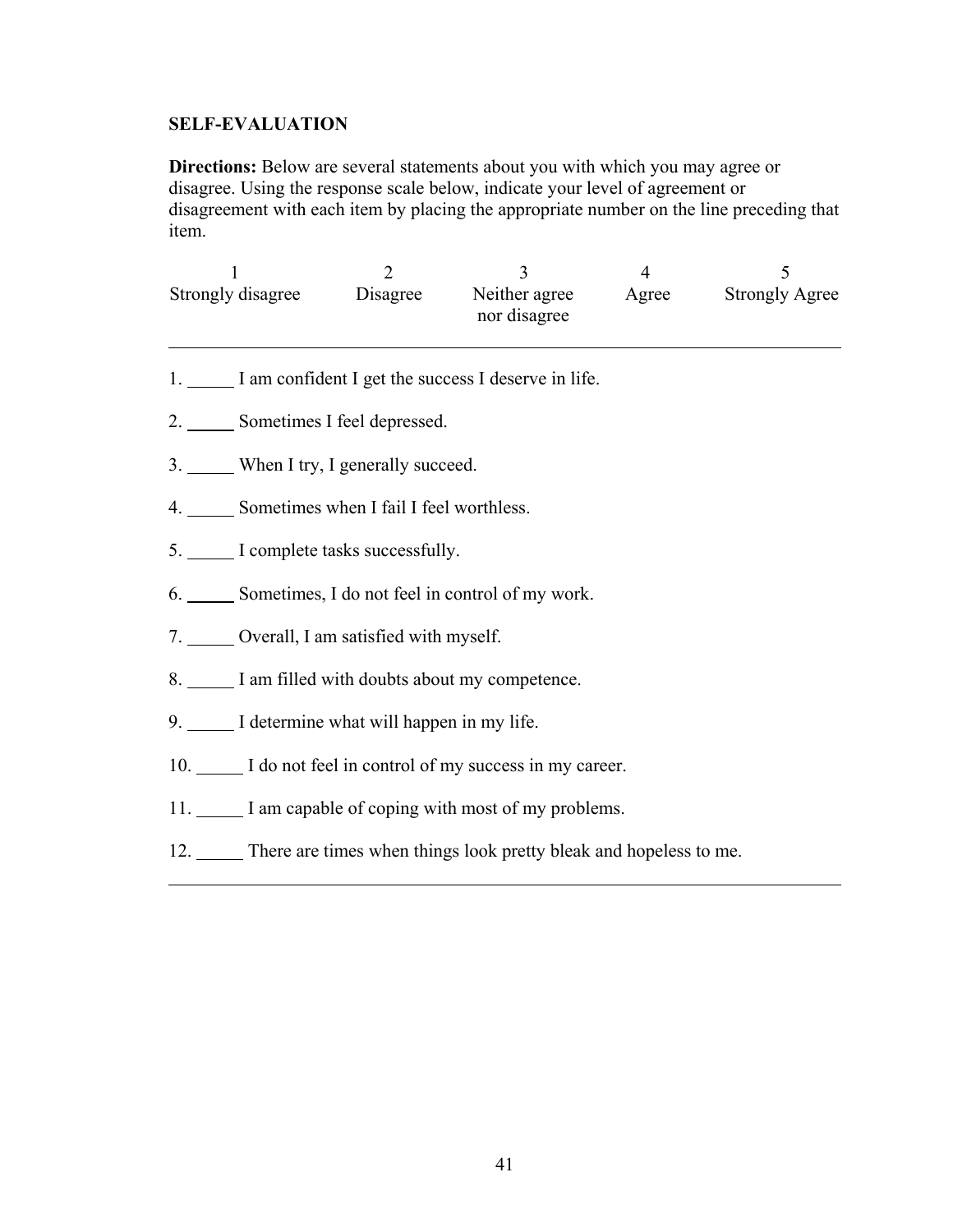## **PART B**

- 1. I have an inner arrogance that makes me believe I can achieve anything I set my mind to.
- 2. I know when to celebrate success but also know when to stop and focus on the next challenge.
- 3. I have a killer instinct to capitalize on the moment when I know I can win.
- 4. I know what needs to be done to achieve the level of performance required to win.
- 5. I have the patience and discipline to control my efforts to achieve each goal along the ladder of success.
- 6. Even though I am tired, I continue to train to achieve my goal.
- 7. I use all aspects of a very difficult training environment to my advantage.
- 8. I am able to increase my effort if it is required to win.
- 9. When an obstacle is in my way I find a way to overcome it.
- 10. I accept, embrace, and even welcome the elements of training that are considered painful.
- 11. I have total commitment to my performance goal until every possible opportunity of success has passed

### **Please answer the following 2 questions about how you responded to the Self-Evaluation scales (the 23 items above).**

12. What were you thinking about when completing the above items? (Please fill in below.)

13. How much effort did you put forth when responding to the Self-Evaluation items? Circle the number below that reflects your answer.

 $1 2 3 4 5$ Very low effort Low effort Moderate effort High effort Very high effort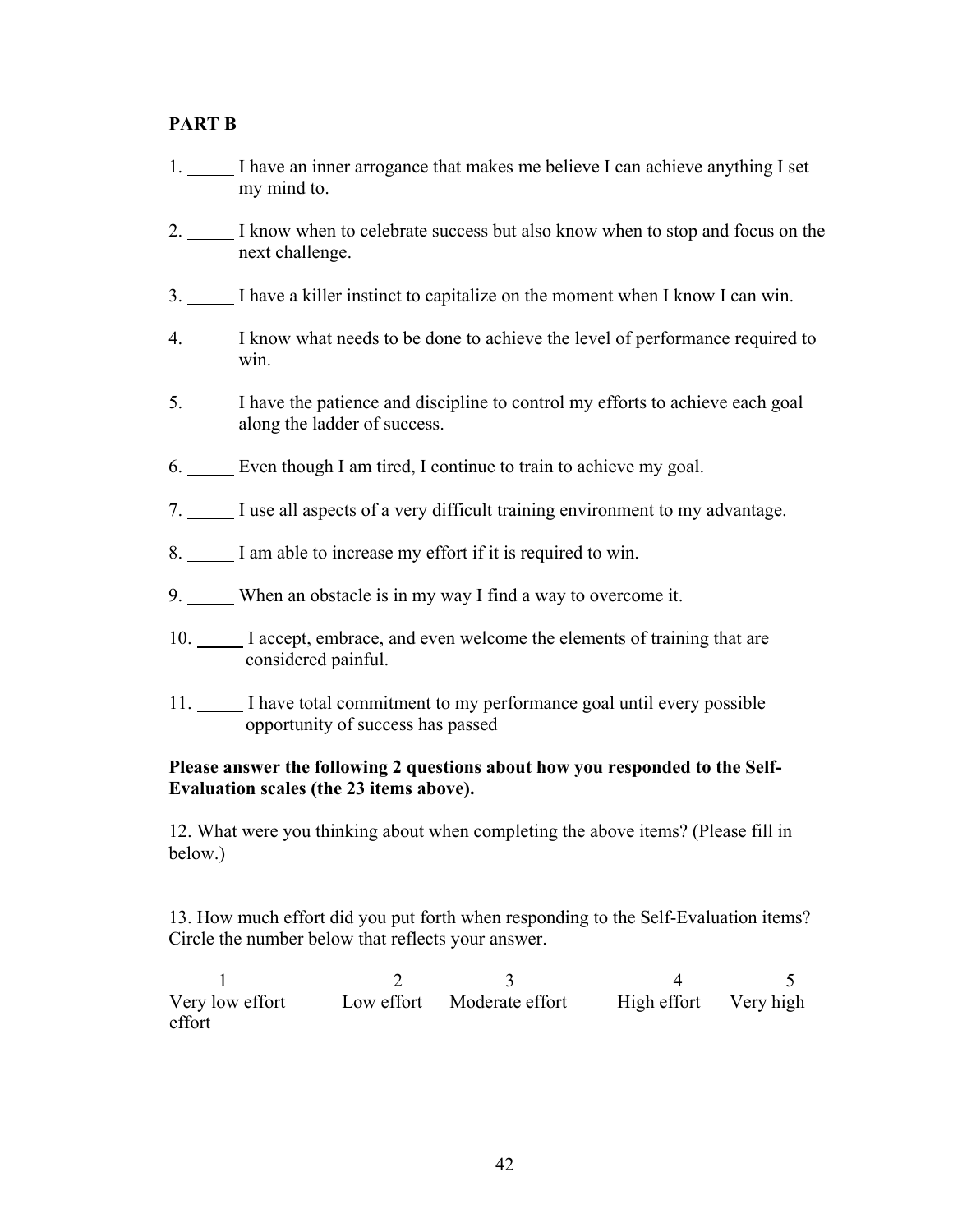### **SERVING SELF-EVALUATION**

**Directions:** Below are several statements about you when you are serving with which you may agree or disagree. Using the response scale below, indicate your level of agreement or disagreement with each item by placing the appropriate number on the line preceding that item. **Think about when you are serving while completing these items**.

| Strongly disagree | Disagree | Neither agree<br>nor disagree | Agree | <b>Strongly Agree</b> |
|-------------------|----------|-------------------------------|-------|-----------------------|

- 1. I am confident I get the outcome I deserve when I serve.
- 2. Sometimes I feel depressed when I think of my serve.
- 3. When serving, I generally succeed.
- 4. Sometimes when I fail at serving I feel worthless.
- 5. I complete my serve successfully.
- 6. Sometimes, I do not feel in control of my serve.
- 7. Overall, I am satisfied with my serve.
- 8. I am filled with doubts about my serving competence.
- 9. I determine what will happen with my serve
- 10. I do not feel in control of my success in my serving.
- 11.  $\Box$  I am capable of coping with most of my serving problems.
- 12. There are times when my serve looks pretty bleak and hopeless to me.

## **Please answer the following 2 questions about how you responded to the Serving Self-Evaluation Scale (the 12 items above).**

13. What were you thinking about when completing the above items? (Please fill in below.)

<sup>14.</sup> How much effort did you put forth when responding to the Serving Self-Evaluation Scale? Circle the number below that reflects your answer.

 $1 2 3 4 5$ Very low effort Low effort Moderate effort High effort Very high effort